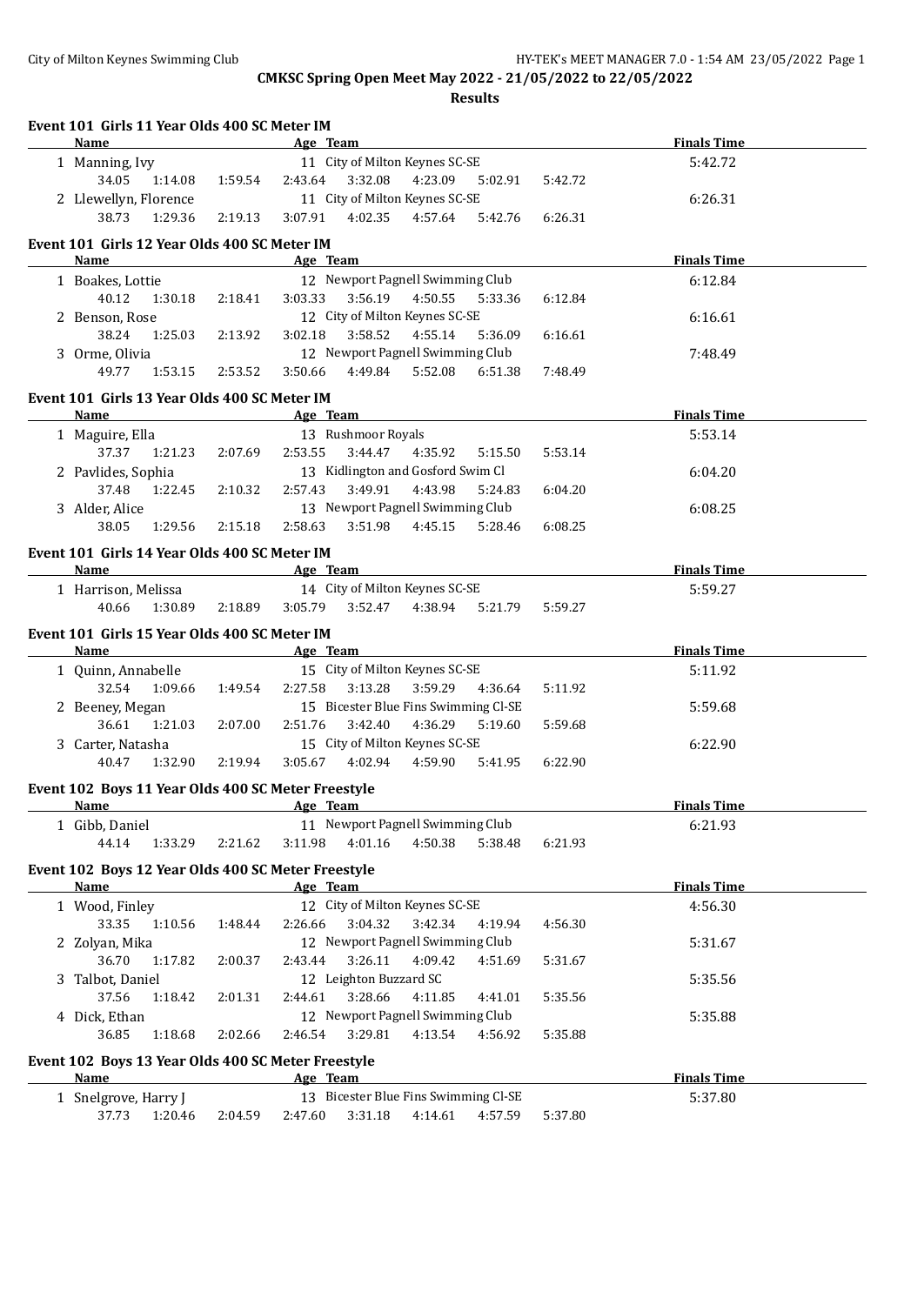| (Event 102 Boys 13 Year Olds 400 SC Meter Freestyle)<br>Name   |         | and the same state of the same state of the same state of the same state of the same state of the same state o | <b>Finals Time</b> |
|----------------------------------------------------------------|---------|----------------------------------------------------------------------------------------------------------------|--------------------|
| 2 Gullidge, Edward                                             |         | 13 City of Milton Keynes SC-SE                                                                                 | 5:51.08            |
| 37.85<br>1:21.30                                               | 2:05.58 | 2:50.12<br>3:35.82<br>4:21.37 5:07.46<br>5:51.08                                                               |                    |
| Event 102 Boys 14 Year Olds 400 SC Meter Freestyle             |         |                                                                                                                |                    |
| Name                                                           |         | Age Team                                                                                                       | <b>Finals Time</b> |
| 1 Dick, Daniel                                                 |         | 14 Newport Pagnell Swimming Club                                                                               | 4:42.44            |
| 31.08<br>1:05.22                                               | 1:40.47 | 2:16.00<br>2:53.23<br>3:29.28<br>4:06.68<br>4:42.44                                                            |                    |
| 2 Brown, Thomas                                                |         | 14 City of Milton Keynes SC-SE                                                                                 | 5:16.45            |
| 36.60<br>1:16.72                                               | 1:57.78 | 2:38.74<br>3:19.55<br>3:59.75<br>4:39.04<br>5:16.45                                                            |                    |
|                                                                |         |                                                                                                                |                    |
| Event 102 Boys 15 Year Olds 400 SC Meter Freestyle             |         |                                                                                                                |                    |
| Name                                                           |         | Age Team                                                                                                       | <b>Finals Time</b> |
| 1 Pillinger, Jacob<br>29.16                                    | 1:35.72 | 15 Bicester Blue Fins Swimming Cl-SE<br>2:09.61<br>2:43.31<br>3:17.63<br>4:25.97                               | 4:25.97            |
| 1:02.03                                                        |         | 3:52.47                                                                                                        |                    |
| 2 Whitwam, Ted<br>30.00                                        |         | 15 Bracknell and Wokingham SC<br>3:23.48<br>2:12.10<br>2:47.57<br>4:33.25                                      | 4:33.25            |
| 1:03.27                                                        | 1:36.69 | 3:59.32<br>15 City of Milton Keynes SC-SE                                                                      |                    |
| 3 Bourner, Daniel<br>30.66                                     | 1:39.62 | 2:49.74<br>2:15.00<br>3:24.71<br>4:33.63<br>3:59.48                                                            | 4:33.63            |
| 1:04.69<br>4 Powell, Zachary                                   |         | 15 Kidlington and Gosford Swim Cl                                                                              | 4:53.09            |
| 31.51<br>1:07.12                                               |         | 2:57.78<br>3:36.50<br>4:15.74                                                                                  |                    |
|                                                                | 1:43.40 | 2:20.10<br>4:53.09                                                                                             |                    |
| Event 102 Boys 16 & Over 400 SC Meter Freestyle                |         |                                                                                                                |                    |
| Name                                                           |         | <b>Example 2018 Age Team</b>                                                                                   | <b>Finals Time</b> |
| 1 Gullidge, Gabriel                                            |         | 17 City of Milton Keynes SC-SE                                                                                 | 4:31.29            |
| 31.93<br>1:06.51                                               | 1:40.01 | 2:14.53 2:48.78 3:23.45<br>3:57.72<br>4:31.29                                                                  |                    |
| Event 103 Girls 10 Year Olds 200 SC Meter Breaststroke         |         |                                                                                                                |                    |
| Name                                                           |         | <b>Example 2</b> Age Team                                                                                      | <b>Finals Time</b> |
| 1 Hannam, Matilda                                              |         | 10 Newport Pagnell Swimming Club                                                                               | 3:28.31            |
| 47.11<br>1:42.02                                               | 2:36.26 | 3:28.31                                                                                                        |                    |
| --- Lancaster, Corabelle                                       |         | 10 Bicester Blue Fins Swimming Cl-SE                                                                           | DQ                 |
| Event 103 Girls 11 Year Olds 200 SC Meter Breaststroke         |         |                                                                                                                |                    |
| Name                                                           |         | Age Team                                                                                                       | <b>Finals Time</b> |
| 1 Tooley, Emma J                                               |         | 11 City of Milton Keynes SC-SE                                                                                 | 3:31.95            |
| 48.99<br>1:43.91                                               | 2:39.19 | 3:31.95                                                                                                        |                    |
| 2 Fraszczak, Lena O                                            |         | 11 Bicester Blue Fins Swimming Cl-SE                                                                           |                    |
|                                                                |         |                                                                                                                | 3:45.97            |
| 51.38<br>1:48.30                                               | 2:46.27 | 3:45.97                                                                                                        |                    |
|                                                                |         | 11 City of Milton Keynes SC-SE                                                                                 | 3:52.13            |
| 3 Gutteridge, Brooke-Lynne<br>50.88<br>1:51.11                 | 2:53.36 | 3:52.13                                                                                                        |                    |
| 4 Clarke, Amalie                                               |         | 11 Newport Pagnell Swimming Club                                                                               | 3:54.71            |
| 52.89<br>1:53.14                                               | 2:55.03 | 3:54.71                                                                                                        |                    |
|                                                                |         |                                                                                                                |                    |
| Event 103 Girls 12 Year Olds 200 SC Meter Breaststroke<br>Name |         | Age Team                                                                                                       | <b>Finals Time</b> |
|                                                                |         |                                                                                                                |                    |
| 1 Buck, Lucy<br>47.22<br>1:37.93                               | 2:28.85 | 12 City of Milton Keynes SC-SE<br>3:19.97                                                                      | 3:19.97            |
|                                                                |         |                                                                                                                |                    |
| 2 Wenham, Amelia<br>48.90<br>1:42.43                           | 2:36.04 | 12 Newport Pagnell Swimming Club                                                                               | 3:29.48            |
|                                                                |         | 3:29.48                                                                                                        |                    |
| 3 Oxley, Bella<br>45.92<br>1:39.21                             | 2:35.29 | 12 City of Milton Keynes SC-SE<br>3:32.91                                                                      | 3:32.91            |
|                                                                |         |                                                                                                                |                    |
| 4 Cleaver, Elissa L<br>49.45<br>1:44.76                        | 2:41.04 | 12 Bicester Blue Fins Swimming Cl-SE<br>3:37.44                                                                | 3:37.44            |
|                                                                |         |                                                                                                                |                    |
| --- Howell, Elena<br>--- Shearing, Lara                        |         | 12 City of Milton Keynes SC-SE<br>12 City of Milton Keynes SC-SE                                               | DQ<br>DQ           |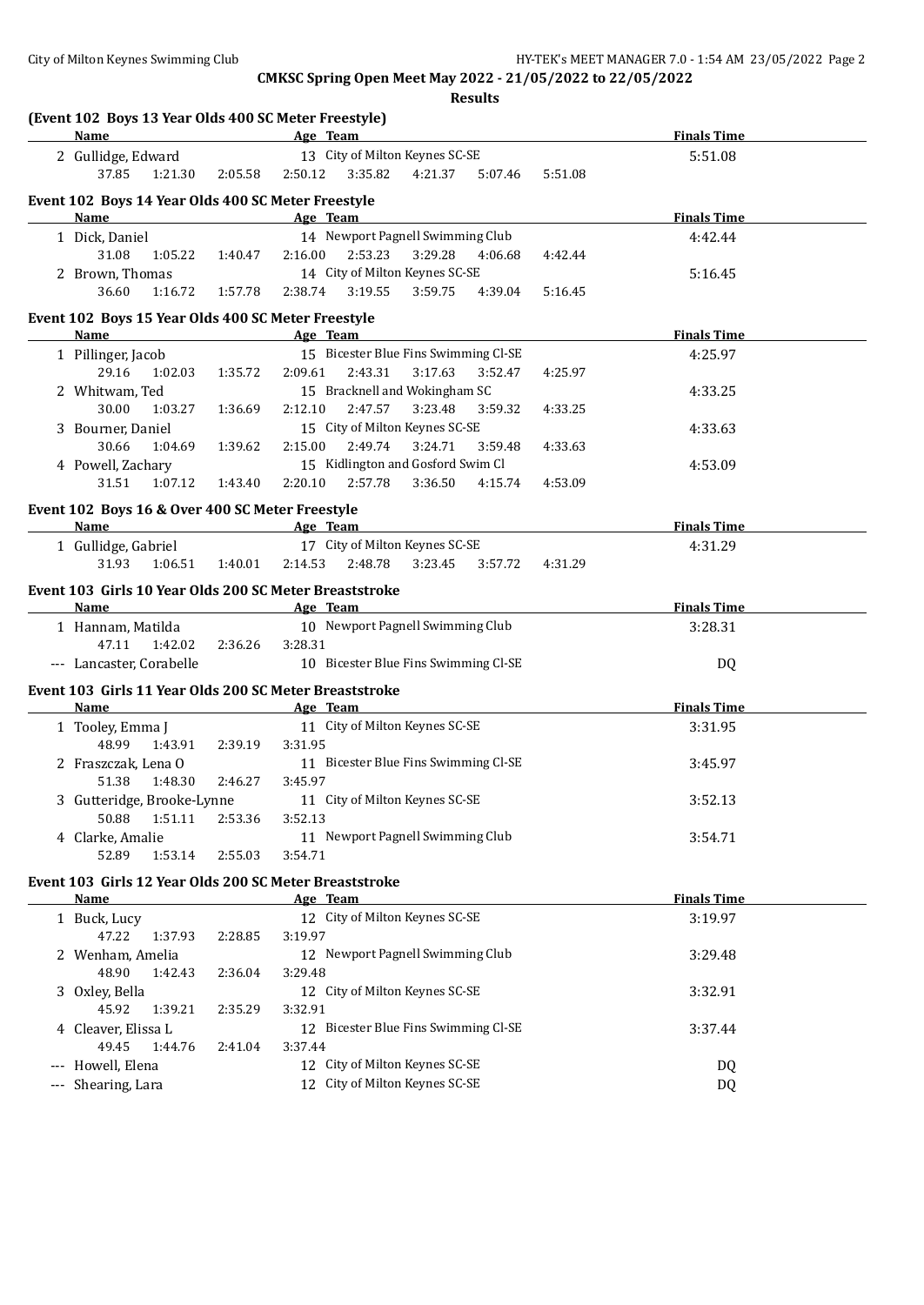| Event 103 Girls 13 Year Olds 200 SC Meter Breaststroke       |                                                  |                    |
|--------------------------------------------------------------|--------------------------------------------------|--------------------|
| Name                                                         | Age Team                                         | <b>Finals Time</b> |
| 1 Elrick, Heather                                            | 13 Newport Pagnell Swimming Club                 | 3:07.20            |
| 43.16<br>1:31.68<br>2:20.28                                  | 3:07.20                                          |                    |
| 2 Alder, Alice                                               | 13 Newport Pagnell Swimming Club                 | 3:13.91            |
| 43.47<br>1:33.09<br>2:24.37                                  | 3:13.91                                          |                    |
| Event 103 Girls 14 Year Olds 200 SC Meter Breaststroke       |                                                  |                    |
| Name                                                         | Age Team                                         | <b>Finals Time</b> |
| 1 Breitigam, Maria                                           | 14 City of Milton Keynes SC-SE                   | 2:57.52            |
| 40.74<br>1:26.24<br>2:12.73                                  | 2:57.52                                          |                    |
| 2 Mclellan, Holly                                            | 14 Kidlington and Gosford Swim Cl                | 3:14.02            |
| 43.13<br>1:32.17<br>2:23.29                                  | 3:14.02                                          |                    |
| 3 Kassan, Alisha                                             | 14 City of Milton Keynes SC-SE                   | 3:22.48            |
| 47.43<br>1:37.47<br>2:29.65                                  | 3:22.48                                          |                    |
| Event 104 Boys 15 Year Olds 200 SC Meter Butterfly           |                                                  |                    |
| Name                                                         | Age Team                                         | <b>Finals Time</b> |
| 1 Josling-Preest, Harrison                                   | 15 Kidlington and Gosford Swim Cl                | 2:27.71            |
| 1:10.30<br>32.04<br>1:49.20                                  | 2:27.71                                          |                    |
| Event 105 Girls 9 Year Olds 100 SC Meter Backstroke          |                                                  |                    |
| Name                                                         | Age Team                                         | <b>Finals Time</b> |
| 1 Childs, Elicia                                             | 9 Sevenoaks SC                                   | 1:31.56            |
| 43.82<br>1:31.56                                             |                                                  |                    |
| 2 Storey, Isabelle                                           | 9 Sevenoaks SC                                   | 1:36.25            |
| 45.90<br>1:36.25                                             |                                                  |                    |
|                                                              |                                                  |                    |
| Event 105 Girls 10 Year Olds 100 SC Meter Backstroke<br>Name | Age Team                                         | <b>Finals Time</b> |
| 1 Svab, Maya                                                 | 10 City of Milton Keynes SC-SE                   | 1:32.91            |
| 45.33<br>1:32.91                                             |                                                  |                    |
| 2 Williams, Abigail                                          | 10 Bicester Blue Fins Swimming Cl-SE             | 1:35.33            |
| 43.67<br>1:35.33                                             |                                                  |                    |
| 3 Skaarap, Alina                                             | 10 City of Milton Keynes SC-SE                   | 1:41.64            |
| 48.53<br>1:41.64                                             |                                                  |                    |
| 4 Van Calsteren, Janneke                                     | 10 City of Milton Keynes SC-SE                   | 2:07.71            |
| 59.56<br>2:07.71                                             |                                                  |                    |
| --- Kawle, Saanvi                                            | 10 City of Milton Keynes SC-SE                   | DQ                 |
| --- White, Emilia                                            | 10 City of Milton Keynes SC-SE                   | DQ                 |
|                                                              |                                                  |                    |
| Event 105 Girls 11 Year Olds 100 SC Meter Backstroke<br>Name | Age Team                                         | <b>Finals Time</b> |
| 1 Ellis, Amalka                                              | 11 City of Milton Keynes SC-SE                   | 1:26.36            |
| 40.90<br>1:26.36                                             |                                                  |                    |
| 2 Smylie, Freya                                              | 11 Newport Pagnell Swimming Club                 | 1:32.40            |
| 43.82<br>1:32.40                                             |                                                  |                    |
| 3 Kemp, Grace                                                | 11 Bicester Blue Fins Swimming Cl-SE             | 1:42.97            |
| 44.72<br>1:42.97                                             |                                                  |                    |
| --- Gutteridge, Brooke-Lynne                                 | 11 City of Milton Keynes SC-SE                   | DQ                 |
|                                                              |                                                  |                    |
| Event 105 Girls 12 Year Olds 100 SC Meter Backstroke         |                                                  | <b>Finals Time</b> |
| <u>Name</u>                                                  | Age Team<br>12 Bicester Blue Fins Swimming Cl-SE |                    |
| 1 Wakefield, Beth J<br>37.37<br>1:17.46                      |                                                  | 1:17.46            |
| 2 Lau, Eleanor                                               | 12 Newport Pagnell Swimming Club                 | 1:24.16            |
| 40.83<br>1:24.16                                             |                                                  |                    |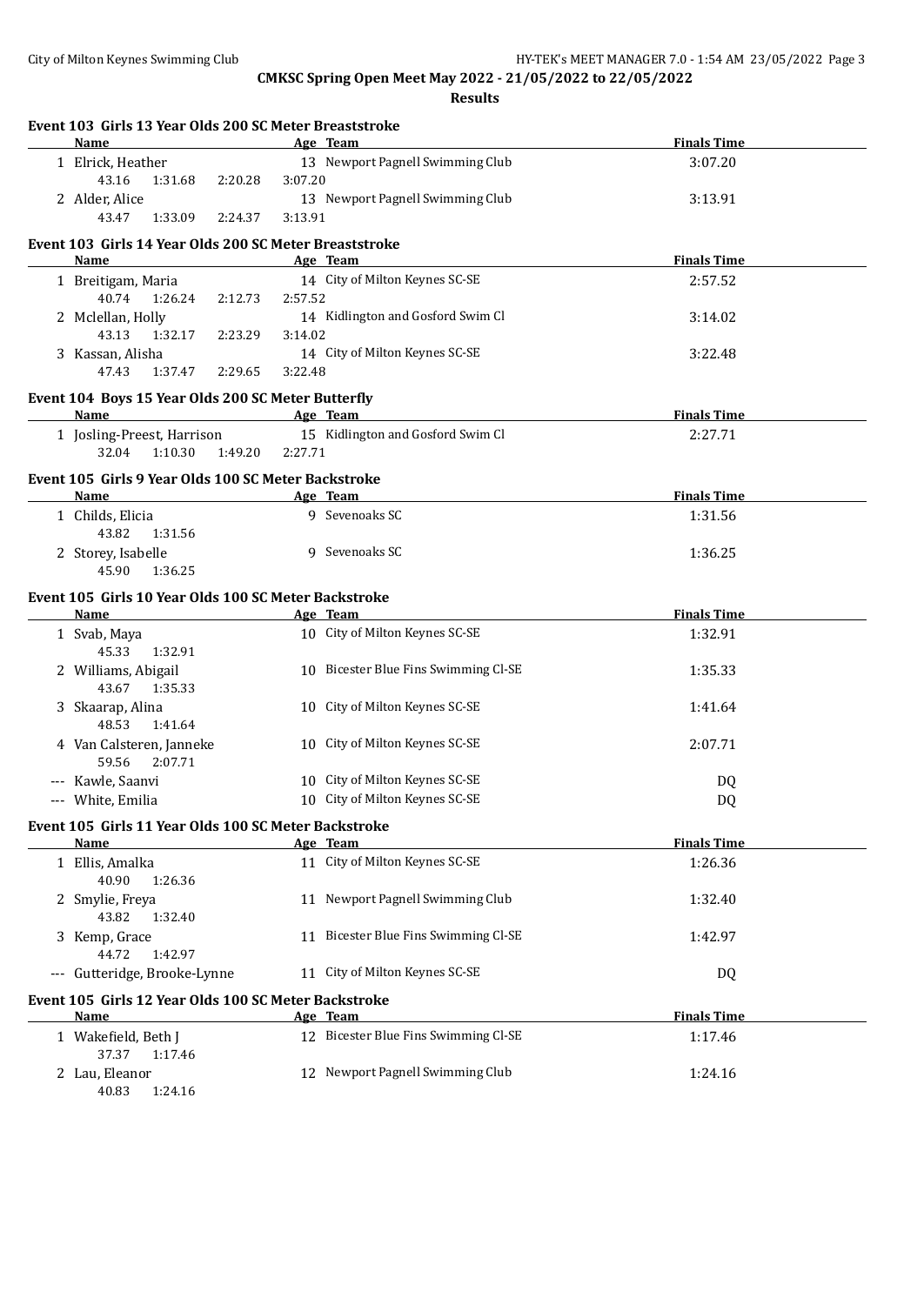**Results**

| (Event 105 Girls 12 Year Olds 100 SC Meter Backstroke)<br>Name | Age Team                             | <b>Finals Time</b> |
|----------------------------------------------------------------|--------------------------------------|--------------------|
| 3 Kusuma-Daly, Amiera<br>41.10<br>1:25.86                      | 12 City of Milton Keynes SC-SE       | 1:25.86            |
| 4 Higgs, Emilie<br>44.72<br>1:36.29                            | 12 Newport Pagnell Swimming Club     | 1:36.29            |
| --- Gibb, Emma                                                 | 12 Newport Pagnell Swimming Club     | DQ                 |
| Event 105 Girls 13 Year Olds 100 SC Meter Backstroke           |                                      |                    |
| <b>Name</b>                                                    | Age Team                             | <b>Finals Time</b> |
| 1 Carvell, Myla<br>36.75<br>1:14.27                            | 13 Newport Pagnell Swimming Club     | 1:14.27            |
| 2 Taylor, Cameron<br>36.50<br>1:15.07                          | 13 City of Milton Keynes SC-SE       | 1:15.07            |
| 3 Pavlides, Sophia<br>37.17<br>1:16.22                         | 13 Kidlington and Gosford Swim Cl    | 1:16.22            |
| 4 White, Sadie<br>37.47<br>1:17.80                             | 13 City of Milton Keynes SC-SE       | 1:17.80            |
| 5 Robinson, Matilda-May L<br>40.30<br>1:23.15                  | 13 Bicester Blue Fins Swimming Cl-SE | 1:23.15            |
| 6 Ward, Lydia<br>40.45<br>1:23.20                              | 13 Newport Pagnell Swimming Club     | 1:23.20            |
| 7 Oxley, Molly<br>40.45<br>1:23.78                             | 13 City of Milton Keynes SC-SE       | 1:23.78            |
| 8 Alder, Alice<br>40.94<br>1:24.22                             | 13 Newport Pagnell Swimming Club     | 1:24.22            |
| Event 105 Girls 14 Year Olds 100 SC Meter Backstroke           |                                      |                    |
| Name                                                           | Age Team                             | <b>Finals Time</b> |
| 1 Iles, Eleanor K<br>34.09<br>1:10.57                          | 14 Bicester Blue Fins Swimming Cl-SE | 1:10.57            |
| 2 Siong, Dani<br>34.67<br>1:10.98                              | 14 City of Milton Keynes SC-SE       | 1:10.98            |
| 3 Taylor, Daisy<br>37.01<br>1:15.91                            | 14 City of Milton Keynes SC-SE       | 1:15.91            |
| 4 Breitigam, Maria<br>37.05<br>1:16.17                         | 14 City of Milton Keynes SC-SE       | 1:16.17            |
| 5 Kilby, Louisa<br>37.95<br>1:18.30                            | 14 Newport Pagnell Swimming Club     | 1:18.30            |
| 6 Kassan, Alisha<br>40.37<br>1:23.43                           | 14 City of Milton Keynes SC-SE       | 1:23.43            |
| 7 Baker, Lacey<br>43.61<br>1:29.23                             | 14 City of Milton Keynes SC-SE       | 1:29.23            |
| Event 105 Girls 15 Year Olds 100 SC Meter Backstroke           |                                      |                    |
| Name                                                           | Age Team                             | <b>Finals Time</b> |
| 1 Alexander, Emma<br>34.66<br>1:10.74                          | 15 City of Milton Keynes SC-SE       | 1:10.74            |
| 2 Correia, Julia<br>36.66<br>1:15.57                           | 15 City of Milton Keynes SC-SE       | 1:15.57            |
| 3 Carter, Izzie<br>36.15<br>1:17.45                            | 15 Bicester Blue Fins Swimming Cl-SE | 1:17.45            |
| 4 Brown, Lio<br>37.58<br>1:19.10                               | 15 Newport Pagnell Swimming Club     | 1:19.10            |
| Event 105 Girls 16 & Over 100 SC Meter Backstroke              |                                      |                    |
| Name                                                           | Age Team                             | <b>Finals Time</b> |
| 1 Siong, Sophie                                                | 16 City of Milton Keynes SC-SE       | 1:09.30            |

33.56 1:09.30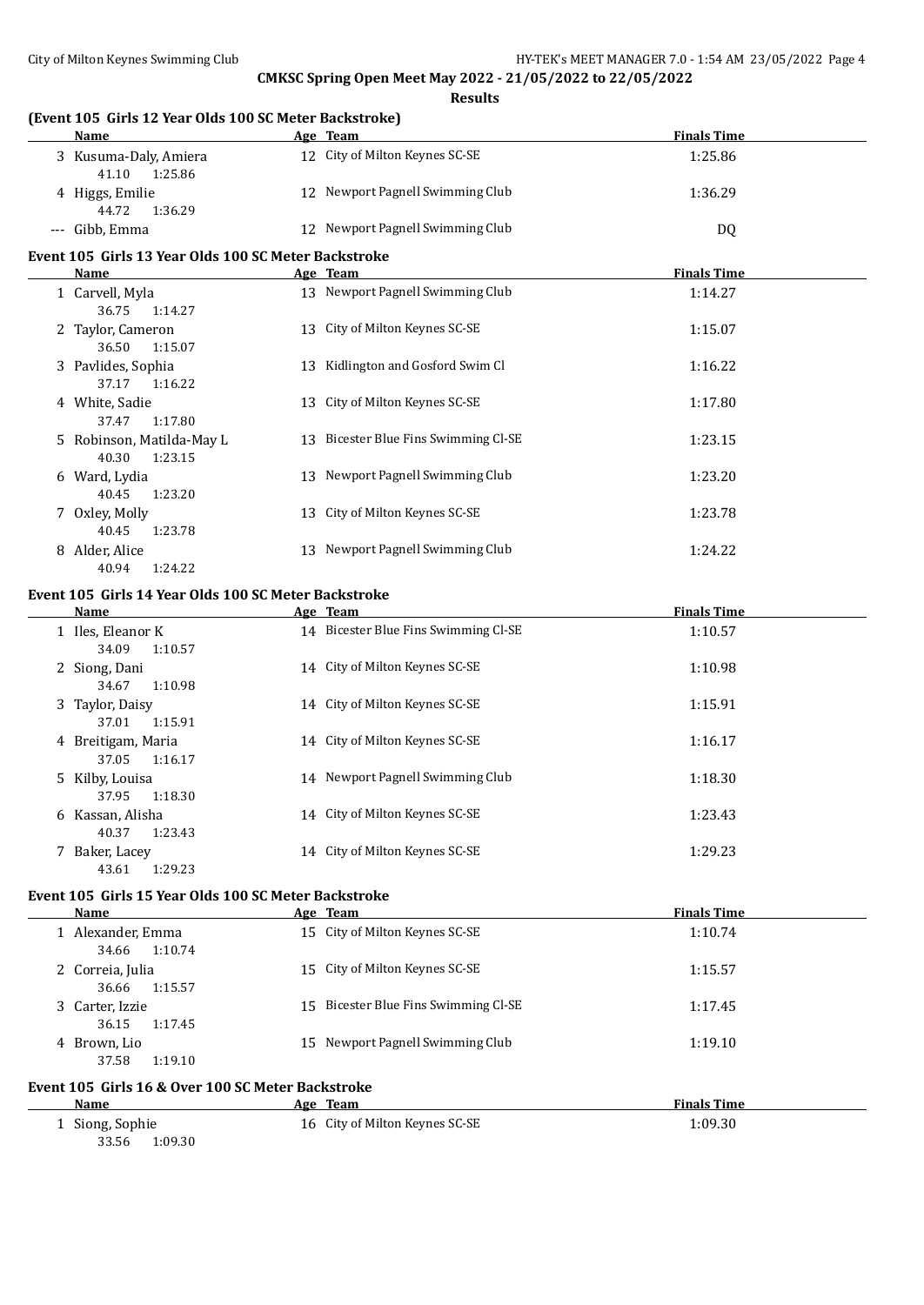| (Event 105 Girls 16 & Over 100 SC Meter Backstroke)<br>Name | Age Team                             | <b>Finals Time</b> |
|-------------------------------------------------------------|--------------------------------------|--------------------|
| 2 Cox, Jessica<br>36.61<br>1:15.35                          | 16 Telford Aqua Swimming Club        | 1:15.35            |
| Event 106 Boys 10 Year Olds 100 SC Meter Breaststroke       |                                      |                    |
| <b>Name</b>                                                 | Age Team                             | <b>Finals Time</b> |
| 1 Lancaster, Frederick<br>52.00<br>1:48.26                  | 10 Newport Pagnell Swimming Club     | 1:48.26            |
| 2 Cleaver, William M<br>51.50<br>1:52.58                    | 10 Bicester Blue Fins Swimming Cl-SE | 1:52.58            |
| 3 Zolyan, David<br>56.46<br>1:55.39                         | 10 Newport Pagnell Swimming Club     | 1:55.39            |
| Event 106 Boys 11 Year Olds 100 SC Meter Breaststroke       |                                      |                    |
| Name                                                        | Age Team                             | <b>Finals Time</b> |
| 1 Snelgrove, Ollie P<br>46.47<br>1:38.17                    | 11 Bicester Blue Fins Swimming Cl-SE | 1:38.17            |
| 2 Chapman, Joshua<br>46.64<br>1:40.15                       | 11 City of Milton Keynes SC-SE       | 1:40.15            |
| 3 Gatehouse, Archie<br>48.56<br>1:42.14                     | 11 Newport Pagnell Swimming Club     | 1:42.14            |
| 4 Jolly, Thomas<br>51.01<br>1:46.89                         | 11 City of Milton Keynes SC-SE       | 1:46.89            |
| 5 Harvey, Zac<br>1:50.78<br>52.24                           | 11 City of Milton Keynes SC-SE       | 1:50.78            |
| Event 106 Boys 12 Year Olds 100 SC Meter Breaststroke       |                                      |                    |
| Name                                                        | Age Team                             | <b>Finals Time</b> |
| 1 Zolyan, Mika<br>43.38<br>1:31.19                          | 12 Newport Pagnell Swimming Club     | 1:31.19            |
| 2 Child, Jamie A<br>43.45<br>1:32.20                        | 12 Bicester Blue Fins Swimming Cl-SE | 1:32.20            |
| 3 Hewett, Joshua<br>48.53<br>1:42.02                        | 12 Kidlington and Gosford Swim Cl    | 1:42.02            |
| 4 Belocerkovskis, Mark<br>49.91<br>1:46.68                  | 12 City of Milton Keynes SC-SE       | 1:46.68            |
| --- Separovic, Joseph                                       | 12 City of Milton Keynes SC-SE       | DQ                 |
| Event 106 Boys 13 Year Olds 100 SC Meter Breaststroke       |                                      |                    |
| Name                                                        | Age Team                             | <b>Finals Time</b> |
| 1 Cox, Daniel<br>37.51<br>1:21.88                           | 13 Telford Aqua Swimming Club        | 1:21.88            |
| 2 Tan, Han<br>38.60<br>1:22.80                              | 13 Newport Pagnell Swimming Club     | 1:22.80            |
| 3 Woods, Harry<br>39.74<br>1:23.59                          | 13 City of Milton Keynes SC-SE       | 1:23.59            |
| 4 Scrivener, Josh<br>42.53<br>1:29.32                       | 13 Bicester Blue Fins Swimming Cl-SE | 1:29.32            |
| 5 Francis, Jonathan<br>43.04<br>1:31.62                     | 13 City of Milton Keynes SC-SE       | 1:31.62            |
| 6 Carter, Euan<br>55.53<br>1:58.75                          | 13 City of Milton Keynes SC-SE       | 1:58.75            |
| Event 106 Boys 14 Year Olds 100 SC Meter Breaststroke       |                                      |                    |
| <b>Name</b>                                                 | Age Team                             | <b>Finals Time</b> |
| 1 Smith, Ollie B<br>38.08<br>1:21.18                        | 14 Bicester Blue Fins Swimming Cl-SE | 1:21.18            |
| 2 Van Calsteren, Ruben<br>40.88 1:26.45                     | 14 City of Milton Keynes SC-SE       | 1:26.45            |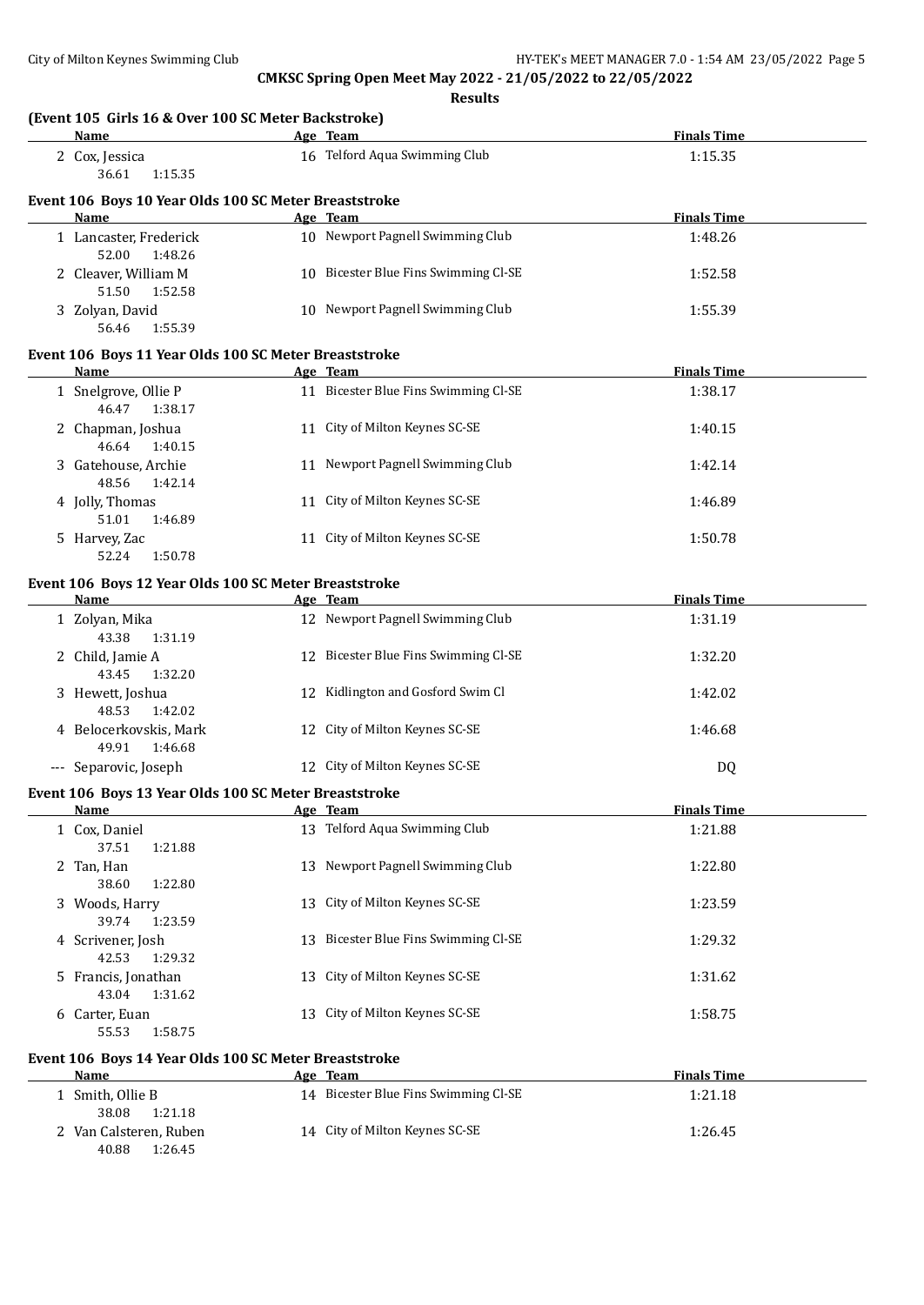| (Event 106 Boys 14 Year Olds 100 SC Meter Breaststroke)<br><b>Name</b> | Age Team                          |                                      | <b>Finals Time</b>          |
|------------------------------------------------------------------------|-----------------------------------|--------------------------------------|-----------------------------|
|                                                                        | 14 City of Milton Keynes SC-SE    |                                      |                             |
| --- Wood, Michael                                                      |                                   |                                      | DQ                          |
| Event 106 Boys 15 Year Olds 100 SC Meter Breaststroke<br><b>Name</b>   | Age Team                          |                                      | <b>Finals Time</b>          |
| 1 Cutler, Jack<br>34.25<br>1:13.71                                     | 15 City of Milton Keynes SC-SE    |                                      | 1:13.71                     |
| 2 Cooper-Fitzsimmons, Liam<br>45.65<br>1:38.47                         |                                   | 15 Bicester Blue Fins Swimming Cl-SE | 1:38.47                     |
| Event 106 Boys 16 & Over 100 SC Meter Breaststroke                     |                                   |                                      |                             |
| Name                                                                   | Age Team                          |                                      | <b>Finals Time</b>          |
| 1 Mydliar, Matus<br>32.78<br>1:09.65                                   | 17 City of Milton Keynes SC-SE    |                                      | 1:09.65                     |
| Event 107 Girls 9 Year Olds 50 SC Meter Backstroke                     |                                   |                                      |                             |
| Name                                                                   | Age Team<br>9 Sevenoaks SC        |                                      | <b>Finals Time</b>          |
| 1 Childs, Elicia                                                       |                                   | 9 Newport Pagnell Swimming Club      | 42.76<br>58.42              |
| 2 Simmons, Yasmin                                                      |                                   | 9 Newport Pagnell Swimming Club      |                             |
| --- Tan, Renee                                                         |                                   |                                      | DQ                          |
| --- Storey, Isabelle                                                   | 9 Sevenoaks SC                    |                                      | DQ                          |
| Event 107 Girls 10 Year Olds 50 SC Meter Backstroke                    |                                   |                                      |                             |
| <b>Name</b>                                                            | Age Team                          | 10 Newport Pagnell Swimming Club     | <b>Finals Time</b><br>40.63 |
| 1 Hannam, Matilda<br>2 Williams, Abigail                               |                                   | 10 Bicester Blue Fins Swimming Cl-SE | 42.24                       |
| 3 Svab, Maya                                                           | 10 City of Milton Keynes SC-SE    |                                      | 44.90                       |
| 4 Skaarap, Alina                                                       | 10 City of Milton Keynes SC-SE    |                                      | 46.89                       |
| 5 Lancaster, Corabelle                                                 |                                   | 10 Bicester Blue Fins Swimming Cl-SE | 47.63                       |
| 6 Kawle, Saanvi                                                        | 10 City of Milton Keynes SC-SE    |                                      | 52.13                       |
|                                                                        | 10 City of Milton Keynes SC-SE    |                                      | 54.84                       |
| 7 Wahren, Aria                                                         | 10 City of Milton Keynes SC-SE    |                                      |                             |
| Bunning, Freya<br>8<br>Slade-Carter, Isabel                            | 10 City of Milton Keynes SC-SE    |                                      | 55.85<br>56.13              |
| 9<br>10 Van Calsteren, Janneke                                         | 10 City of Milton Keynes SC-SE    |                                      | 59.21                       |
| Scrivener, Evie<br>---                                                 |                                   | 10 Bicester Blue Fins Swimming Cl-SE |                             |
| --- Vessey, Kaitlin                                                    |                                   | 10 Newport Pagnell Swimming Club     | DQ                          |
| --- Morris, Poppy                                                      | 10 City of Milton Keynes SC-SE    |                                      | DQ                          |
|                                                                        |                                   |                                      | DQ                          |
| Event 107 Girls 11 Year Olds 50 SC Meter Backstroke<br><u>Name</u>     | Age Team                          |                                      | <b>Finals Time</b>          |
| 1 Llewellyn, Florence                                                  | 11 City of Milton Keynes SC-SE    |                                      | 38.51                       |
| 2 Manning, Ivy                                                         | 11 City of Milton Keynes SC-SE    |                                      | 38.64                       |
| Piper, Isla<br>3                                                       | 11 City of Milton Keynes SC-SE    |                                      | 39.35                       |
| Smylie, Freya<br>4                                                     |                                   | 11 Newport Pagnell Swimming Club     | 43.45                       |
| Kemp, Grace<br>5                                                       | 11                                | Bicester Blue Fins Swimming Cl-SE    | 44.27                       |
| Fraszczak, Lena O<br>6                                                 | 11                                | Bicester Blue Fins Swimming Cl-SE    | 45.25                       |
| Gutteridge, Brooke-Lynne<br>7                                          | City of Milton Keynes SC-SE<br>11 |                                      | 45.74                       |
| Morton, Abbie<br>8                                                     | 11                                | Kidlington and Gosford Swim Cl       | 46.17                       |
| Clarke, Amalie<br>9                                                    | 11                                | Newport Pagnell Swimming Club        | 51.30                       |
| Ellis, Amalka                                                          | City of Milton Keynes SC-SE<br>11 |                                      | DQ                          |
| Event 107 Girls 12 Year Olds 50 SC Meter Backstroke                    |                                   |                                      |                             |
| Name                                                                   | Age Team                          |                                      | <b>Finals Time</b>          |
| 1 Wakefield, Beth J                                                    |                                   | 12 Bicester Blue Fins Swimming Cl-SE | 36.34                       |
| 2 Buck, Lucy                                                           | City of Milton Keynes SC-SE<br>12 |                                      | 37.29                       |
| 3 Howell, Elena                                                        | City of Milton Keynes SC-SE<br>12 |                                      | 37.33                       |
| 4 Oxley, Bella                                                         | City of Milton Keynes SC-SE<br>12 |                                      | 39.88                       |
| 5 Cleaver, Elissa L                                                    | 12                                | Bicester Blue Fins Swimming Cl-SE    | 42.02                       |
|                                                                        |                                   |                                      |                             |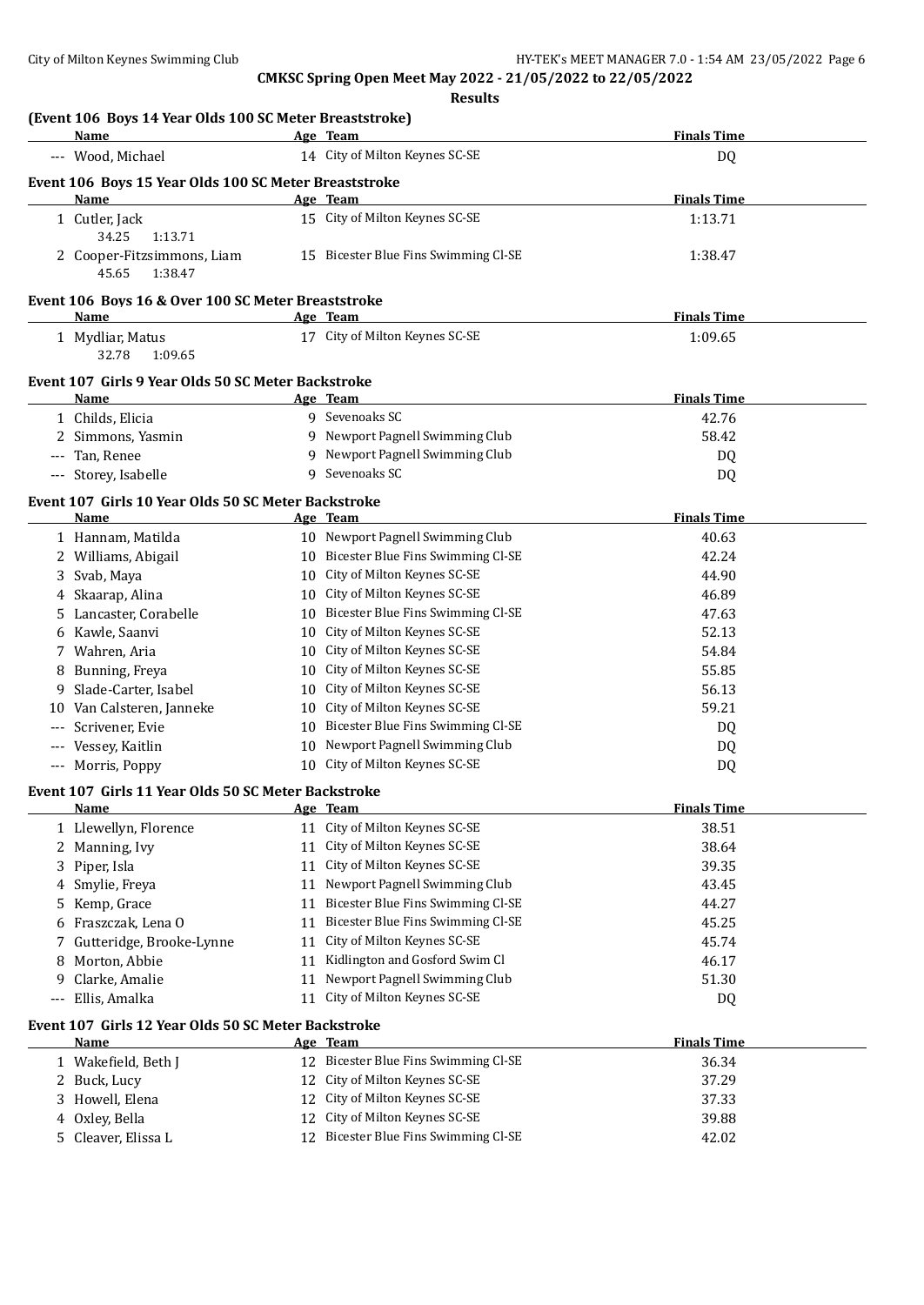**Results**

# **(Event 107 Girls 12 Year Olds 50 SC Meter Backstroke)**

|    | Name                                                | Age Team                                   | <b>Finals Time</b> |
|----|-----------------------------------------------------|--------------------------------------------|--------------------|
|    | 6 Patel, Riya                                       | 12 Kidlington and Gosford Swim Cl          | 43.40              |
|    | 7 O'brien, Grace                                    | 12 City of Milton Keynes SC-SE             | 44.38              |
| 8  | Higgs, Emilie                                       | 12 Newport Pagnell Swimming Club           | 44.52              |
| 9  | Shearing, Lara                                      | 12 City of Milton Keynes SC-SE             | 47.55              |
|    | Event 107 Girls 13 Year Olds 50 SC Meter Backstroke |                                            |                    |
|    | Name                                                | Age Team                                   | <b>Finals Time</b> |
|    | 1 Pavlides, Sophia                                  | 13 Kidlington and Gosford Swim Cl          | 34.75              |
|    | 2 Taylor, Cameron                                   | 13 City of Milton Keynes SC-SE             | 35.10              |
|    | Carvell, Myla                                       | 13 Newport Pagnell Swimming Club           | 35.20              |
| 4  | Alder, Alice                                        | 13 Newport Pagnell Swimming Club           | 37.27              |
| 5  | Robinson, Matilda-May L                             | 13 Bicester Blue Fins Swimming Cl-SE       | 38.80              |
| 6  | Elrick, Heather                                     | 13 Newport Pagnell Swimming Club           | 39.21              |
|    | 7 Ward, Lydia                                       | 13 Newport Pagnell Swimming Club           | 39.69              |
|    | 8 Oxley, Molly                                      | 13 City of Milton Keynes SC-SE             | 40.53              |
|    |                                                     |                                            |                    |
|    | Event 107 Girls 14 Year Olds 50 SC Meter Backstroke |                                            |                    |
|    | <b>Name</b>                                         | Age Team<br>14 City of Milton Keynes SC-SE | <b>Finals Time</b> |
|    | 1 Siong, Dani                                       | 14 Newport Pagnell Swimming Club           | 31.99<br>37.70     |
|    | 2 Kilby, Louisa                                     | 14 Kidlington and Gosford Swim Cl          | 37.80              |
|    | Janssen, Alexia<br>--- Butler, Poppy F              | 14 Bicester Blue Fins Swimming Cl-SE       |                    |
|    |                                                     |                                            | DQ                 |
|    | Event 107 Girls 15 Year Olds 50 SC Meter Backstroke |                                            |                    |
|    | Name                                                | Age Team                                   | <b>Finals Time</b> |
|    | 1 York, Katie                                       | 15 Kidlington and Gosford Swim Cl          | 32.97              |
|    | 2 Alexander, Emma                                   | 15 City of Milton Keynes SC-SE             | 33.78              |
| 3  | Carter, Izzie                                       | 15 Bicester Blue Fins Swimming Cl-SE       | 35.31              |
|    | 4 Brown, Lio                                        | 15 Newport Pagnell Swimming Club           | 36.63              |
|    | Event 107 Girls 16 & Over 50 SC Meter Backstroke    |                                            |                    |
|    | Name                                                | Age Team                                   | <b>Finals Time</b> |
|    | 1 Siong, Sophie                                     | 16 City of Milton Keynes SC-SE             | 31.82              |
|    | Event 108 Boys 10 Year Olds 50 SC Meter Butterfly   |                                            |                    |
|    | <u>Name</u>                                         | Age Team                                   | <b>Finals Time</b> |
|    | 1 Cleaver, William M                                | 10 Bicester Blue Fins Swimming Cl-SE       | 52.50              |
|    | 2 Blentesi, Cezar                                   | 10 City of Milton Keynes SC-SE             | 55.26              |
|    | 3 Lancaster, Frederick                              | 10 Newport Pagnell Swimming Club           | 1:02.38            |
|    | Event 108 Boys 11 Year Olds 50 SC Meter Butterfly   |                                            |                    |
|    | Name                                                | Age Team                                   | <b>Finals Time</b> |
|    | 1 Fiti, Lucas                                       | 11 City of Milton Keynes SC-SE             | 38.10              |
|    | 2 Chapman, Joshua                                   | 11 City of Milton Keynes SC-SE             | 39.54              |
|    | 3 Gatehouse, Archie                                 | 11 Newport Pagnell Swimming Club           | 44.68              |
|    |                                                     |                                            |                    |
|    | Event 108 Boys 12 Year Olds 50 SC Meter Butterfly   |                                            |                    |
|    | Name                                                | Age Team<br>12 City of Milton Keynes SC-SE | <b>Finals Time</b> |
|    | 1 Mileson, Braydon                                  | 12 Newport Pagnell Swimming Club           | 38.68              |
|    | 2 Dick, Ethan                                       | 12 City of Milton Keynes SC-SE             | 39.77              |
|    | Belocerkovskis, Mark                                |                                            | 42.12              |
|    | 4 Nsubuga, Joshua                                   | 12 City of Milton Keynes SC-SE             | 42.40              |
| 5. | Roumeliotis, Christos                               | 12 City of Milton Keynes SC-SE             | 42.42              |
|    | --- Parker, Finley                                  | 12 City of Milton Keynes SC-SE             | <b>DQ</b>          |
|    | Event 108 Boys 13 Year Olds 50 SC Meter Butterfly   |                                            |                    |
|    | Name                                                | Age Team                                   | <b>Finals Time</b> |
|    | 1 Scrivener, Josh                                   | 13 Bicester Blue Fins Swimming Cl-SE       | 32.07              |
|    |                                                     |                                            |                    |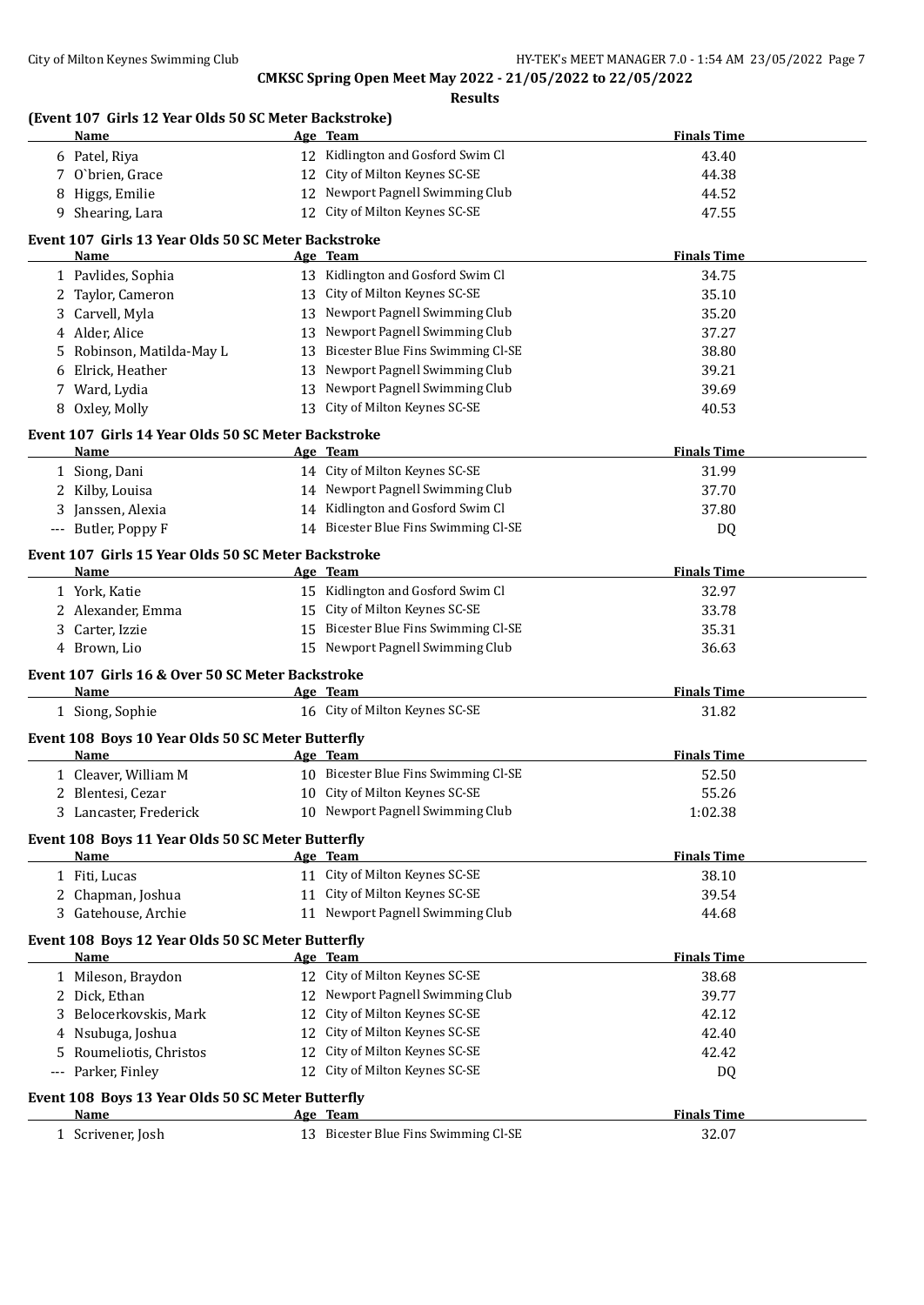| (Event 108 Boys 13 Year Olds 50 SC Meter Butterfly) |         |         |                                      |                    |
|-----------------------------------------------------|---------|---------|--------------------------------------|--------------------|
| Name                                                |         |         | Age Team                             | <b>Finals Time</b> |
| 2 Tan, Han                                          |         |         | 13 Newport Pagnell Swimming Club     | 35.23              |
| 3 Francis, Jonathan                                 |         |         | 13 City of Milton Keynes SC-SE       | 37.48              |
| Event 108 Boys 14 Year Olds 50 SC Meter Butterfly   |         |         |                                      |                    |
| Name                                                |         |         | Age Team                             | <b>Finals Time</b> |
| 1 Dick, Daniel                                      |         |         | 14 Newport Pagnell Swimming Club     | 31.79              |
| 2 Smith, Ollie B                                    |         |         | 14 Bicester Blue Fins Swimming Cl-SE | 32.43              |
| 3 Van Calsteren, Ruben                              |         |         | 14 City of Milton Keynes SC-SE       | 38.45              |
| Event 108 Boys 15 Year Olds 50 SC Meter Butterfly   |         |         |                                      |                    |
| Name                                                |         |         | Age Team                             | <b>Finals Time</b> |
| 1 Josling-Preest, Harrison                          |         |         | 15 Kidlington and Gosford Swim Cl    | 29.26              |
| 2 Bourner, Daniel                                   |         |         | 15 City of Milton Keynes SC-SE       | 29.83              |
| 3 Creek, Alfie                                      |         |         | 15 City of Milton Keynes SC-SE       | 30.14              |
| 4 Cutler, Jack                                      |         |         | 15 City of Milton Keynes SC-SE       | 30.51              |
| --- Cooper-Fitzsimmons, Liam                        |         |         | 15 Bicester Blue Fins Swimming Cl-SE | DQ                 |
|                                                     |         |         |                                      |                    |
| Event 108 Boys 16 & Over 50 SC Meter Butterfly      |         |         | Age Team                             |                    |
| Name                                                |         |         |                                      | <b>Finals Time</b> |
| 1 Littleton, Chris                                  |         |         | 18 Bicester Blue Fins Swimming Cl-SE | 28.44              |
| --- Henley, Tom                                     |         |         | 16 Bicester Blue Fins Swimming Cl-SE | DQ                 |
| Event 109 Girls 10 Year Olds 200 SC Meter IM        |         |         |                                      |                    |
| Name                                                |         |         | Age Team                             | <b>Finals Time</b> |
| 1 Hannam, Matilda                                   |         |         | 10 Newport Pagnell Swimming Club     | 3:14.73            |
| 47.22<br>1:36.81                                    | 2:34.91 | 3:14.73 |                                      |                    |
| 2 Robson, Lara                                      |         |         | 10 City of Milton Keynes SC-SE       | 3:27.42            |
| 43.30<br>1:38.11                                    | 2:39.61 | 3:27.42 |                                      |                    |
| 3 Scrivener, Evie                                   |         |         | 10 Bicester Blue Fins Swimming Cl-SE | 3:30.19            |
| 48.10<br>2:46.19                                    | 3:30.44 | 3:30.19 |                                      |                    |
| 4 Lancaster, Corabelle                              |         |         | 10 Bicester Blue Fins Swimming Cl-SE | 3:57.88            |
| 58.10<br>1:56.36                                    | 2:59.21 | 3:57.88 |                                      |                    |
| Event 109 Girls 11 Year Olds 200 SC Meter IM        |         |         |                                      |                    |
| <b>Name</b>                                         |         |         | Age Team                             | <b>Finals Time</b> |
| 1 Piper, Isla                                       |         |         | 11 City of Milton Keynes SC-SE       | 3:18.38            |
| 47.35<br>1:33.86                                    | 2:33.29 | 3:18.38 |                                      |                    |
| 2 Tooley, Emma J                                    |         |         | 11 City of Milton Keynes SC-SE       | 3:20.01            |
| 47.35 1:37.96                                       | 2:36.71 | 3:20.01 |                                      |                    |
| 3 Whiting, Olivia                                   |         |         | 11 Newport Pagnell Swimming Club     | 3:43.44            |
| 51.30<br>1:46.45                                    | 2:51.33 | 3:43.44 |                                      |                    |
| Event 109 Girls 12 Year Olds 200 SC Meter IM        |         |         |                                      |                    |
| <u>Name</u>                                         |         |         | Age Team                             | <b>Finals Time</b> |
| 1 Benson, Rose                                      |         |         | 12 City of Milton Keynes SC-SE       | 2:55.08            |
| 37.77<br>1:24.27                                    | 2:16.65 | 2:55.08 |                                      |                    |
| 2 Buck, Lucy                                        |         |         | 12 City of Milton Keynes SC-SE       | 2:55.50            |
| 39.41<br>1:22.28                                    | 2:15.89 | 2:55.50 |                                      |                    |
| 3 Boakes, Lottie                                    |         |         | 12 Newport Pagnell Swimming Club     | 2:55.51            |
| 38.44<br>1:22.14                                    | 2:16.23 | 2:55.51 |                                      |                    |
| 4 Lau, Eleanor                                      |         |         | 12 Newport Pagnell Swimming Club     | 3:04.32            |
| 42.67<br>1:30.04                                    | 2:25.75 | 3:04.32 |                                      |                    |
| 5 Oxley, Bella                                      |         |         | 12 City of Milton Keynes SC-SE       | 3:10.21            |
| 41.23<br>1:28.98                                    | 2:24.60 | 3:10.21 |                                      |                    |
| 6 Gibb, Emma                                        |         |         | 12 Newport Pagnell Swimming Club     | 3:19.39            |
| 48.67<br>1:35.61                                    | 2:34.74 | 3:19.39 |                                      |                    |
| 7 Patel, Riya                                       |         |         | 12 Kidlington and Gosford Swim Cl    | 3:31.14            |
| 43.92<br>1:38.85                                    | 2:39.95 | 3:31.14 |                                      |                    |
|                                                     |         |         |                                      |                    |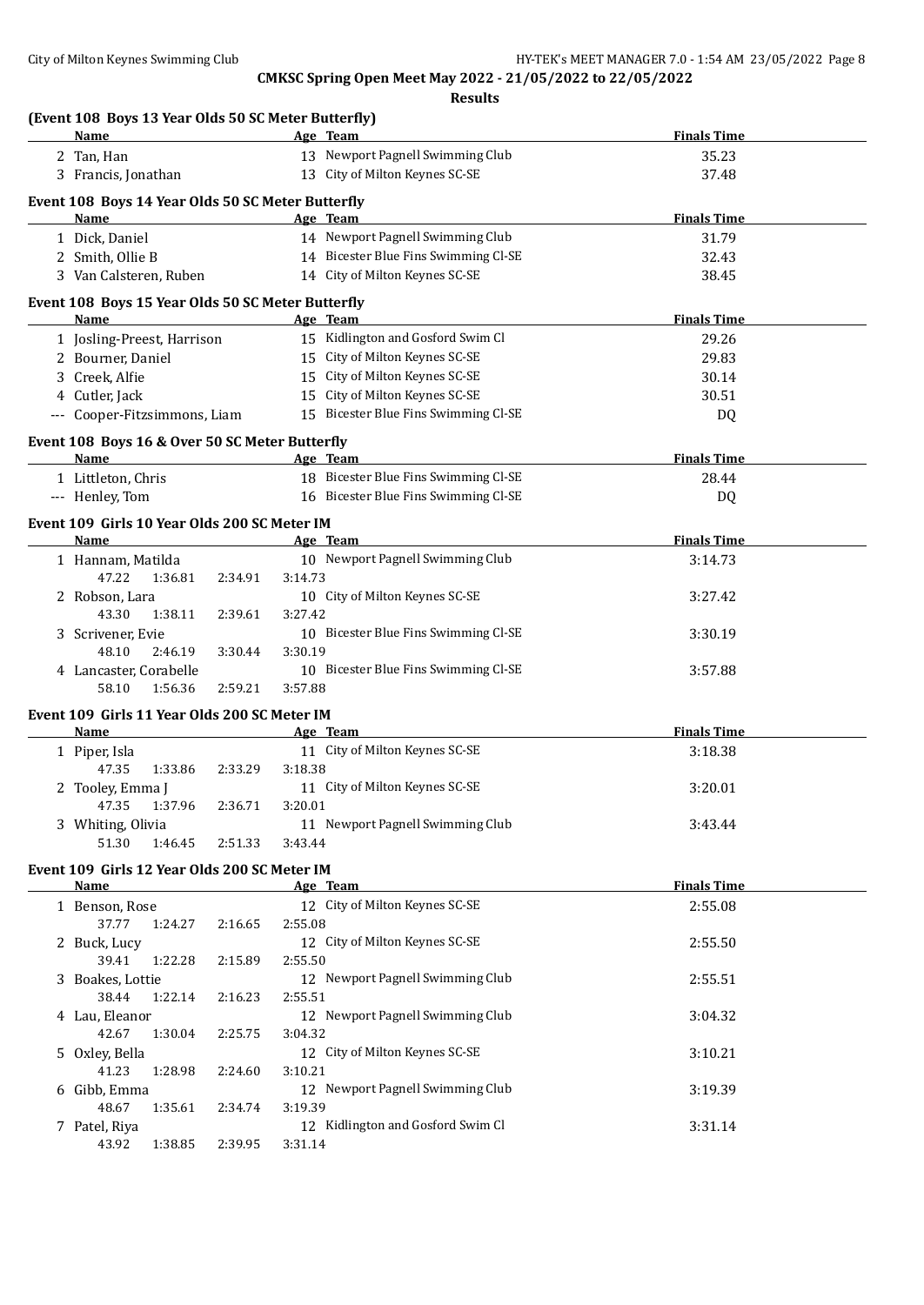| (Event 109 Girls 12 Year Olds 200 SC Meter IM)<br><b>Name</b> |         | Age Team                                    | <b>Finals Time</b> |
|---------------------------------------------------------------|---------|---------------------------------------------|--------------------|
| 8 Higgs, Emilie                                               |         | 12 Newport Pagnell Swimming Club            | 3:41.71            |
| 46.80<br>1:39.23                                              | 2:46.30 | 3:41.71                                     |                    |
| --- Orme, Olivia                                              |         | 12 Newport Pagnell Swimming Club            | DQ                 |
| Event 109 Girls 13 Year Olds 200 SC Meter IM                  |         |                                             |                    |
| Name                                                          |         | Age Team                                    | <b>Finals Time</b> |
| 1 Slade-Carter, Lydia                                         |         | 13 City of Milton Keynes SC-SE              | 2:45.99            |
| 37.30<br>1:17.29                                              | 2:09.63 | 2:45.99                                     |                    |
| 2 Elrick, Heather                                             |         | 13 Newport Pagnell Swimming Club            | 2:48.93            |
| 39.77<br>1:23.69                                              | 2:10.38 | 2:48.93                                     |                    |
| 3 White, Sadie                                                |         | 13 City of Milton Keynes SC-SE              | 2:54.03            |
| 36.43<br>1:20.18                                              | 2:13.63 | 2:54.03                                     |                    |
| 4 Carvell, Myla                                               |         | 13 Newport Pagnell Swimming Club            | 2:55.56            |
| 38.28<br>1:19.95<br>5 Alder, Alice                            | 2:15.16 | 2:55.56<br>13 Newport Pagnell Swimming Club | 2:58.84            |
| 41.77<br>1:27.06                                              | 2:19.52 | 2:58.84                                     |                    |
|                                                               |         |                                             |                    |
| Event 109 Girls 14 Year Olds 200 SC Meter IM                  |         |                                             |                    |
| Name                                                          |         | Age Team                                    | <b>Finals Time</b> |
| 1 Harrison, Melissa<br>37.45<br>1:24.04                       | 2:10.10 | 14 City of Milton Keynes SC-SE<br>2:49.11   | 2:49.11            |
| 2 Mclellan, Holly                                             |         | 14 Kidlington and Gosford Swim Cl           | 2:57.83            |
| 41.44<br>1:28.67                                              | 2:18.70 | 2:57.83                                     |                    |
| 3 Baker, Lacey                                                |         | 14 City of Milton Keynes SC-SE              | 3:07.21            |
| 40.35<br>1:30.19                                              | 2:27.01 | 3:07.21                                     |                    |
| --- Kilby, Louisa                                             |         | 14 Newport Pagnell Swimming Club            | DQ                 |
| Event 109 Girls 15 Year Olds 200 SC Meter IM                  |         |                                             |                    |
| Name                                                          |         | Age Team                                    | <b>Finals Time</b> |
| 1 Quinn, Annabelle                                            |         | 15 City of Milton Keynes SC-SE              | 2:25.65            |
| 32.15<br>1:08.56                                              | 1:53.28 | 2:25.65                                     |                    |
| 2 Correia, Julia                                              |         | 15 City of Milton Keynes SC-SE              | 2:46.00            |
| 35.16<br>1:16.96                                              | 2:08.13 | 2:46.00                                     |                    |
| 3 York, Katie                                                 |         | 15 Kidlington and Gosford Swim Cl           | 2:48.26            |
| 35.72<br>1:18.66                                              | 2:07.80 | 2:48.26                                     |                    |
| 4 Carter, Natasha                                             |         | 15 City of Milton Keynes SC-SE              | 3:02.48            |
| 1:25.78<br>39.45                                              | 2:21.84 | 3:02.48                                     |                    |
| Event 109 Girls 16 & Over 200 SC Meter IM                     |         |                                             |                    |
| Name                                                          |         | Age Team                                    | <b>Finals Time</b> |
| 1 Cox, Jessica                                                |         | 16 Telford Aqua Swimming Club               | 2:42.32            |
| 35.03<br>1:16.88                                              | 2:05.82 | 2:42.32                                     |                    |
| Event 110 Boys 10 Year Olds 200 SC Meter Freestyle            |         |                                             |                    |
| Name                                                          |         | Age Team                                    | <b>Finals Time</b> |
| 1 Lancaster, Frederick                                        |         | 10 Newport Pagnell Swimming Club            | 3:27.69            |
| 47.19<br>1:41.86                                              | 2:37.94 | 3:27.69                                     |                    |
| Event 110 Boys 11 Year Olds 200 SC Meter Freestyle            |         |                                             |                    |
| Name                                                          |         | Age Team                                    | <b>Finals Time</b> |
| 1 Fiti, Lucas                                                 |         | 11 City of Milton Keynes SC-SE              | 2:39.64            |
| 37.18<br>1:17.91                                              | 1:59.29 | 2:39.64                                     |                    |
| 2 Snelgrove, Ollie P                                          |         | 11 Bicester Blue Fins Swimming Cl-SE        | 2:49.94            |
| 38.07<br>1:21.31                                              | 2:06.09 | 2:49.94                                     |                    |
| 3 Gibb, Daniel                                                |         | 11 Newport Pagnell Swimming Club            | 3:01.34            |
| 42.46<br>1:31.53                                              | 2:18.59 | 3:01.34                                     |                    |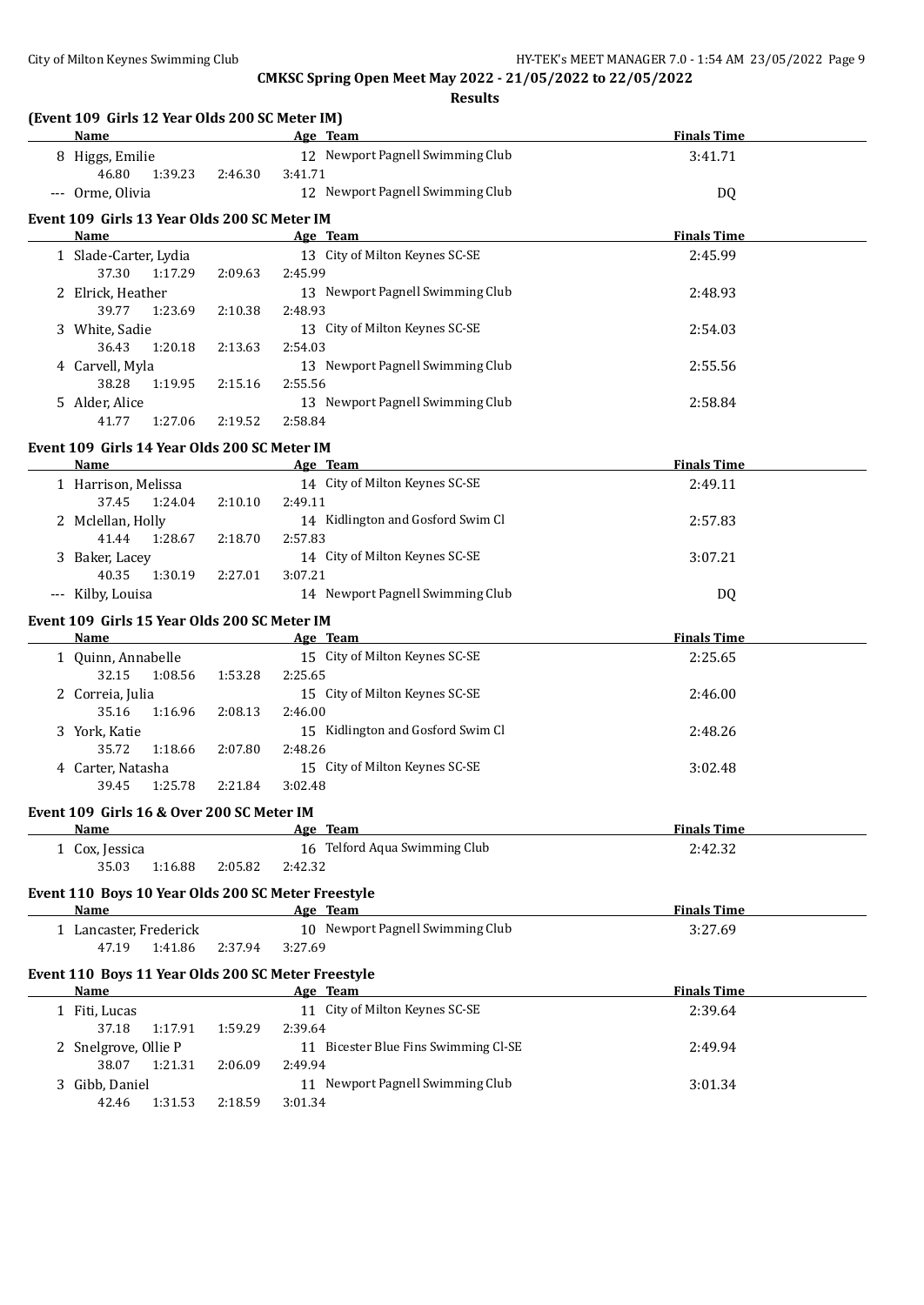| Name                                               |         | Age Team                                                               | <b>Finals Time</b> |
|----------------------------------------------------|---------|------------------------------------------------------------------------|--------------------|
| 4 Jolly, Thomas                                    |         | 11 City of Milton Keynes SC-SE                                         | 3:06.85            |
| 44.00<br>1:33.87                                   | 2:23.78 | 3:06.85                                                                |                    |
| Event 110 Boys 12 Year Olds 200 SC Meter Freestyle |         |                                                                        |                    |
| Name                                               |         | Age Team                                                               | <b>Finals Time</b> |
| 1 Wood, Finley                                     |         | 12 City of Milton Keynes SC-SE                                         | 2:19.56            |
| 32.19 1:07.19                                      | 1:43.41 | 2:19.56                                                                |                    |
| 2 Child, Jamie A                                   |         | 12 Bicester Blue Fins Swimming Cl-SE                                   | 2:32.32            |
| 36.19<br>1:15.42                                   | 1:55.77 | 2:32.32                                                                |                    |
| 3 Zolyan, Mika                                     |         | 12 Newport Pagnell Swimming Club                                       | 2:33.44            |
| 35.24<br>1:14.02                                   | 1:54.74 | 2:33.44                                                                |                    |
| 4 Parker, Finley                                   |         | 12 City of Milton Keynes SC-SE                                         | 2:37.63            |
| 35.87<br>1:14.64                                   | 1:56.28 | 2:37.63                                                                |                    |
| 5 Dick, Ethan                                      |         | 12 Newport Pagnell Swimming Club                                       | 2:42.58            |
| 36.29<br>1:17.21                                   | 2:00.96 | 2:42.58                                                                |                    |
| 6 Hewett, Joshua                                   |         | 12 Kidlington and Gosford Swim Cl                                      | 3:03.79            |
| 39.16<br>1:26.92                                   | 2:18.29 | 3:03.79                                                                |                    |
| 7 Separovic, Joseph                                |         | 12 City of Milton Keynes SC-SE                                         | 3:38.40            |
| 46.68<br>1:45.35                                   | 2:44.06 | 3:38.40                                                                |                    |
| Event 110 Boys 13 Year Olds 200 SC Meter Freestyle |         |                                                                        |                    |
| Name                                               |         | Age Team                                                               | <b>Finals Time</b> |
| 1 Woods, Harry                                     |         | 13 City of Milton Keynes SC-SE                                         | 2:16.30            |
| 31.50<br>1:06.16                                   | 1:41.75 | 2:16.30                                                                |                    |
| 2 Cox, Daniel                                      |         | 13 Telford Aqua Swimming Club                                          | 2:31.85            |
| 31.78<br>1:11.78                                   | 1:53.08 | 2:31.85                                                                |                    |
| Event 110 Boys 14 Year Olds 200 SC Meter Freestyle |         |                                                                        |                    |
| Name                                               |         | Age Team                                                               | <b>Finals Time</b> |
| 1 Smith, Ollie B                                   |         | 14 Bicester Blue Fins Swimming Cl-SE                                   | 2:14.45            |
| 30.42<br>1:04.25                                   | 1:39.85 | 2:14.45                                                                |                    |
| 2 Dick, Daniel                                     |         | 14 Newport Pagnell Swimming Club                                       | 2:15.47            |
| 30.72<br>1:04.94                                   | 1:41.00 | 2:15.47                                                                |                    |
| 3 Hadjou, Ryan                                     |         | 14 Kidlington and Gosford Swim Cl                                      | 2:21.92            |
| 31.45<br>1:06.56                                   | 1:44.13 | 2:21.92                                                                |                    |
| 4 Brown, Thomas                                    |         | 14 City of Milton Keynes SC-SE                                         | 2:30.97            |
| 34.11<br>1:12.05                                   | 1:51.86 | 2:30.97                                                                |                    |
| 5 Wood, Michael                                    |         | 14 City of Milton Keynes SC-SE                                         | 2:39.03            |
| 34.84<br>1:14.87                                   | 1:57.43 | 2:39.03                                                                |                    |
| Event 110 Boys 15 Year Olds 200 SC Meter Freestyle |         |                                                                        |                    |
| Name                                               |         | Age Team                                                               | <b>Finals Time</b> |
| 1 Pillinger, Jacob                                 |         | 15 Bicester Blue Fins Swimming Cl-SE                                   | 2:04.89            |
| 28.68<br>1:00.09                                   | 1:32.58 | 2:04.89                                                                |                    |
| 2 Cabero Alonso, Michael                           |         | 15 City of Milton Keynes SC-SE                                         | 2:12.72            |
| 29.87<br>1:03.01                                   | 1:38.87 | 2:12.72                                                                |                    |
| 3 Powell, Zachary                                  |         | 15 Kidlington and Gosford Swim Cl                                      | 2:17.22            |
| 1:06.87<br>32.16                                   | 1:42.44 | 2:17.22                                                                |                    |
| Event 110 Boys 16 & Over 200 SC Meter Freestyle    |         |                                                                        |                    |
| Name                                               |         | Age Team                                                               | <b>Finals Time</b> |
| 1 Henley, Tom                                      |         | 16 Bicester Blue Fins Swimming Cl-SE                                   | 2:12.17            |
| 29.45<br>1:02.51                                   | 1:37.41 | 2:12.17                                                                |                    |
|                                                    |         |                                                                        |                    |
| Event 121 Boys 10 Year Olds 50 SC Meter Freestyle  |         |                                                                        |                    |
| <b>Name</b>                                        |         | Age Team                                                               | <b>Finals Time</b> |
|                                                    |         | 10 Newport Pagnell Swimming Club                                       | 38.68              |
| 1 Zolyan, David                                    |         |                                                                        |                    |
| 2 Cleaver, William M<br>3 Green, Laurie-Joe        |         | 10 Bicester Blue Fins Swimming Cl-SE<br>10 City of Milton Keynes SC-SE | 38.95<br>41.04     |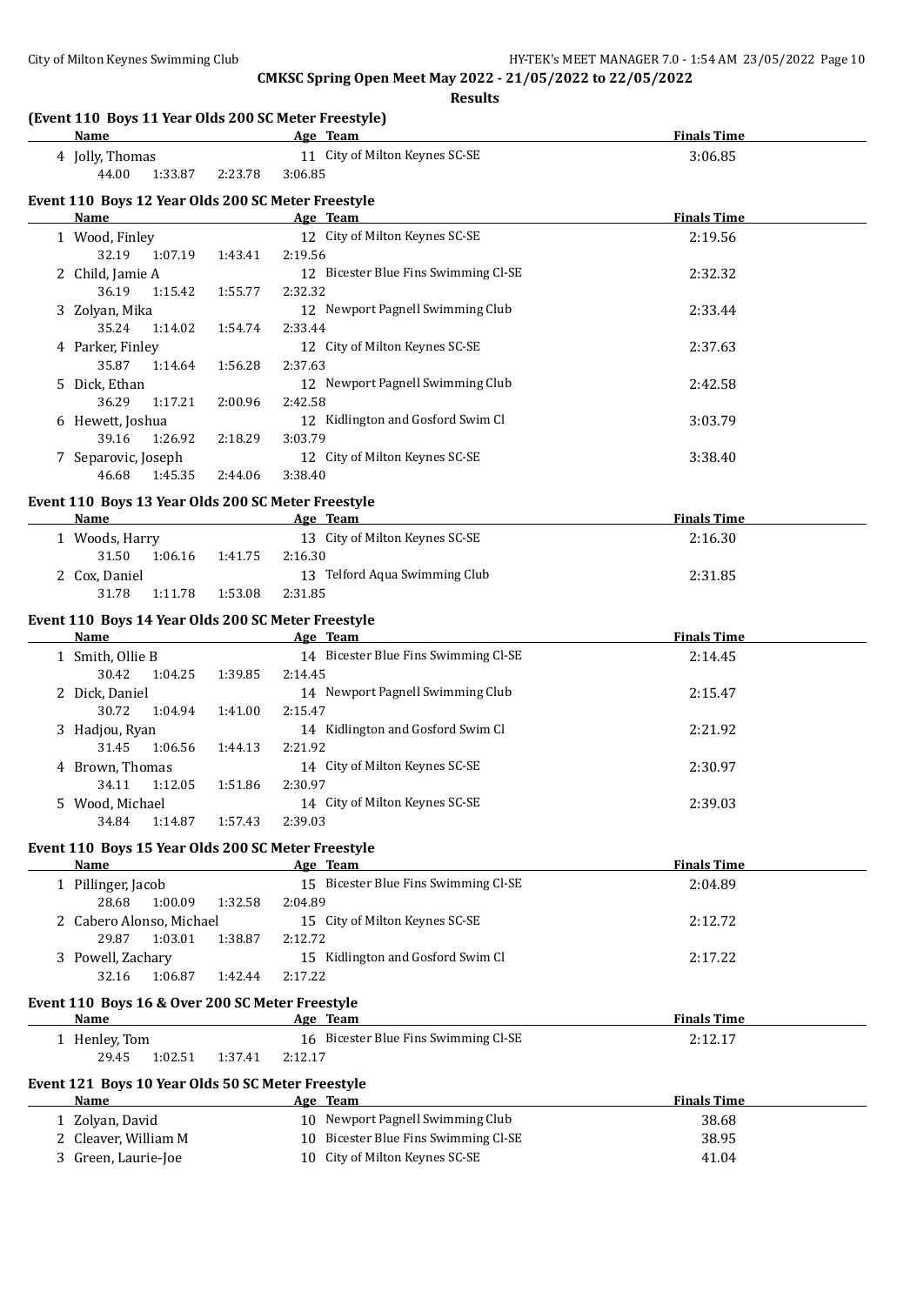| Name                                                      |          | Age Team                                         | <b>Finals Time</b> |
|-----------------------------------------------------------|----------|--------------------------------------------------|--------------------|
| 4 Lancaster, Frederick                                    |          | 10 Newport Pagnell Swimming Club                 | 43.68              |
| 5 Blentesi, Cezar                                         |          | 10 City of Milton Keynes SC-SE                   | 43.73              |
| 6 Buck, Alexander                                         | 10       | City of Milton Keynes SC-SE                      | 49.24              |
| Raikes, Theo<br>7                                         | 10       | City of Milton Keynes SC-SE                      | 51.72              |
| 8 Robinson, Jonah                                         |          | 10 Newport Pagnell Swimming Club                 | 58.30              |
| Event 121 Boys 11 Year Olds 50 SC Meter Freestyle         |          |                                                  |                    |
| Name                                                      |          | Age Team                                         | <b>Finals Time</b> |
| 1 Fiti, Lucas                                             |          | 11 City of Milton Keynes SC-SE                   | 33.46              |
| 2 Chapman, Joshua                                         |          | 11 City of Milton Keynes SC-SE                   | 33.49              |
| Snelgrove, Ollie P<br>3                                   |          | 11 Bicester Blue Fins Swimming Cl-SE             | 34.70              |
| Svajer, Armin<br>4                                        |          | 11 City of Milton Keynes SC-SE                   | 37.10              |
| Jolly, Thomas<br>5                                        |          | 11 City of Milton Keynes SC-SE                   | 37.88              |
| 6 Gibb, Daniel                                            |          | 11 Newport Pagnell Swimming Club                 | 39.04              |
| 7 Roberts, Gethin                                         |          | 11 City of Milton Keynes SC-SE                   | 45.38              |
| 8 Harvey, Zac                                             |          | 11 City of Milton Keynes SC-SE                   | 47.37              |
|                                                           |          |                                                  |                    |
| Event 121 Boys 12 Year Olds 50 SC Meter Freestyle<br>Name |          | Age Team                                         | <b>Finals Time</b> |
| 1 Wood, Finley                                            |          | 12 City of Milton Keynes SC-SE                   | 30.16              |
| 2 Child, Jamie A                                          |          | 12 Bicester Blue Fins Swimming Cl-SE             | 32.02              |
| Dick, Ethan<br>3                                          |          | 12 Newport Pagnell Swimming Club                 | 32.67              |
| 4 Hewett, Joshua                                          | 12       | Kidlington and Gosford Swim Cl                   | 32.83              |
| Zolyan, Mika<br>5                                         | 12       | Newport Pagnell Swimming Club                    | 33.12              |
| 6 Parker, Finley                                          | 12       | City of Milton Keynes SC-SE                      | 33.97              |
| Nsubuga, Joshua<br>7                                      | 12       | City of Milton Keynes SC-SE                      | 34.58              |
| Roumeliotis, Christos<br>8                                | 12       | City of Milton Keynes SC-SE                      | 36.43              |
| Mileson, Braydon<br>9                                     | 12       | City of Milton Keynes SC-SE                      | 36.91              |
| Belocerkovskis, Mark<br>10                                | 12       | City of Milton Keynes SC-SE                      | 38.57              |
| Osman, Atilla                                             | 12       | City of Milton Keynes SC-SE                      | 38.96              |
| 11                                                        | 12       | City of Milton Keynes SC-SE                      |                    |
| Choughule, Ishaan<br>12                                   |          | 12 City of Milton Keynes SC-SE                   | 40.34              |
| 13 Brammer, Charlie                                       |          |                                                  | 44.73              |
| Event 121 Boys 13 Year Olds 50 SC Meter Freestyle         |          |                                                  |                    |
| <u>Name</u>                                               |          | Age Team<br>13 Bicester Blue Fins Swimming Cl-SE | <b>Finals Time</b> |
| 1 Scrivener, Josh                                         |          | 13 Newport Pagnell Swimming Club                 | 29.02              |
| 2 Tan, Han                                                |          | Telford Aqua Swimming Club                       | 30.27              |
| Cox, Daniel<br>3.                                         | 13       | Bicester Blue Fins Swimming Cl-SE                | 31.01              |
| Guesmi, Rayan<br>4<br>Francis, Jonathan                   | 13       | City of Milton Keynes SC-SE                      | 31.13              |
| 5.                                                        | 13       | City of Milton Keynes SC-SE                      | 33.23              |
| 6 Gullidge, Edward                                        | 13<br>13 | City of Milton Keynes SC-SE                      | 34.36              |
| 7 Carter, Euan                                            |          |                                                  | 46.33              |
| Event 121 Boys 14 Year Olds 50 SC Meter Freestyle         |          |                                                  |                    |
| Name                                                      |          | Age Team<br>14 Bicester Blue Fins Swimming Cl-SE | <b>Finals Time</b> |
| 1 Smith, Ollie B<br>2 Hadjou, Ryan                        |          | 14 Kidlington and Gosford Swim Cl                | 28.59              |
| 3 Dick, Daniel                                            |          | 14 Newport Pagnell Swimming Club                 | 29.30<br>29.90     |
| 4 Brown, Thomas                                           |          | 14 City of Milton Keynes SC-SE                   | 32.12              |
| 5 Van Calsteren, Ruben                                    |          | 14 City of Milton Keynes SC-SE                   |                    |
|                                                           |          |                                                  | 32.57              |
| Event 121 Boys 15 Year Olds 50 SC Meter Freestyle         |          |                                                  |                    |
| <b>Name</b>                                               |          | Age Team                                         | <b>Finals Time</b> |
| 1 Cutler, Jack                                            |          | 15 City of Milton Keynes SC-SE                   | 26.81              |
| 2 Josling-Preest, Harrison                                | 15       | Kidlington and Gosford Swim Cl                   | 27.12              |
| 3 Pillinger, Jacob                                        | 15       | Bicester Blue Fins Swimming Cl-SE                | 27.19              |
| 4 Creek, Alfie                                            |          | 15 City of Milton Keynes SC-SE                   | 27.56              |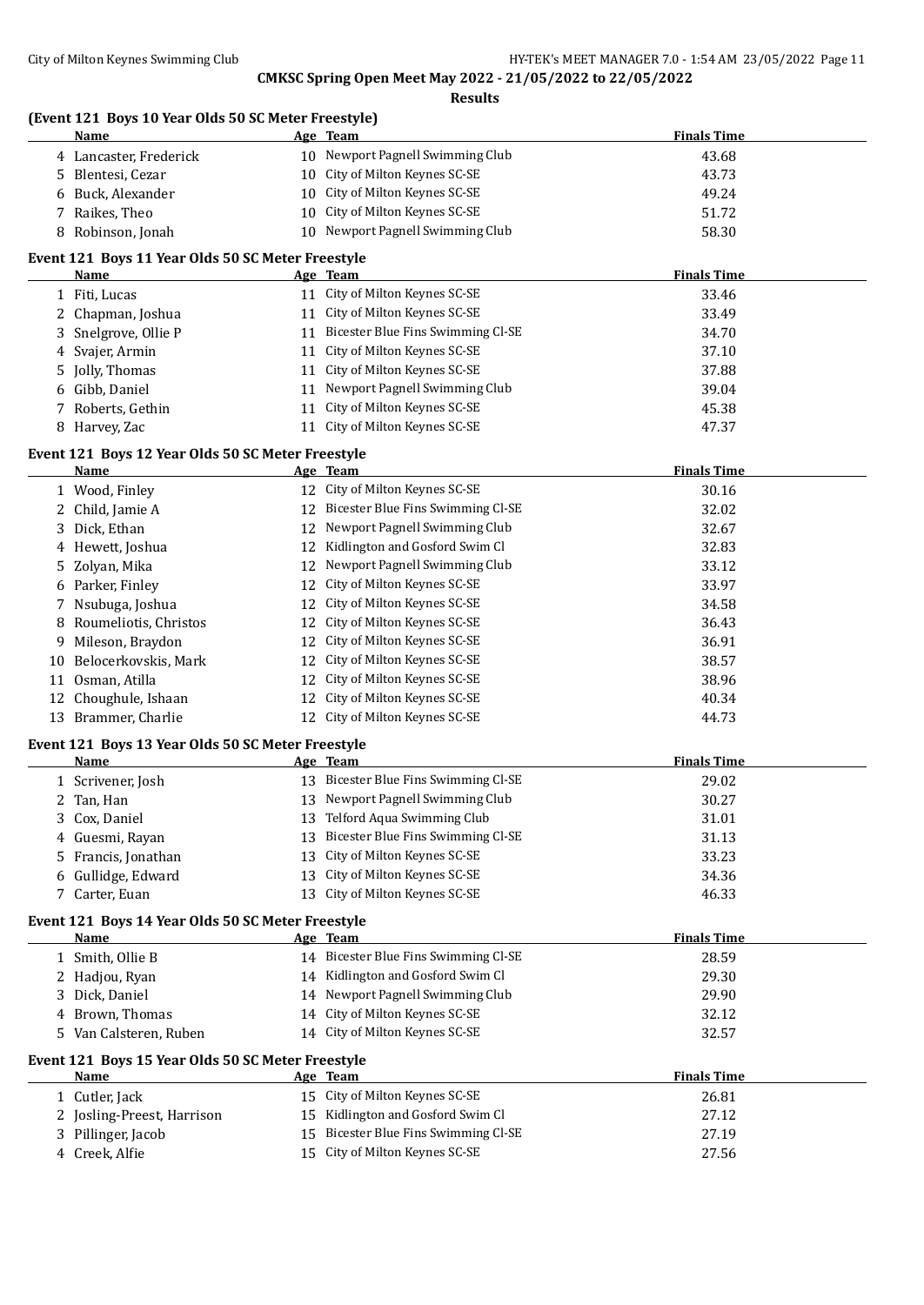| Name                                                   |          | Age Team                                                     | <b>Finals Time</b> |
|--------------------------------------------------------|----------|--------------------------------------------------------------|--------------------|
| 5 Bourner, Daniel                                      |          | 15 City of Milton Keynes SC-SE                               | 27.85              |
| 6 Powell, Zachary                                      |          | 15 Kidlington and Gosford Swim Cl                            | 28.51              |
| 7 Cooper-Fitzsimmons, Liam                             |          | 15 Bicester Blue Fins Swimming Cl-SE                         | 30.69              |
|                                                        |          |                                                              |                    |
| Event 121 Boys 16 & Over 50 SC Meter Freestyle<br>Name |          | Age Team                                                     | <b>Finals Time</b> |
| 1 Littleton, Chris                                     |          | 18 Bicester Blue Fins Swimming Cl-SE                         | 26.27              |
|                                                        |          |                                                              |                    |
| Event 122 Girls 9 Year Olds 50 SC Meter Breaststroke   |          |                                                              |                    |
| Name                                                   |          | Age Team                                                     | <b>Finals Time</b> |
| 1 Childs, Elicia                                       |          | 9 Sevenoaks SC                                               | 53.87              |
| 2 Tickler, Gracie A                                    | 9        | Bicester Blue Fins Swimming Cl-SE                            | 56.25              |
| 3 Storey, Isabelle                                     | 9        | Sevenoaks SC                                                 | 58.82              |
| 4 Tan, Renee                                           |          | 9 Newport Pagnell Swimming Club                              | 1:14.80            |
| Simmons, Yasmin<br>$---$                               |          | 9 Newport Pagnell Swimming Club                              | DQ                 |
| Event 122 Girls 10 Year Olds 50 SC Meter Breaststroke  |          |                                                              |                    |
| Name                                                   |          | Age Team                                                     | <b>Finals Time</b> |
| 1 Williams, Abigail                                    |          | 10 Bicester Blue Fins Swimming Cl-SE                         | 46.24              |
| 2 Hannam, Matilda                                      |          | 10 Newport Pagnell Swimming Club                             | 46.39              |
| 3 Lancaster, Corabelle                                 | 10       | Bicester Blue Fins Swimming Cl-SE                            | 49.21              |
| 4 Svab, Maya                                           | 10       | City of Milton Keynes SC-SE                                  | 52.43              |
| Skaarap, Alina<br>5                                    | 10       | City of Milton Keynes SC-SE                                  | 53.48              |
| 6 Gower, Amy                                           |          | 10 Newport Pagnell Swimming Club                             | 57.61              |
| 7 Morris, Poppy                                        | 10       | City of Milton Keynes SC-SE                                  | 59.96              |
| 8 Kawle, Saanvi                                        | 10       | City of Milton Keynes SC-SE                                  | 1:02.61            |
| Lalani, Mayah<br>9                                     | 10       | City of Milton Keynes SC-SE                                  | 1:09.58            |
| Vessey, Kaitlin                                        |          | 10 Newport Pagnell Swimming Club                             | DQ                 |
| Van Calsteren, Janneke<br>$---$                        |          | 10 City of Milton Keynes SC-SE                               | DQ                 |
|                                                        |          |                                                              |                    |
| Event 122 Girls 11 Year Olds 50 SC Meter Breaststroke  |          |                                                              |                    |
| Name                                                   |          | Age Team                                                     | <b>Finals Time</b> |
| 1 Manning, Ivy                                         |          | 11 City of Milton Keynes SC-SE                               | 40.18              |
| 2 Fraszczak, Lena O                                    |          | 11 Bicester Blue Fins Swimming Cl-SE                         | 48.47              |
| Tooley, Emma J                                         |          | 11 City of Milton Keynes SC-SE                               | 48.97              |
| 4 Clarke, Amalie                                       |          | 11 Newport Pagnell Swimming Club                             | 50.02              |
| 5 Piper, Isla                                          |          | 11 City of Milton Keynes SC-SE                               | 51.10              |
| 6 Gutteridge, Brooke-Lynne                             |          | 11 City of Milton Keynes SC-SE                               | 51.25              |
| 7 Kemp, Grace                                          |          | 11 Bicester Blue Fins Swimming Cl-SE                         | 51.69              |
| 8 Smylie, Freya                                        |          | 11 Newport Pagnell Swimming Club                             | 53.16              |
| 9 Whiting, Olivia                                      |          | 11 Newport Pagnell Swimming Club                             | 55.64              |
| 10 Amin, Ksenia                                        |          | 11 City of Milton Keynes SC-SE                               | 56.76              |
| Event 122 Girls 12 Year Olds 50 SC Meter Breaststroke  |          |                                                              |                    |
| Name                                                   |          | Age Team                                                     | <b>Finals Time</b> |
| 1 Kusuma-Daly, Amiera                                  |          | 12 City of Milton Keynes SC-SE                               | 43.09              |
| 2 Lau, Eleanor                                         |          | 12 Newport Pagnell Swimming Club                             | 45.17              |
| 3 Buck, Lucy                                           |          | 12 City of Milton Keynes SC-SE                               | 45.45              |
| Cleaver, Elissa L<br>4                                 |          | 12 Bicester Blue Fins Swimming Cl-SE                         | 46.77              |
| 5 Wenham, Amelia                                       |          | 12 Newport Pagnell Swimming Club                             | 47.02              |
|                                                        |          | City of Milton Keynes SC-SE                                  |                    |
| Oxley, Bella<br>6                                      | 12       |                                                              | 47.26              |
| Shearing, Lara<br>7                                    | 12       | City of Milton Keynes SC-SE                                  | 49.36              |
| Higgs, Emilie<br>8                                     | 12       | Newport Pagnell Swimming Club                                | 49.88              |
| 9 Patel, Riya                                          | 12       | Kidlington and Gosford Swim Cl                               | 49.99              |
|                                                        |          |                                                              |                    |
| O'brien, Grace<br>10<br>11 Orme, Olivia                | 12<br>12 | City of Milton Keynes SC-SE<br>Newport Pagnell Swimming Club | 50.42<br>50.54     |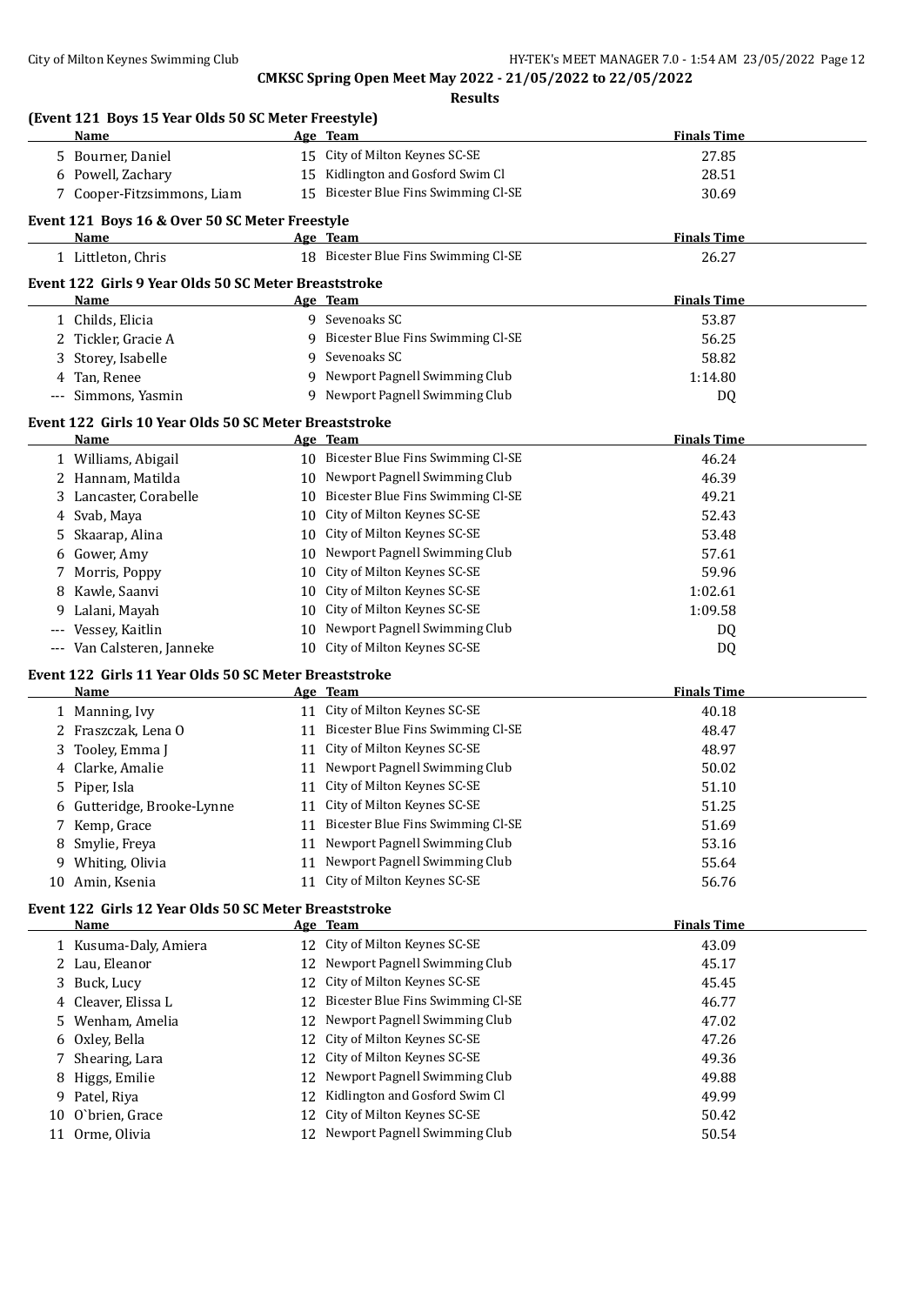|    | Event 122 Girls 13 Year Olds 50 SC Meter Breaststroke<br>Name | Age Team                             | <b>Finals Time</b> |
|----|---------------------------------------------------------------|--------------------------------------|--------------------|
|    | 1 Alder, Alice                                                | 13 Newport Pagnell Swimming Club     | 41.08              |
|    | 2 Elrick, Heather                                             | 13 Newport Pagnell Swimming Club     | 41.12              |
|    | 3 Pavlides, Sophia                                            | 13 Kidlington and Gosford Swim Cl    | 42.08              |
|    | 4 Robinson, Matilda-May L                                     | 13 Bicester Blue Fins Swimming Cl-SE | 49.36              |
|    | Event 122 Girls 14 Year Olds 50 SC Meter Breaststroke         |                                      |                    |
|    | Name                                                          | Age Team                             | <b>Finals Time</b> |
|    | 1 Mclellan, Holly                                             | 14 Kidlington and Gosford Swim Cl    | 38.68              |
|    | 2 Lau, Alison                                                 | 14 Kidlington and Gosford Swim Cl    | 38.85              |
|    | 3 Taylor, Daisy                                               | 14 City of Milton Keynes SC-SE       | 41.12              |
|    | 4 Kilby, Louisa                                               | 14 Newport Pagnell Swimming Club     | 42.81              |
| 5. | Janssen, Alexia                                               | 14 Kidlington and Gosford Swim Cl    | 44.66              |
|    | 6 Baker, Lacey                                                | 14 City of Milton Keynes SC-SE       | 46.51              |
|    | Event 122 Girls 15 Year Olds 50 SC Meter Breaststroke         |                                      |                    |
|    | Name                                                          | Age Team                             | <b>Finals Time</b> |
|    | 1 York, Katie                                                 | 15 Kidlington and Gosford Swim Cl    | 38.35              |
|    | 2 Blowes, Imogen G                                            | 15 Bicester Blue Fins Swimming Cl-SE | 41.32              |
|    | 3 Alexander, Emma                                             | 15 City of Milton Keynes SC-SE       | 41.72              |
|    | 4 Brown, Lio                                                  | 15 Newport Pagnell Swimming Club     | 43.60              |
|    | Event 123 Boys 11 Year Olds 200 SC Meter Backstroke           |                                      |                    |
|    | Name                                                          | Age Team                             | <b>Finals Time</b> |
|    | 1 Gibb, Daniel                                                | 11 Newport Pagnell Swimming Club     | 3:18.26            |
|    | 47.01<br>1:37.17<br>2:29.28                                   | 3:18.26                              |                    |
|    | Event 123 Boys 12 Year Olds 200 SC Meter Backstroke           |                                      |                    |
|    | Name                                                          | Age Team                             | <b>Finals Time</b> |
|    | 1 Talbot, Daniel                                              | 12 Leighton Buzzard SC               | 2:42.43            |
|    | 39.10<br>1:20.50<br>2:02.39                                   | 2:42.43                              |                    |
|    | 2 Dick, Ethan                                                 | 12 Newport Pagnell Swimming Club     | 2:51.67            |
|    | 41.25<br>1:25.88<br>2:08.06                                   | 2:51.67                              |                    |
|    | Event 123 Boys 13 Year Olds 200 SC Meter Backstroke           |                                      |                    |
|    | Name                                                          | Age Team                             | <b>Finals Time</b> |
|    | 1 Cox, Daniel                                                 | 13 Telford Aqua Swimming Club        | 2:47.79            |
|    | 39.84<br>1:23.75<br>2:08.48                                   | 2:47.79                              |                    |
|    | 2 Snelgrove, Harry J                                          | 13 Bicester Blue Fins Swimming Cl-SE | 2:53.31            |
|    | 40.58 1:25.36<br>2:11.15                                      | 2:53.31                              |                    |
|    | Event 123 Boys 14 Year Olds 200 SC Meter Backstroke           |                                      |                    |
|    | Name                                                          | Age Team                             | <b>Finals Time</b> |
|    | 1 Dick, Daniel                                                | 14 Newport Pagnell Swimming Club     | 2:22.52            |
|    | 33.55<br>1:09.97<br>1:46.80                                   | 2:22.52                              |                    |
|    | 2 Brown, Thomas                                               | 14 City of Milton Keynes SC-SE       | 2:50.38            |
|    | 40.86<br>1:26.10<br>2:09.42                                   | 2:50.38                              |                    |
|    | Event 123 Boys 15 Year Olds 200 SC Meter Backstroke           |                                      |                    |
|    | Name                                                          | Age Team                             | <b>Finals Time</b> |
|    | 1 Powell, Zachary                                             | 15 Kidlington and Gosford Swim Cl    | 2:25.54            |
|    | 35.23<br>1:11.87<br>1:49.35                                   | 2:25.54                              |                    |
|    | Event 123 Boys 16 & Over 200 SC Meter Backstroke              |                                      |                    |
|    | Name                                                          | Age Team                             | <b>Finals Time</b> |
|    | 1 Henley, Tom                                                 | 16 Bicester Blue Fins Swimming Cl-SE | 2:21.33            |
|    | 30.88<br>1:07.06<br>1:45.28                                   | 2:21.33                              |                    |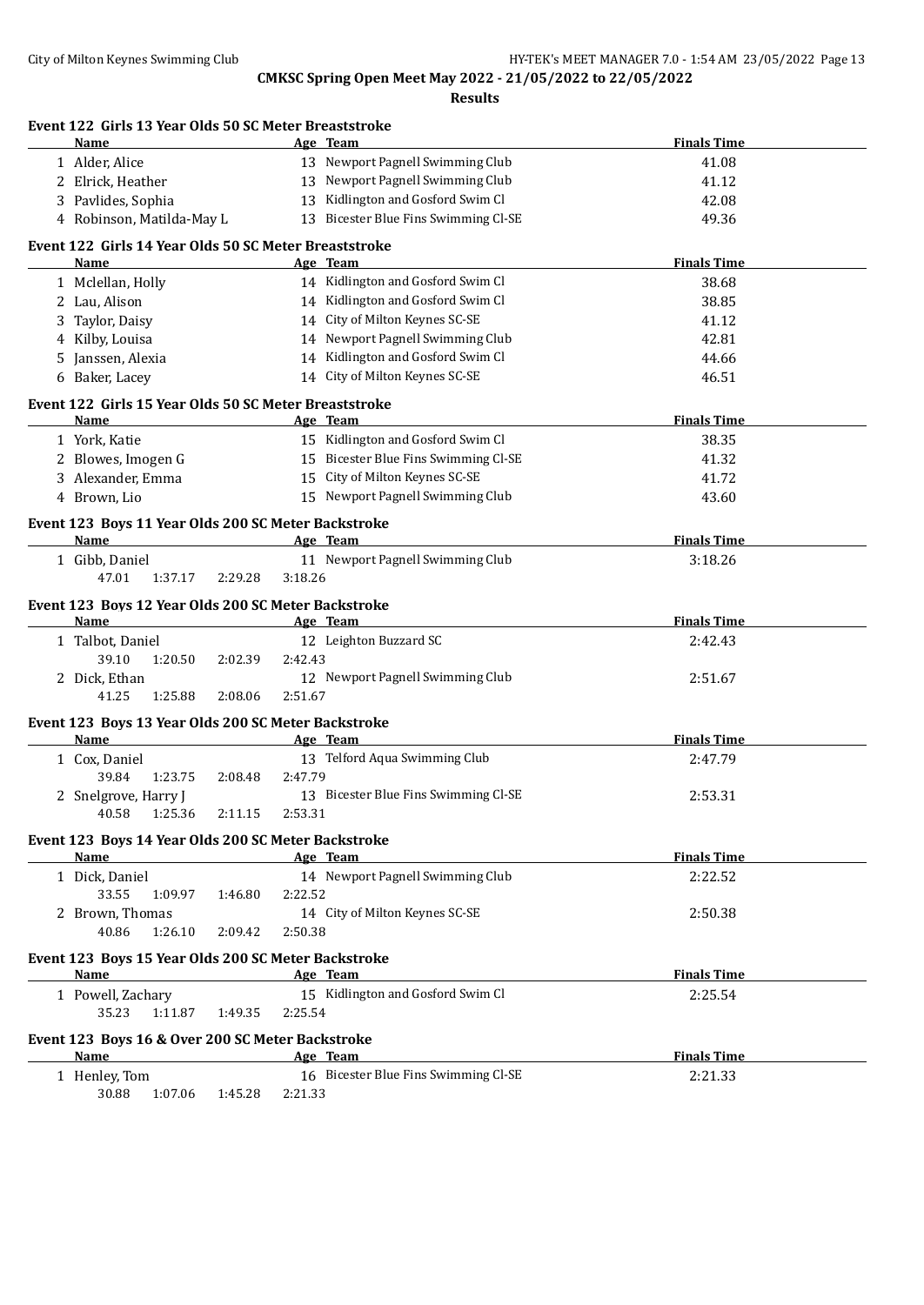| <b>Name</b>                                                 | Age Team                                   | <b>Finals Time</b> |
|-------------------------------------------------------------|--------------------------------------------|--------------------|
| 1 Childs, Elicia<br>40.45<br>1:22.87                        | 9 Sevenoaks SC                             | 1:22.87            |
| 2 Storey, Isabelle<br>42.35<br>1:29.75                      | 9 Sevenoaks SC                             | 1:29.75            |
| 3 Tickler, Gracie A<br>53.51<br>1:52.48                     | 9 Bicester Blue Fins Swimming Cl-SE        | 1:52.48            |
| Event 124 Girls 10 Year Olds 100 SC Meter Freestyle         |                                            |                    |
| Name                                                        | Age Team                                   | <b>Finals Time</b> |
| 1 Hannam, Matilda<br>38.70<br>1:18.85                       | 10 Newport Pagnell Swimming Club           | 1:18.85            |
| 2 Williams, Abigail<br>39.16<br>1:21.45                     | 10 Bicester Blue Fins Swimming Cl-SE       | 1:21.45            |
| 3 Scrivener, Evie<br>40.37<br>1:23.05                       | 10 Bicester Blue Fins Swimming Cl-SE       | 1:23.05            |
| 4 Robson, Lara<br>41.77<br>1:28.06                          | 10 City of Milton Keynes SC-SE             | 1:28.06            |
| 5 Svab, Maya<br>45.37<br>1:35.36                            | 10 City of Milton Keynes SC-SE             | 1:35.36            |
| 6 Skaarap, Alina<br>45.03<br>1:38.79                        | 10 City of Milton Keynes SC-SE             | 1:38.79            |
| 7 Kawle, Saanvi<br>51.18<br>1:48.13                         | 10 City of Milton Keynes SC-SE             | 1:48.13            |
| 8 Van Calsteren, Janneke<br>58.77<br>2:00.63                | 10 City of Milton Keynes SC-SE             | 2:00.63            |
|                                                             |                                            |                    |
| 9 White, Emilia                                             | 10 City of Milton Keynes SC-SE             | 2:01.57            |
| 58.87<br>2:01.57                                            |                                            |                    |
| Event 124 Girls 11 Year Olds 100 SC Meter Freestyle<br>Name |                                            | <b>Finals Time</b> |
| 1 Manning, Ivy                                              | Age Team<br>11 City of Milton Keynes SC-SE | 1:06.13            |
| 32.42<br>1:06.13<br>2 Llewellyn, Florence<br>1:13.42        | 11 City of Milton Keynes SC-SE             | 1:13.42            |
| 35.52<br>3 Ellis, Amalka                                    | 11 City of Milton Keynes SC-SE             | 1:14.57            |
| 34.93<br>1:14.57<br>4 Fraszczak, Lena O                     | 11 Bicester Blue Fins Swimming Cl-SE       | 1:25.43            |
| 40.26<br>1:25.43<br>5 Smylie, Freya                         | 11 Newport Pagnell Swimming Club           | 1:27.38            |
| 42.28<br>1:27.38<br>6 Kemp, Grace                           | 11 Bicester Blue Fins Swimming Cl-SE       | 1:28.01            |
| 42.62<br>1:28.01<br>7 Whiting, Olivia                       | 11 Newport Pagnell Swimming Club           | 1:29.26            |
| 42.77<br>1:29.26<br>8 Gutteridge, Brooke-Lynne              | 11 City of Milton Keynes SC-SE             | 1:31.96            |
| 42.98<br>1:31.96<br>9 Morton, Abbie<br>44.01<br>1:34.12     | 11 Kidlington and Gosford Swim Cl          | 1:34.12            |

| <b>Name</b>                           | Age Team                             | <b>Finals Time</b> |  |
|---------------------------------------|--------------------------------------|--------------------|--|
| Wakefield, Beth J<br>1:09.11<br>33.94 | 12 Bicester Blue Fins Swimming Cl-SE | 1:09.11            |  |
| 2 Howell, Elena<br>34.00<br>1:11.15   | 12 City of Milton Keynes SC-SE       | 1:11.15            |  |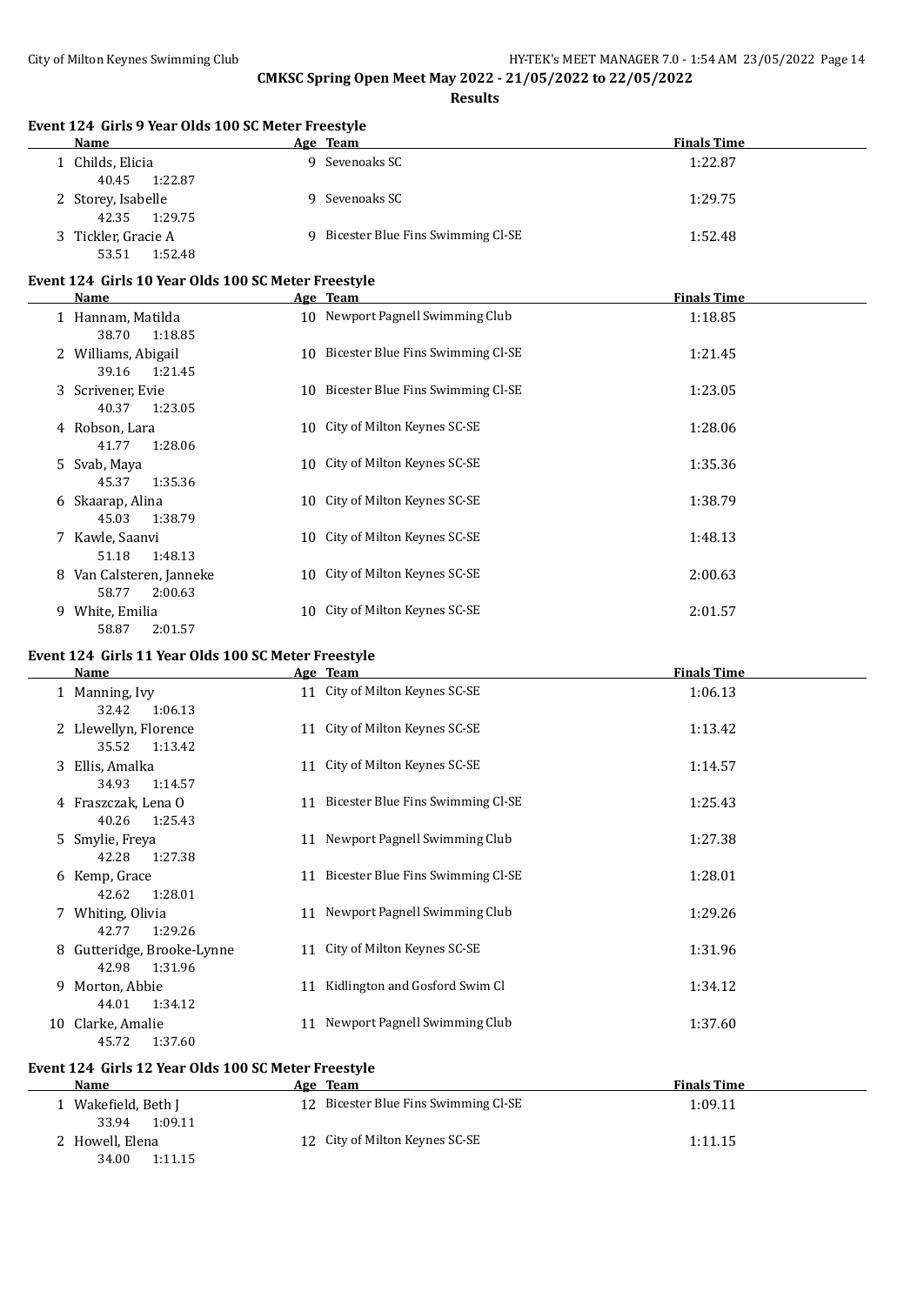**Results**

# **(Event 124 Girls 12 Year Olds 100 SC Meter Freestyle)**

|   | Name                                      |    | Age Team                             | <b>Finals Time</b> |
|---|-------------------------------------------|----|--------------------------------------|--------------------|
|   | 3 Boakes, Lottie<br>35.01<br>1:11.48      |    | 12 Newport Pagnell Swimming Club     | 1:11.48            |
|   | 4 Kusuma-Daly, Amiera<br>34.38<br>1:11.69 |    | 12 City of Milton Keynes SC-SE       | 1:11.69            |
|   | 5 Cain, Amie<br>36.08<br>1:15.60          |    | 12 Kidlington and Gosford Swim Cl    | 1:15.60            |
|   | 6 Buck, Lucy<br>37.56<br>1:15.67          |    | 12 City of Milton Keynes SC-SE       | 1:15.67            |
|   | 7 Oxley, Bella<br>36.01<br>1:15.89        |    | 12 City of Milton Keynes SC-SE       | 1:15.89            |
|   | 8 Gusthoff, Sophia<br>37.37<br>1:17.88    |    | 12 City of Milton Keynes SC-SE       | 1:17.88            |
| 9 | Gibb, Emma<br>39.28<br>1:19.33            |    | 12 Newport Pagnell Swimming Club     | 1:19.33            |
|   | 10 Wenham, Amelia<br>40.30<br>1:23.21     |    | 12 Newport Pagnell Swimming Club     | 1:23.21            |
|   | 11 Cleaver, Elissa L<br>39.38<br>1:23.38  |    | 12 Bicester Blue Fins Swimming Cl-SE | 1:23.38            |
|   | 12 O'brien, Grace<br>43.03<br>1:27.93     | 12 | City of Milton Keynes SC-SE          | 1:27.93            |
|   | 13 Higgs, Emilie<br>1:29.49<br>41.56      | 12 | Newport Pagnell Swimming Club        | 1:29.49            |

# **Event 124 Girls 13 Year Olds 100 SC Meter Freestyle**

| Name                                       | Age Team                             | <b>Finals Time</b> |
|--------------------------------------------|--------------------------------------|--------------------|
| 1 Pavlides, Sophia<br>32.23<br>1:06.90     | 13 Kidlington and Gosford Swim Cl    | 1:06.90            |
| 2 Robinson, Matilda-May L<br>33.72 1:10.54 | 13 Bicester Blue Fins Swimming Cl-SE | 1:10.54            |
| 3 Elrick, Heather<br>1:10.75<br>34.10      | 13 Newport Pagnell Swimming Club     | 1:10.75            |
| 4 Carvell, Myla<br>1:10.93<br>34.71        | 13 Newport Pagnell Swimming Club     | 1:10.93            |
| 5 Ward, Lydia<br>38.28<br>1:18.89          | 13 Newport Pagnell Swimming Club     | 1:18.89            |

# **Event 124 Girls 14 Year Olds 100 SC Meter Freestyle**

| Name              |                                         | Age Team                             | <b>Finals Time</b> |
|-------------------|-----------------------------------------|--------------------------------------|--------------------|
| 1 Taylor, Daisy   | 33.28<br>1:08.96                        | 14 City of Milton Keynes SC-SE       | 1:08.96            |
| 2 Mclellan, Holly | 1:09.04<br>33.38                        | 14 Kidlington and Gosford Swim Cl    | 1:09.04            |
| 3 Janssen, Alexia | 34.84<br>1:10.44                        | 14 Kidlington and Gosford Swim Cl    | 1:10.44            |
|                   | 4 Harrison, Melissa<br>1:10.54<br>34.36 | 14 City of Milton Keynes SC-SE       | 1:10.54            |
| 5 Lau, Alison     | 33.49<br>1:12.88                        | 14 Kidlington and Gosford Swim Cl    | 1:12.88            |
| 6 Kilby, Louisa   | 1:14.58<br>33.25                        | 14 Newport Pagnell Swimming Club     | 1:14.58            |
| 7 Baker, Lacey    | 1:18.91<br>37.87                        | 14 City of Milton Keynes SC-SE       | 1:18.91            |
| 8                 | Butler, Poppy F<br>1:25.93<br>39.83     | 14 Bicester Blue Fins Swimming Cl-SE | 1:25.93            |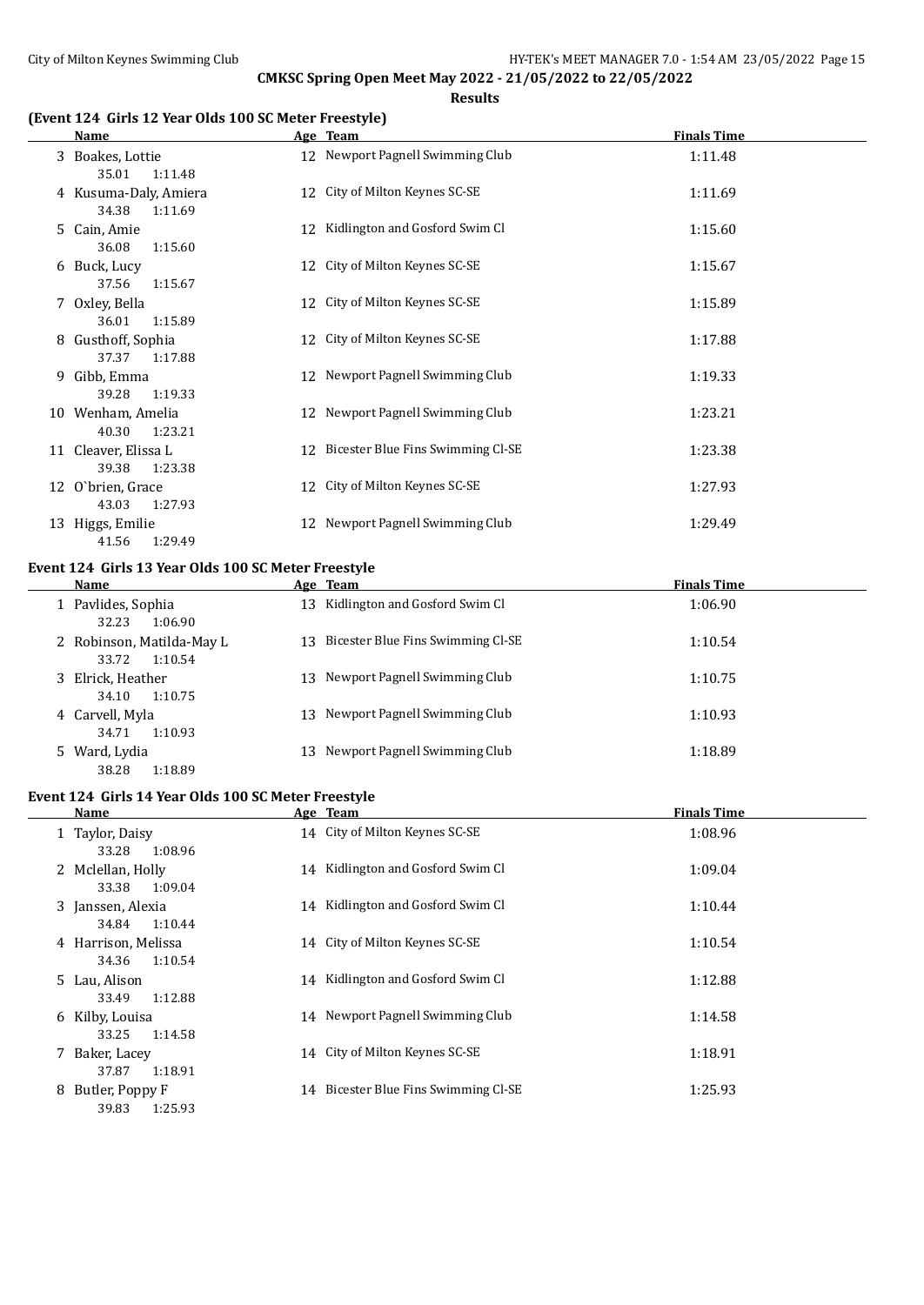**Results**

| Name                                                                                                                                                                                                                           |                                      | Age Team                                                                   | <b>Finals Time</b> |
|--------------------------------------------------------------------------------------------------------------------------------------------------------------------------------------------------------------------------------|--------------------------------------|----------------------------------------------------------------------------|--------------------|
| 1 Carter, Izzie<br>32.47<br>1:07.18                                                                                                                                                                                            | 15 Bicester Blue Fins Swimming Cl-SE |                                                                            | 1:07.18            |
| 2 Beeney, Megan<br>32.46<br>1:07.44                                                                                                                                                                                            |                                      | 15 Bicester Blue Fins Swimming Cl-SE                                       | 1:07.44            |
| 3 Blowes, Imogen G<br>32.18<br>1:07.46                                                                                                                                                                                         |                                      | 15 Bicester Blue Fins Swimming Cl-SE                                       | 1:07.46            |
| 4 York, Katie<br>32.72<br>1:07.86                                                                                                                                                                                              |                                      | 15 Kidlington and Gosford Swim Cl                                          | 1:07.86            |
| 5 Brown, Lio<br>34.82<br>1:12.02                                                                                                                                                                                               |                                      | 15 Newport Pagnell Swimming Club                                           | 1:12.02            |
| Event 125 Boys 12 Year Olds 100 SC Meter Butterfly                                                                                                                                                                             |                                      |                                                                            |                    |
| <b>Name</b>                                                                                                                                                                                                                    |                                      | Age Team                                                                   | <b>Finals Time</b> |
| 1 Wood, Finley<br>36.16<br>1:15.94                                                                                                                                                                                             |                                      | 12 City of Milton Keynes SC-SE                                             | 1:15.94            |
| Event 125 Boys 13 Year Olds 100 SC Meter Butterfly                                                                                                                                                                             |                                      |                                                                            |                    |
| <b>Example 2</b> Age Team<br>Name                                                                                                                                                                                              |                                      |                                                                            | <b>Finals Time</b> |
| 1 Scrivener, Josh<br>33.06<br>1:12.17                                                                                                                                                                                          |                                      | 13 Bicester Blue Fins Swimming Cl-SE                                       | 1:12.17            |
| 2 Francis, Jonathan<br>39.75<br>1:26.03                                                                                                                                                                                        |                                      | 13 City of Milton Keynes SC-SE                                             | 1:26.03            |
| Event 125 Boys 14 Year Olds 100 SC Meter Butterfly                                                                                                                                                                             |                                      |                                                                            |                    |
| Name and the state of the state of the state of the state of the state of the state of the state of the state of the state of the state of the state of the state of the state of the state of the state of the state of the s |                                      | Age Team                                                                   | <b>Finals Time</b> |
| 1 Hadjou, Ryan<br>32.00<br>1:09.43                                                                                                                                                                                             |                                      | 14 Kidlington and Gosford Swim Cl                                          | 1:09.43            |
| 2 Smith, Ollie B<br>34.17<br>1:12.96                                                                                                                                                                                           |                                      | 14 Bicester Blue Fins Swimming Cl-SE                                       | 1:12.96            |
| Event 125 Boys 15 Year Olds 100 SC Meter Butterfly                                                                                                                                                                             |                                      |                                                                            |                    |
| Name                                                                                                                                                                                                                           |                                      | Age Team                                                                   | <b>Finals Time</b> |
| 1 Josling-Preest, Harrison<br>30.06<br>1:04.79                                                                                                                                                                                 |                                      | 15 Kidlington and Gosford Swim Cl                                          | 1:04.79            |
| 2 Bourner, Daniel<br>31.47<br>1:07.48                                                                                                                                                                                          |                                      | 15 City of Milton Keynes SC-SE                                             | 1:07.48            |
| 3 Creek, Alfie<br>31.41<br>1:08.59                                                                                                                                                                                             |                                      | 15 City of Milton Keynes SC-SE                                             | 1:08.59            |
| --- Cooper-Fitzsimmons, Liam                                                                                                                                                                                                   |                                      | 15 Bicester Blue Fins Swimming Cl-SE                                       | DQ                 |
| Event 125 Boys 16 & Over 100 SC Meter Butterfly                                                                                                                                                                                |                                      |                                                                            |                    |
| Name                                                                                                                                                                                                                           |                                      | Age Team                                                                   | <b>Finals Time</b> |
| 1 Mydliar, Matus<br>27.31<br>58.76                                                                                                                                                                                             |                                      | 17 City of Milton Keynes SC-SE                                             | 58.76              |
| 2 Henley, Tom<br>29.47<br>1:02.85                                                                                                                                                                                              |                                      | 16 Bicester Blue Fins Swimming Cl-SE                                       | 1:02.85            |
| 3 Littleton, Chris<br>29.63<br>1:03.20                                                                                                                                                                                         |                                      | 18 Bicester Blue Fins Swimming Cl-SE                                       | 1:03.20            |
| Event 126 Girls 11 Year Olds 1500 SC Meter Freestyle                                                                                                                                                                           |                                      |                                                                            |                    |
| Name                                                                                                                                                                                                                           |                                      | Age Team                                                                   | <b>Finals Time</b> |
| 1 Baer-Donnolly, Emma<br>37.59<br>1:18.72<br>2:00.19                                                                                                                                                                           | 2:42.77                              | 11 City of Milton Keynes SC-SE<br>3:24.92<br>4:06.82<br>4:49.53<br>5:31.63 | 20:58.52           |

11:56.43 12:39.47 13:22.59 14:05.21 14:48.37 15:30.50 16:12.35 16:54.62

17:36.96 18:19.09 19:00.58 19:41.19 20:21.27 20:58.52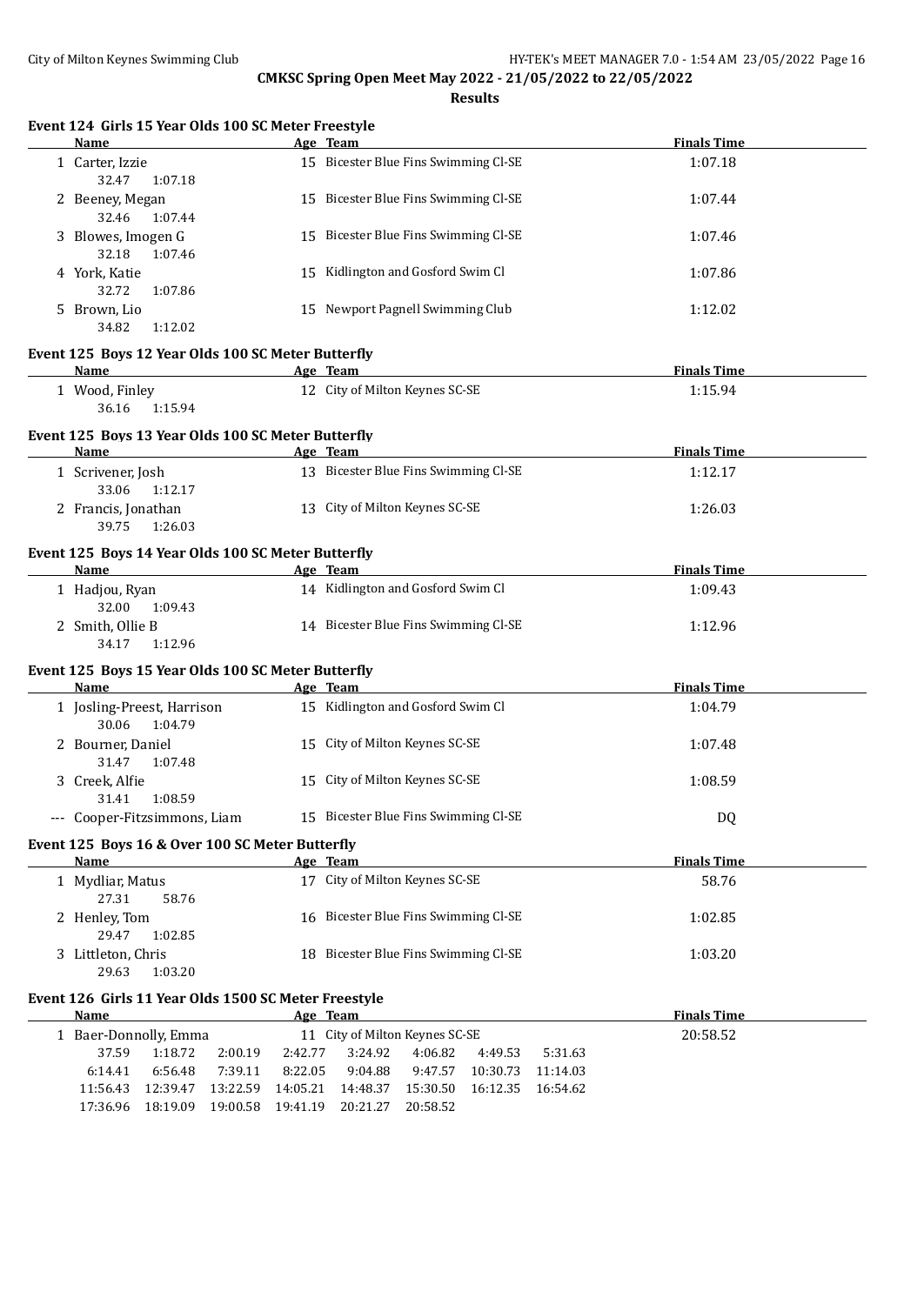$\overline{\phantom{a}}$ 

L.

#### City of Milton Keynes Swimming Club Given Manager 2.0 - 1:54 AM 23/05/2022 Page 17

# **CMKSC Spring Open Meet May 2022 - 21/05/2022 to 22/05/2022**

**Results**

| <b>Name</b>  | <u>Age Team</u> |          |          |                                  |                   |          | <b>Finals Time</b> |          |  |
|--------------|-----------------|----------|----------|----------------------------------|-------------------|----------|--------------------|----------|--|
| Benson, Rose |                 |          |          | 12 City of Milton Keynes SC-SE   |                   |          | 21:11.81           |          |  |
| 37.88        | 1:19.78         | 2:02.84  | 2:46.38  | 3:29.28                          | 4:12.83           | 4:56.07  | 5:38.86            |          |  |
| 6:22.63      | 7:06.35         | 7:50.58  | 8:33.67  | 9:16.89                          | 10:00.30          | 10:42.58 | 11:25.26           |          |  |
| 12:08.49     | 12:51.14        | 13:34.11 | 14:16.98 |                                  | 14:59.52 15:41.98 | 16:24.70 | 17:07.11           |          |  |
| 17:48.74     | 18:30.80        | 19:12.56 | 19:53.07 | 20:33.93                         | 21:11.81          |          |                    |          |  |
| 2 Gibb, Emma |                 |          |          | 12 Newport Pagnell Swimming Club |                   |          |                    | 22:20.56 |  |
| 39.43        | 1:22.04         | 2:05.99  | 2:50.12  | 3:34.54                          | 4:18.89           | 5:03.06  | 5:47.92            |          |  |
| 6:32.44      | 7:17.71         | 8:02.57  | 8:47.49  | 9:31.61                          | 10:16.95          | 11:02.37 | 11:47.41           |          |  |
| 12:32.16     | 13:17.73        | 14:03.02 | 14:48.74 | 15:34.47                         | 16:20.25          | 17:06.91 | 17:52.97           |          |  |
| 18:39.77     | 19:25.77        | 20:10.69 | 20:55.58 | 21:40.37                         | 22:20.56          |          |                    |          |  |

#### **Event 126 Girls 13 Year Olds 1500 SC Meter Freestyle**

| Name                  |          |          | Age Team |                                  |          |          |          | <b>Finals Time</b> |
|-----------------------|----------|----------|----------|----------------------------------|----------|----------|----------|--------------------|
| 1 Taylor, Cameron     |          |          |          | 13 City of Milton Keynes SC-SE   |          |          |          | 19:01.88           |
| 33.99                 | 1:11.51  | 1:49.67  | 2:27.75  | 3:06.46                          | 3:45.01  | 4:23.83  | 5:02.81  |                    |
| 5:41.59               | 6:19.95  | 6:57.74  | 7:35.72  | 8:14.17                          | 8:52.30  | 9:30.37  | 10:08.82 |                    |
| 10:47.62              | 11:26.29 | 12:04.57 | 12:43.53 | 13:21.36                         | 13:59.78 | 14:37.97 | 15:16.57 |                    |
| 15:54.65              | 16:32.49 | 17:10.96 | 17:48.54 | 18:25.95                         | 19:01.88 |          |          |                    |
| 2 Slade-Carter, Lydia |          |          |          | 13 City of Milton Keynes SC-SE   |          |          |          | 19:38.06           |
| 35.74                 | 1:14.44  | 1:53.72  | 2:32.90  | 3:12.01                          | 3:50.43  | 4:29.70  | 5:09.34  |                    |
| 5:48.18               | 6:27.32  | 7:06.54  | 7:45.67  | 8:25.06                          | 9:05.21  | 9:44.75  | 10:24.35 |                    |
| 11:04.03              | 11:43.65 | 12:24.49 | 13:04.62 | 13:44.06                         | 14:23.79 | 15:04.03 | 15:44.32 |                    |
| 16:23.77              | 17:03.41 | 17:42.45 | 18:22.19 | 19:01.76                         | 19:38.06 |          |          |                    |
| 3 Elrick, Heather     |          |          |          | 13 Newport Pagnell Swimming Club |          |          |          | 20:16.98           |
| 36.63                 | 1:16.42  | 1:57.79  | 2:38.43  | 3:19.58                          | 4:00.56  | 4:41.74  | 5:23.20  |                    |
| 6:04.18               | 6:45.36  | 7:25.97  | 8:07.16  | 8:47.31                          | 9:28.19  | 10:09.34 | 10:50.06 |                    |
| 11:31.37              | 12:12.64 | 12:53.63 | 13:34.96 | 14:16.67                         | 14:56.97 | 15:37.99 | 16:18.35 |                    |
| 16:59.21              | 17:39.91 | 18:19.88 | 18:59.82 | 19:39.00                         | 20:16.98 |          |          |                    |
| 4 Oxley, Molly        |          |          |          | 13 City of Milton Keynes SC-SE   |          |          |          | 21:27.67           |
| 37.27                 | 1:18.90  | 2:01.74  | 2:44.88  | 3:28.67                          | 4:11.51  | 4:55.51  | 5:38.74  |                    |
| 6:23.46               | 7:06.74  | 7:50.18  | 8:34.14  | 9:17.53                          | 10:01.69 | 10:45.97 | 11:29.86 |                    |
| 12:13.83              | 12:58.18 | 13:42.19 | 14:25.63 | 15:08.49                         | 15:51.69 | 16:35.35 | 17:19.28 |                    |
| 18:01.82              | 18:45.06 | 19:27.42 | 20:09.80 | 20:49.15                         | 21:27.67 |          |          |                    |

#### **Event 126 Girls 14 Year Olds 1500 SC Meter Freestyle**

| Name             |          |                                | Age Team |          |          |          | <b>Finals Time</b> |          |  |
|------------------|----------|--------------------------------|----------|----------|----------|----------|--------------------|----------|--|
| 1 Lopez, Lucia   |          | 14 City of Milton Keynes SC-SE |          |          |          |          |                    | 18:06.74 |  |
| 32.18            | 1:07.34  | 1:43.37                        | 2:19.55  | 2:55.74  | 3:32.02  | 4:07.77  | 4:44.19            |          |  |
| 5:20.62          | 5:57.26  | 6:33.87                        | 7:09.99  | 7:46.43  | 8:23.10  | 8:59.69  | 9:36.15            |          |  |
| 10:12.82         | 10:49.56 | 11:26.54                       | 12:03.47 | 12:40.37 | 13:16.87 | 13:53.94 | 14:30.81           |          |  |
| 15:07.29         | 15:43.64 | 16:19.79                       | 16:56.51 | 17:32.90 | 18:06.74 |          |                    |          |  |
| 2 Kassan, Alisha |          | 14 City of Milton Keynes SC-SE |          |          |          |          |                    | 22:28.18 |  |
| 38.06            | 1:21.81  | 2:07.03                        | 2:51.65  | 3:36.65  | 4:20.88  | 5:06.05  | 5:51.43            |          |  |
| 6:37.24          | 7:23.99  | 8:08.78                        | 8:53.84  | 9:39.81  | 10:24.90 | 11:11.01 | 11:56.25           |          |  |
| 12:42.22         | 13:27.73 | 14:13.92                       | 14:58.92 | 15:43.93 | 16:29.34 | 17:15.93 | 18:01.94           |          |  |
| 18:46.64         | 19:31.40 | 20:15.46                       | 21:00.68 | 21:45.25 | 22:28.18 |          |                    |          |  |
|                  |          |                                |          |          |          |          |                    |          |  |

# **Event 126 Women 15 Year Olds 1500 SC Meter Freestyle**

| Name                                                 |          |          | Age Team |                                |            |          | <b>Finals Time</b> |          |  |
|------------------------------------------------------|----------|----------|----------|--------------------------------|------------|----------|--------------------|----------|--|
| 15 City of Milton Keynes SC-SE<br>1 Quinn, Annabelle |          |          |          |                                |            |          | 18:46.66           |          |  |
| 33.14                                                | 1:08.94  | 1:46.31  | 2:23.85  | 3:01.41                        | 3:39.41    | 4:17.64  | 4:55.42            |          |  |
| 5:33.23                                              | 6:11.23  | 6:49.49  | 7:27.67  | 8:06.19                        | 8:43.92    | 9:21.77  | 10:00.10           |          |  |
| 10:38.84                                             | 11:17.29 | 11:55.91 | 12:34.77 | 13:12.90                       | 13:51.62   | 14:28.93 | 15:07.12           |          |  |
| 15:44.87                                             | 16:22.41 | 16:58.76 | 17:36.01 | 18:11.82                       | - 18:46.66 |          |                    |          |  |
| 2 Carter, Natasha                                    |          |          |          | 15 City of Milton Keynes SC-SE |            |          |                    | 22:21.05 |  |
| 38.40                                                | 1:22.02  | 2:07.42  | 2:52.17  | 3:36.86                        | 4:22.13    | 5:06.91  | 5:53.09            |          |  |
| 6:38.96                                              | 7:23.80  | 8:09.05  | 8:54.06  | 9:39.08                        | 10:24.56   | 11:10.34 | 11:55.80           |          |  |
| 12:42.22                                             | 13:27.83 | 14:13.39 | 14:59.75 | 15:44.88                       | 16:30.52   | 17:16.03 | 18:01.34           |          |  |
| 18:45.87                                             | 19:30.09 | 20:14.12 | 20:58.14 | 21:41.57                       | 22:21.05   |          |                    |          |  |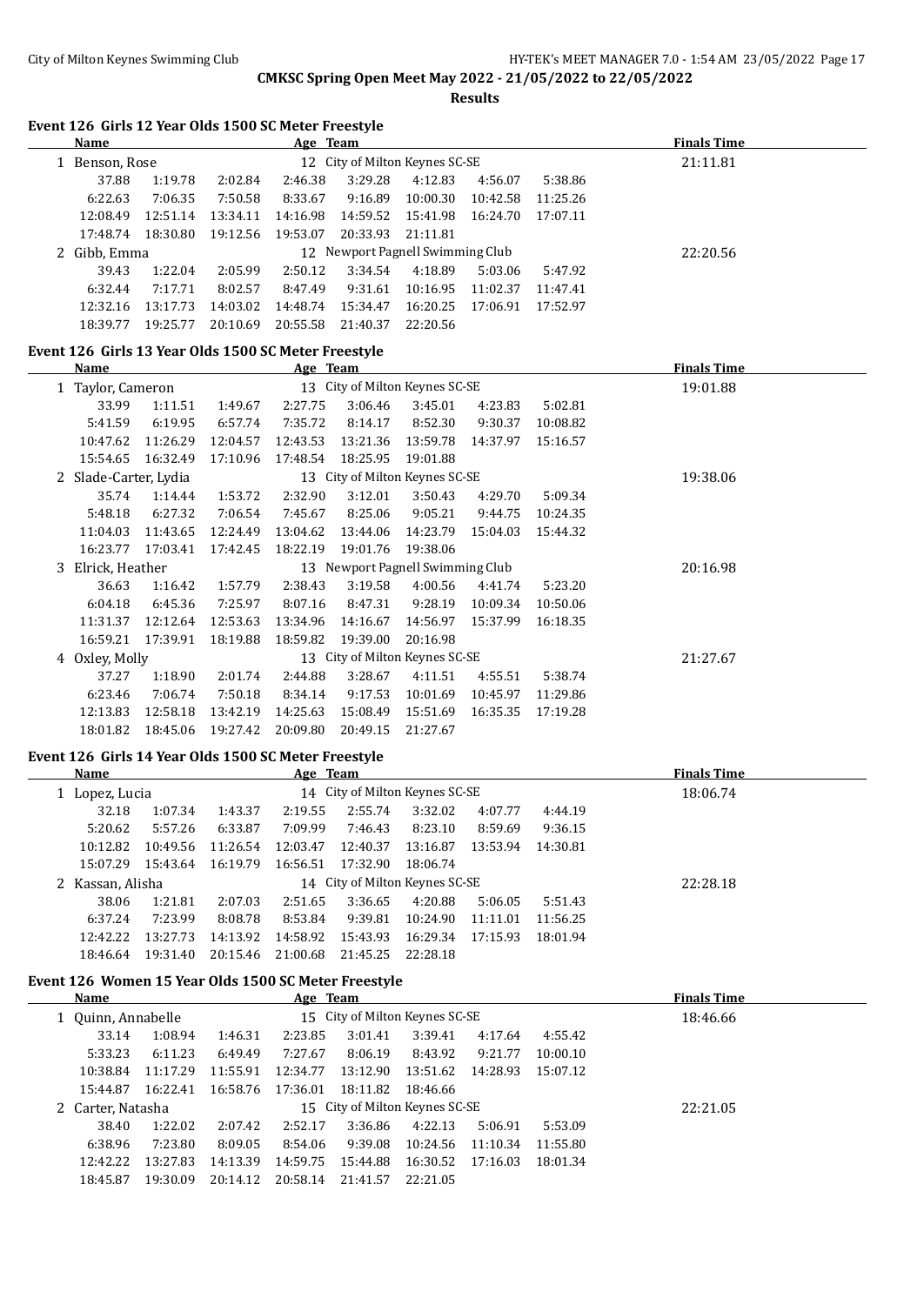# City of Milton Keynes Swimming Club **HY-TEK's MEET MANAGER 7.0 - 1:54 AM 23/05/2022** Page 18

# **CMKSC Spring Open Meet May 2022 - 21/05/2022 to 22/05/2022**

| Event 126 Boys 14 Year Olds 1500 SC Meter Freestyle<br>Name |                    | <b>Example 2016</b> Age Team                                                                                   |                   |                    |                                      |          |                    | <b>Finals Time</b> |
|-------------------------------------------------------------|--------------------|----------------------------------------------------------------------------------------------------------------|-------------------|--------------------|--------------------------------------|----------|--------------------|--------------------|
| 1 Dick, Daniel                                              |                    |                                                                                                                |                   |                    | 14 Newport Pagnell Swimming Club     |          |                    | 18:33.91           |
| 32.31                                                       | 1:08.61            | 1:45.94                                                                                                        | 2:23.45           | 3:00.99            | 3:38.67                              | 4:16.30  | 4:53.89            |                    |
| 5:30.36                                                     | 6:07.48            | 6:44.64                                                                                                        | 7:21.75           | 7:59.33            | 8:36.94                              | 9:15.12  | 9:51.74            |                    |
| 10:29.20                                                    | 11:06.75           | 11:44.36                                                                                                       | 12:22.61          | 13:00.17           | 13:37.47                             |          | 14:15.54 14:52.31  |                    |
| 15:29.60                                                    | 16:08.42           | 16:44.89                                                                                                       | 17:22.53          | 17:59.32           | 18:33.91                             |          |                    |                    |
| Event 126 Men 15 Year Olds 1500 SC Meter Freestyle<br>Name  |                    |                                                                                                                | Age Team          |                    |                                      |          |                    | <b>Finals Time</b> |
| 1 Whitwam, Ted                                              |                    |                                                                                                                |                   |                    | 15 Bracknell and Wokingham SC        |          |                    | 18:10.95           |
| 33.14                                                       | 1:08.93            | 1:45.50                                                                                                        | 2:22.53           | 2:59.76            | 3:36.58                              | 4:13.73  | 4:50.90            |                    |
| 5:27.83                                                     | 6:05.15            | 6:42.66                                                                                                        | 7:19.76           | 7:56.79            | 8:34.11                              | 9:10.95  | 9:47.90            |                    |
| 10:24.45                                                    | 11:01.64           | 11:38.22                                                                                                       | 12:14.60          | 12:51.71           | 13:28.06                             | 14:05.29 | 14:41.61           |                    |
| 15:17.78                                                    | 15:53.52           | 16:29.02                                                                                                       | 17:04.93          | 17:38.80           | 18:10.95                             |          |                    |                    |
| 2 Guthrie, Benjamin                                         |                    |                                                                                                                |                   |                    | 15 City of Milton Keynes SC-SE       |          |                    | 18:36.75           |
| 32.41                                                       | 1:08.44            | 1:45.16                                                                                                        | 2:22.35           | 2:59.92            | 3:37.25                              | 4:14.95  | 4:53.09            |                    |
| 5:31.25                                                     | 6:09.39            | 6:47.10                                                                                                        | 7:24.94           | 8:03.01            | 8:40.84                              | 9:18.26  | 9:56.32            |                    |
| 10:34.03                                                    | 11:11.79  11:49.75 |                                                                                                                | 12:27.61          | 13:04.71           | 13:41.90                             |          | 14:18.79  14:56.80 |                    |
| 15:33.75                                                    | 16:10.83           | 16:47.82                                                                                                       | 17:25.11 18:01.79 |                    | 18:36.75                             |          |                    |                    |
| Event 126 Men 16 & Over 1500 SC Meter Freestyle             |                    |                                                                                                                |                   |                    |                                      |          |                    |                    |
| Name                                                        |                    |                                                                                                                | Age Team          |                    |                                      |          |                    | <b>Finals Time</b> |
| 1 Gullidge, Gabriel                                         |                    |                                                                                                                |                   |                    | 17 City of Milton Keynes SC-SE       |          |                    | 17:49.40           |
| 32.05                                                       | 1:07.20            | 1:43.39                                                                                                        | 2:19.45           | 2:55.62            | 3:31.36                              | 4:06.59  | 4:41.85            |                    |
| 5:17.55                                                     | 5:52.93            | 6:28.19                                                                                                        | 7:04.09           | 7:39.95            | 8:15.71                              | 8:51.78  | 9:27.54            |                    |
| 10:03.32                                                    | 10:39.38           | 11:15.44                                                                                                       |                   | 11:51.59  12:27.42 | 13:03.58                             |          | 13:39.64 14:15.39  |                    |
| 14:51.38                                                    | 15:27.31  16:03.45 |                                                                                                                | 16:39.37 17:14.99 |                    | 17:49.40                             |          |                    |                    |
| Event 201 Boys 10 Year Olds 400 SC Meter IM                 |                    |                                                                                                                |                   |                    |                                      |          |                    |                    |
| Name                                                        |                    | all a series and a series and a series and a series are the series of the series of the series of the series o |                   |                    |                                      |          |                    | <b>Finals Time</b> |
| 1 Selivanov, Ilya                                           |                    |                                                                                                                |                   |                    | 10 Newport Pagnell Swimming Club     |          |                    | 7:41.89            |
| 52.12                                                       | 1:59.17            | 3:48.09                                                                                                        | 4:50.68           | 5:54.66            | 6:49.22                              | 7:41.89  | 7:41.89            |                    |
| Event 201 Boys 15 Year Olds 400 SC Meter IM                 |                    |                                                                                                                |                   |                    |                                      |          |                    |                    |
| <b>Name</b>                                                 |                    | <b>Example 2</b> Age Team                                                                                      |                   |                    |                                      |          |                    | <b>Finals Time</b> |
| 1 Guthrie, Benjamin                                         |                    |                                                                                                                |                   |                    | 15 City of Milton Keynes SC-SE       |          |                    | 5:13.00            |
| 32.43                                                       | 1:12.04            | 1:51.96                                                                                                        | 2:30.85           | 3:15.22            | 4:00.88                              | 4:37.54  | 5:13.00            |                    |
| Event 202 Girls 10 Year Olds 400 SC Meter Freestyle         |                    |                                                                                                                |                   |                    |                                      |          |                    |                    |
| Name                                                        |                    |                                                                                                                | Age Team          |                    |                                      |          |                    | <b>Finals Time</b> |
| 1 Scrivener, Evie                                           |                    |                                                                                                                |                   |                    | 10 Bicester Blue Fins Swimming Cl-SE |          |                    | 6:24.25            |
| 44.90                                                       | 1:33.74            | 2:22.91                                                                                                        | 3:12.95           | 4:01.21            | 4:50.16                              | 5:38.88  | 6:24.25            |                    |
| Event 202 Girls 11 Year Olds 400 SC Meter Freestyle         |                    |                                                                                                                |                   |                    |                                      |          |                    |                    |
| <b>Name</b>                                                 |                    |                                                                                                                | Age Team          |                    |                                      |          |                    | <b>Finals Time</b> |
| 1 Llewellyn, Florence                                       |                    |                                                                                                                |                   |                    | 11 City of Milton Keynes SC-SE       |          |                    | 5:41.41            |
| 37.15                                                       | 1:19.52            | 2:03.25                                                                                                        | 2:47.22           | 3:31.58            | 4:15.76                              | 5:00.33  | 5:41.41            |                    |
| 2 Harrison, Ella                                            |                    |                                                                                                                |                   |                    | 11 Locks Heath Swim Squad            |          |                    | 5:49.86            |
| 39.96                                                       | 1:24.78            | 2:09.45                                                                                                        | 2:54.19           | 3:38.94            | 4:23.77                              | 5:08.52  | 5:49.86            |                    |
| 3 Selivanova, Lada                                          |                    |                                                                                                                |                   |                    | 11 Newport Pagnell Swimming Club     |          |                    | 6:39.51            |
| 43.91                                                       | 1:34.86            | 2:26.64                                                                                                        | 3:18.35           | 4:09.10            | 4:59.14                              | 5:47.09  | 6:39.51            |                    |
| --- Morton, Abbie                                           |                    |                                                                                                                |                   |                    | 11 Kidlington and Gosford Swim Cl    |          |                    | DQ                 |
|                                                             |                    |                                                                                                                |                   |                    |                                      |          |                    |                    |
| Event 202 Girls 12 Year Olds 400 SC Meter Freestyle<br>Name |                    |                                                                                                                | Age Team          |                    |                                      |          |                    | <b>Finals Time</b> |
|                                                             |                    |                                                                                                                |                   |                    | 12 Newport Pagnell Swimming Club     |          |                    |                    |
| 1 Gibb, Emma                                                |                    |                                                                                                                |                   |                    |                                      |          |                    | 5:44.54            |
| 39.59                                                       | 1:23.44            | 2:07.98                                                                                                        | 2:52.57           | 3:36.03            | 4:20.48                              | 5:04.31  | 5:44.54            |                    |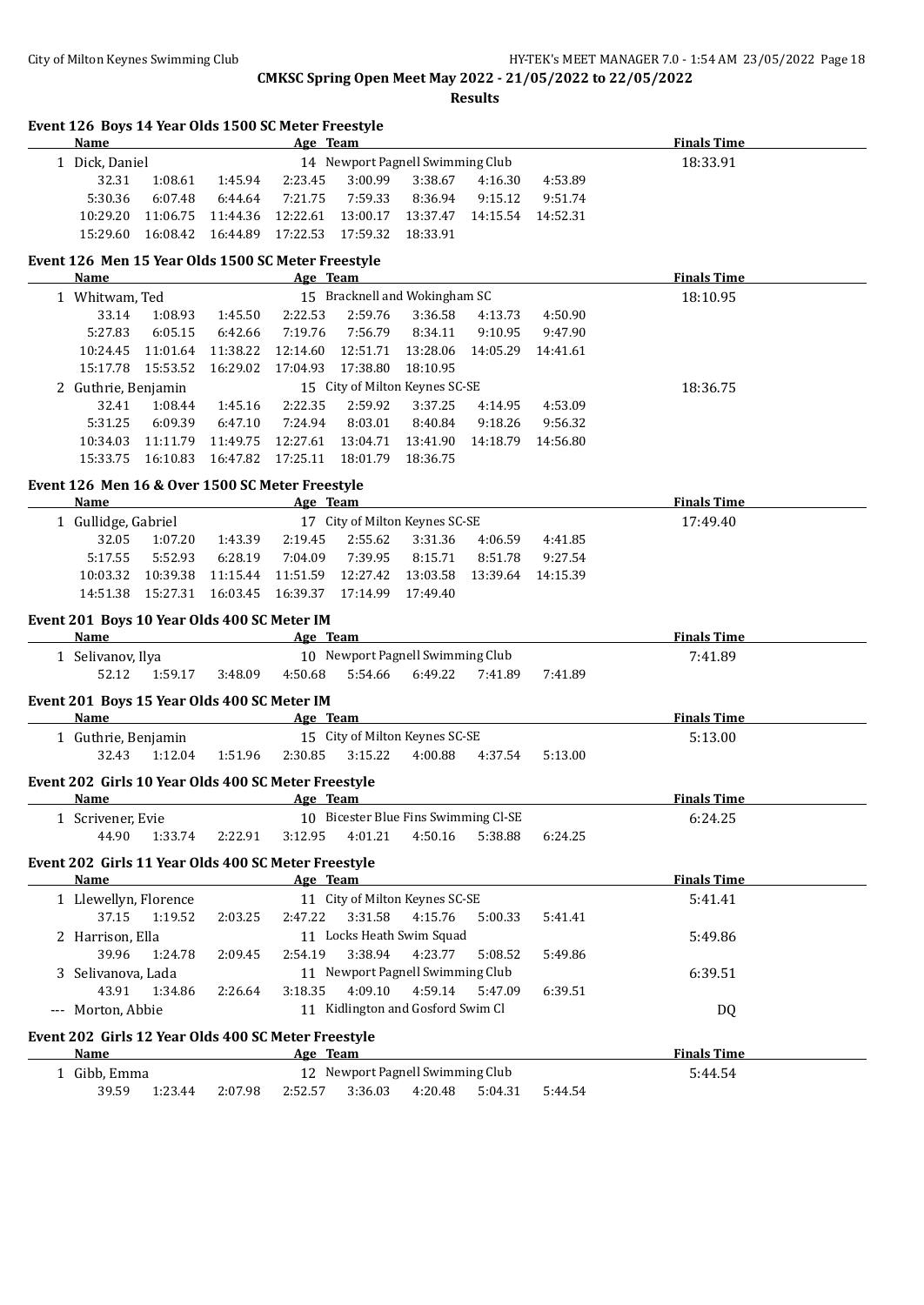**Results**

# **Event 202 Girls 13 Year Olds 400 SC Meter Freestyle**

| Name                                                          |                              | Age Team                                  | <b>Finals Time</b> |
|---------------------------------------------------------------|------------------------------|-------------------------------------------|--------------------|
| 1 Taylor, Cameron                                             |                              | 13 City of Milton Keynes SC-SE            | 4:56.17            |
| 33.11<br>1:10.02                                              | 1:48.13                      | 2:26.80<br>3:04.80<br>3:42.75<br>4:19.69  | 4:56.17            |
| 2 Elrick, Heather                                             |                              | 13 Newport Pagnell Swimming Club          | 5:07.60            |
| 34.51<br>1:13.75                                              | 1:53.85                      | 3:11.87   3:51.05   4:29.93<br>2:32.60    | 5:07.60            |
| 3 Oxley, Molly                                                |                              | 13 City of Milton Keynes SC-SE            | 5:20.30            |
| 36.07<br>1:17.49                                              | 1:59.11                      | 3:21.26<br>2:40.84<br>4:02.01<br>4:42.65  | 5:20.30            |
| 4 White, Sadie                                                |                              | 13 City of Milton Keynes SC-SE            | 5:24.74            |
| 36.16<br>1:15.95                                              | 1:57.22                      | 2:38.21<br>3:19.59<br>4:01.53<br>4:43.66  | 5:24.74            |
| 5 Henderson, Sophia                                           |                              | 13 Bicester Blue Fins Swimming Cl-SE      | 5:40.08            |
| 38.58<br>1:21.17                                              | 2:05.03                      | 2:48.63<br>3:31.78<br>4:15.49<br>4:59.38  | 5:40.08            |
|                                                               |                              |                                           |                    |
| Event 202 Girls 14 Year Olds 400 SC Meter Freestyle           |                              |                                           |                    |
| Name                                                          |                              | Age Team                                  | <b>Finals Time</b> |
| 1 Lopez, Lucia                                                |                              | 14 City of Milton Keynes SC-SE            | 4:33.93            |
| 31.10<br>1:05.14                                              | 1:39.97                      | 2:15.25<br>2:50.64<br>3:25.75<br>4:00.55  | 4:33.93            |
| 2 Breitigam, Maria                                            |                              | 14 City of Milton Keynes SC-SE            | 4:53.20            |
| 33.02<br>1:09.12                                              | 1:45.98                      | 2:23.35<br>3:00.77<br>3:38.39<br>4:15.97  | 4:53.20            |
| 3 Sollis, Madelaine                                           |                              | 14 Bicester Blue Fins Swimming Cl-SE      | 4:59.27            |
| 34.09<br>1:11.11                                              | 1:48.74                      | 2:26.97<br>3:04.45<br>3:42.86<br>4:21.94  | 4:59.27            |
| 4 Harrison, Melissa                                           |                              | 14 City of Milton Keynes SC-SE            | 5:23.02            |
| 35.94<br>1:16.14                                              | 1:58.33                      | 3:22.09<br>2:40.13<br>4:04.48<br>4:45.38  | 5:23.02            |
|                                                               |                              |                                           |                    |
| Event 202 Girls 15 Year Olds 400 SC Meter Freestyle           |                              |                                           |                    |
| <b>Name</b>                                                   | <b>Example 2</b> Age Team    |                                           | <b>Finals Time</b> |
| 1 Carter, Natasha                                             |                              | 15 City of Milton Keynes SC-SE            | 5:26.40            |
| 36.94<br>1:17.72                                              | 1:58.99                      | 2:41.15<br>3:23.59<br>4:05.77<br>4:47.23  | 5:26.40            |
| Event 202 Girls 16 & Over 400 SC Meter Freestyle              |                              |                                           |                    |
| Name                                                          | <b>Example 2016</b> Age Team |                                           | <b>Finals Time</b> |
| 1 Cox, Jessica                                                |                              | 16 Telford Aqua Swimming Club             | 4:58.37            |
| 32.43<br>1:09.39 1:48.10                                      |                              | 2:27.77<br>$3:06.04$ $3:45.20$<br>4:22.92 | 4:58.37            |
|                                                               |                              |                                           |                    |
| Event 203 Boys 10 Year Olds 200 SC Meter Breaststroke<br>Name |                              | Age Team                                  | <b>Finals Time</b> |
|                                                               |                              | 10 Newport Pagnell Swimming Club          |                    |
| 1 Lancaster, Frederick                                        |                              |                                           | 3:49.44            |
| 50.82<br>1:50.00 2:49.82                                      |                              | 3:49.44                                   |                    |
| Event 203 Boys 11 Year Olds 200 SC Meter Breaststroke         |                              |                                           |                    |
| Name                                                          |                              | Age Team                                  | <b>Finals Time</b> |
| 1 Snelgrove, Ollie P                                          |                              | 11 Bicester Blue Fins Swimming Cl-SE      | 3:28.39            |
| 1:40.23<br>46.47                                              | 2:34.59                      | 3:28.39                                   |                    |
| 2 Chapman, Joshua                                             |                              | 11 City of Milton Keynes SC-SE            | 3:31.62            |
| 47.70<br>1:42.13                                              | 2:39.14                      | 3:31.62                                   |                    |
| 3 Gatehouse, Archie                                           |                              | 11 Newport Pagnell Swimming Club          | 3:32.99            |
| 48.35<br>1:43.03                                              | 2:38.71                      | 3:32.99                                   |                    |
| 4 Jolly, Thomas                                               |                              | 11 City of Milton Keynes SC-SE            | 3:40.58            |
| 51.95<br>1:48.06                                              | 2:45.76                      | 3:40.58                                   |                    |
|                                                               |                              |                                           |                    |
| Event 203 Boys 12 Year Olds 200 SC Meter Breaststroke         |                              |                                           |                    |
| Name                                                          |                              | Age Team                                  | <b>Finals Time</b> |
| 1 Zolyan, Mika                                                |                              | 12 Newport Pagnell Swimming Club          | 3:13.98            |
| 43.59<br>1:32.97                                              | 2:23.92                      | 3:13.98                                   |                    |
| --- Separovic, Joseph                                         |                              | 12 City of Milton Keynes SC-SE            | <b>DQ</b>          |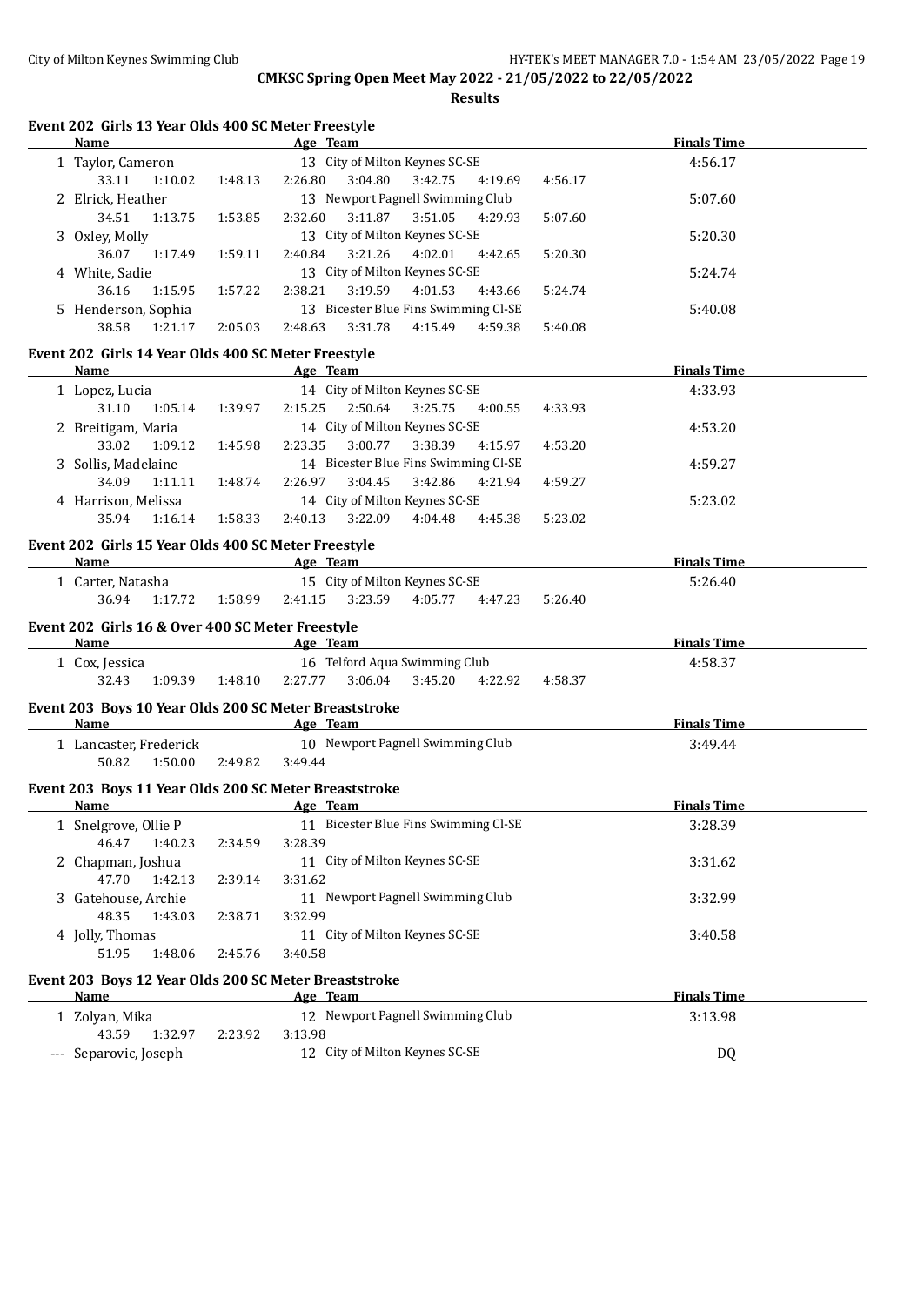| Event 203 Boys 13 Year Olds 200 SC Meter Breaststroke<br>Name<br><u> 1980 - Johann Barbara, martxa alemaniar a</u> |         | Age Team                            |                                                                                                                                                                                           | <b>Finals Time</b> |  |
|--------------------------------------------------------------------------------------------------------------------|---------|-------------------------------------|-------------------------------------------------------------------------------------------------------------------------------------------------------------------------------------------|--------------------|--|
| 1 Cox, Daniel                                                                                                      |         |                                     | 13 Telford Aqua Swimming Club                                                                                                                                                             | 2:55.87            |  |
| 37.78<br>1:23.70                                                                                                   | 2:10.82 | 2:55.87                             |                                                                                                                                                                                           |                    |  |
| 2 Woods, Harry                                                                                                     |         |                                     | 13 City of Milton Keynes SC-SE                                                                                                                                                            | 2:57.88            |  |
| 40.78<br>1:26.79                                                                                                   | 2:12.95 | 2:57.88                             |                                                                                                                                                                                           |                    |  |
| 3 Tan, Han                                                                                                         |         |                                     | 13 Newport Pagnell Swimming Club                                                                                                                                                          | 3:01.28            |  |
| 38.74<br>1:26.59                                                                                                   | 2:15.17 | 3:01.28                             |                                                                                                                                                                                           |                    |  |
| 4 Carter, Euan                                                                                                     |         |                                     | 13 City of Milton Keynes SC-SE                                                                                                                                                            | 4:19.30            |  |
| 58.37<br>2:04.29                                                                                                   | 3:11.64 | 4:19.30                             |                                                                                                                                                                                           |                    |  |
| Event 203 Boys 14 Year Olds 200 SC Meter Breaststroke                                                              |         |                                     |                                                                                                                                                                                           |                    |  |
| Name                                                                                                               |         | Age Team                            |                                                                                                                                                                                           | <b>Finals Time</b> |  |
| 1 Smith, Ollie B                                                                                                   |         |                                     | 14 Bicester Blue Fins Swimming Cl-SE                                                                                                                                                      | 2:56.96            |  |
| 38.19 1:23.25 2:10.04                                                                                              |         | 2:56.96                             |                                                                                                                                                                                           |                    |  |
| 2 Barker, Matthew R                                                                                                |         |                                     | 14 Bicester Blue Fins Swimming Cl-SE                                                                                                                                                      | 3:01.28            |  |
| 1:27.34<br>40.78                                                                                                   | 2:14.26 | 3:01.28                             |                                                                                                                                                                                           |                    |  |
| 3 Van Calsteren, Ruben                                                                                             |         |                                     | 14 City of Milton Keynes SC-SE                                                                                                                                                            | 3:04.92            |  |
| 41.30<br>1:28.49                                                                                                   | 2:17.43 | 3:04.92                             |                                                                                                                                                                                           |                    |  |
| Event 204 Girls 11 Year Olds 200 SC Meter Butterfly                                                                |         |                                     |                                                                                                                                                                                           |                    |  |
| Name                                                                                                               |         | and the same of the same stage Team |                                                                                                                                                                                           | <b>Finals Time</b> |  |
| --- Manning, Ivy                                                                                                   |         |                                     | 11 City of Milton Keynes SC-SE                                                                                                                                                            | DQ                 |  |
| Event 204 Girls 12 Year Olds 200 SC Meter Butterfly                                                                |         |                                     |                                                                                                                                                                                           |                    |  |
| Name Age Team                                                                                                      |         |                                     |                                                                                                                                                                                           | <b>Finals Time</b> |  |
| 1 Boakes, Lottie                                                                                                   |         |                                     | 12 Newport Pagnell Swimming Club                                                                                                                                                          | 3:06.74            |  |
| 39.40<br>1:25.96 2:16.26                                                                                           |         | 3:06.74                             |                                                                                                                                                                                           |                    |  |
|                                                                                                                    |         |                                     |                                                                                                                                                                                           |                    |  |
| Event 204 Girls 13 Year Olds 200 SC Meter Butterfly<br>Name<br><b>Example 2</b> Age Team                           |         |                                     |                                                                                                                                                                                           | <b>Finals Time</b> |  |
| 1 Alder, Alice                                                                                                     |         |                                     | 13 Newport Pagnell Swimming Club                                                                                                                                                          | 3:18.46            |  |
| 38.21<br>1:27.88 2:25.00                                                                                           |         | 3:18.46                             |                                                                                                                                                                                           |                    |  |
| --- Slade-Carter, Lydia                                                                                            |         |                                     | 13 City of Milton Keynes SC-SE                                                                                                                                                            | DQ                 |  |
|                                                                                                                    |         |                                     |                                                                                                                                                                                           |                    |  |
| Event 204 Girls 15 Year Olds 200 SC Meter Butterfly                                                                |         |                                     | <b>Name Age Team <i>Age Team Age Team Age Team Age Team Age Team Age Team Age Team Age Team Age Team</i> <b><i>Age Team Age Team Age Team Age Team Age Team Age Team Age Team</i></b></b> |                    |  |
| --- Correia, Julia                                                                                                 |         |                                     | 15 City of Milton Keynes SC-SE                                                                                                                                                            | <b>Finals Time</b> |  |
|                                                                                                                    |         |                                     |                                                                                                                                                                                           | DQ                 |  |
| Event 205 Boys 10 Year Olds 100 SC Meter Backstroke                                                                |         |                                     |                                                                                                                                                                                           |                    |  |
| Name                                                                                                               |         | Age Team                            |                                                                                                                                                                                           | <b>Finals Time</b> |  |
| 1 Zolyan, David                                                                                                    |         |                                     | 10 Newport Pagnell Swimming Club                                                                                                                                                          | 1:37.31            |  |
| 48.34<br>1:37.31                                                                                                   |         |                                     |                                                                                                                                                                                           |                    |  |
| --- Lancaster, Frederick                                                                                           |         |                                     | 10 Newport Pagnell Swimming Club                                                                                                                                                          | <b>DQ</b>          |  |
| Event 205 Boys 11 Year Olds 100 SC Meter Backstroke                                                                |         |                                     |                                                                                                                                                                                           |                    |  |
| <b>Name</b>                                                                                                        |         | Age Team                            |                                                                                                                                                                                           | <b>Finals Time</b> |  |
| 1 Gibb, Daniel                                                                                                     |         |                                     | 11 Newport Pagnell Swimming Club                                                                                                                                                          | 1:30.14            |  |
| 43.53<br>1:30.14                                                                                                   |         |                                     |                                                                                                                                                                                           |                    |  |
| 2 Svajer, Armin                                                                                                    |         |                                     | 11 City of Milton Keynes SC-SE                                                                                                                                                            | 1:38.60            |  |
| 48.18<br>1:38.60                                                                                                   |         |                                     |                                                                                                                                                                                           |                    |  |
| Event 205 Boys 12 Year Olds 100 SC Meter Backstroke                                                                |         |                                     |                                                                                                                                                                                           |                    |  |
| Name                                                                                                               |         | Age Team                            |                                                                                                                                                                                           | <b>Finals Time</b> |  |
| 1 Talbot, Daniel                                                                                                   |         |                                     | 12 Leighton Buzzard SC                                                                                                                                                                    | 1:17.14            |  |
| 37.65 1:17.14                                                                                                      |         |                                     |                                                                                                                                                                                           |                    |  |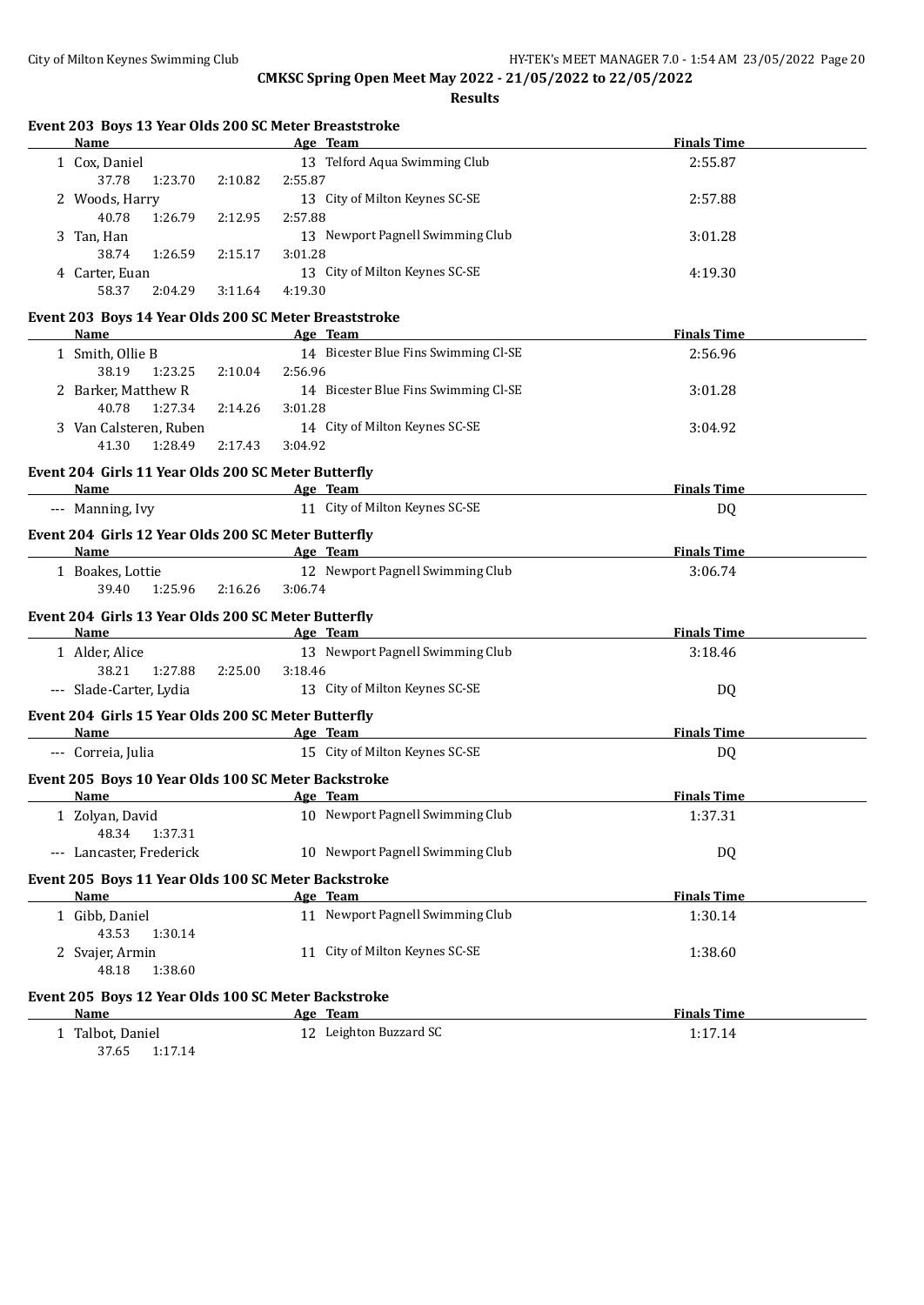| (Event 205 Boys 12 Year Olds 100 SC Meter Backstroke)<br>Name | Age Team                                        | <b>Finals Time</b>            |
|---------------------------------------------------------------|-------------------------------------------------|-------------------------------|
| 2 Dick, Ethan<br>38.05<br>1:18.53                             | 12 Newport Pagnell Swimming Club                | 1:18.53                       |
| 3 Child, Jamie A<br>40.83<br>1:22.89                          | 12 Bicester Blue Fins Swimming Cl-SE            | 1:22.89                       |
| 4 Parker, Finley<br>40.14<br>1:25.17                          | 12 City of Milton Keynes SC-SE                  | 1:25.17                       |
| 5 Rastogi, Avi<br>50.25<br>1:42.17                            | 12 City of Milton Keynes SC-SE                  | 1:42.17                       |
| --- Roumeliotis, Christos                                     | 12 City of Milton Keynes SC-SE                  | DQ                            |
| Event 205 Boys 13 Year Olds 100 SC Meter Backstroke<br>Name   | Age Team                                        | <b>Finals Time</b>            |
| 1 Scrivener, Josh<br>35.69<br>1:12.23                         | 13 Bicester Blue Fins Swimming Cl-SE            | 1:12.23                       |
| 2 Snelgrove, Harry J<br>39.74<br>1:21.55                      | 13 Bicester Blue Fins Swimming Cl-SE            | 1:21.55                       |
| 3 Francis, Jonathan<br>39.85<br>1:22.56                       | 13 City of Milton Keynes SC-SE                  | 1:22.56                       |
| Event 205 Boys 14 Year Olds 100 SC Meter Backstroke           |                                                 |                               |
| Name                                                          | Age Team                                        | <b>Finals Time</b>            |
| 1 Dick, Daniel<br>32.31<br>1:06.17                            | 14 Newport Pagnell Swimming Club                | 1:06.17                       |
| Event 205 Boys 15 Year Olds 100 SC Meter Backstroke           |                                                 |                               |
| Name                                                          | Age Team                                        | <b>Finals Time</b>            |
| 1 Cabero Alonso, Michael<br>32.36<br>1:06.32                  | 15 City of Milton Keynes SC-SE                  | 1:06.32                       |
| --- Cooper-Fitzsimmons, Liam                                  | 15 Bicester Blue Fins Swimming Cl-SE            | DQ                            |
| Event 206 Girls 9 Year Olds 100 SC Meter Breaststroke         |                                                 |                               |
| Name<br>1 Tickler, Gracie A                                   | Age Team<br>9 Bicester Blue Fins Swimming Cl-SE | <b>Finals Time</b><br>2:01.72 |
| 58.04<br>2:01.72                                              |                                                 |                               |
| 2 Messum, Eleanor R<br>57.57<br>2:02.11                       | 9 Bicester Blue Fins Swimming Cl-SE             | 2:02.11                       |
| --- Green, Sophie C                                           | 9 Bicester Blue Fins Swimming Cl-SE             | DQ                            |
| Event 206 Girls 10 Year Olds 100 SC Meter Breaststroke        |                                                 |                               |
| Name<br>1 Hannam, Matilda<br>45.33<br>1:38.11                 | Age Team<br>10 Newport Pagnell Swimming Club    | <b>Finals Time</b><br>1:38.11 |
| 2 Williams, Abigail<br>48.61<br>1:44.42                       | 10 Bicester Blue Fins Swimming Cl-SE            | 1:44.42                       |
| 3 Svab, Maya<br>54.07<br>1:56.45                              | 10 City of Milton Keynes SC-SE                  | 1:56.45                       |
| 4 Skaarap, Alina<br>57.17<br>2:04.65                          | 10 City of Milton Keynes SC-SE                  | 2:04.65                       |
| 5 Joiner, Madison<br>1:03.47<br>2:13.97                       | 10 Bicester Blue Fins Swimming Cl-SE            | 2:13.97                       |
| 6 Gower, Amy<br>1:03.43<br>2:15.09                            | 10 Newport Pagnell Swimming Club                | 2:15.09                       |
| 7 Van Calsteren, Janneke                                      | 10 City of Milton Keynes SC-SE                  | 2:17.50                       |
| 1:04.03<br>2:17.50                                            |                                                 |                               |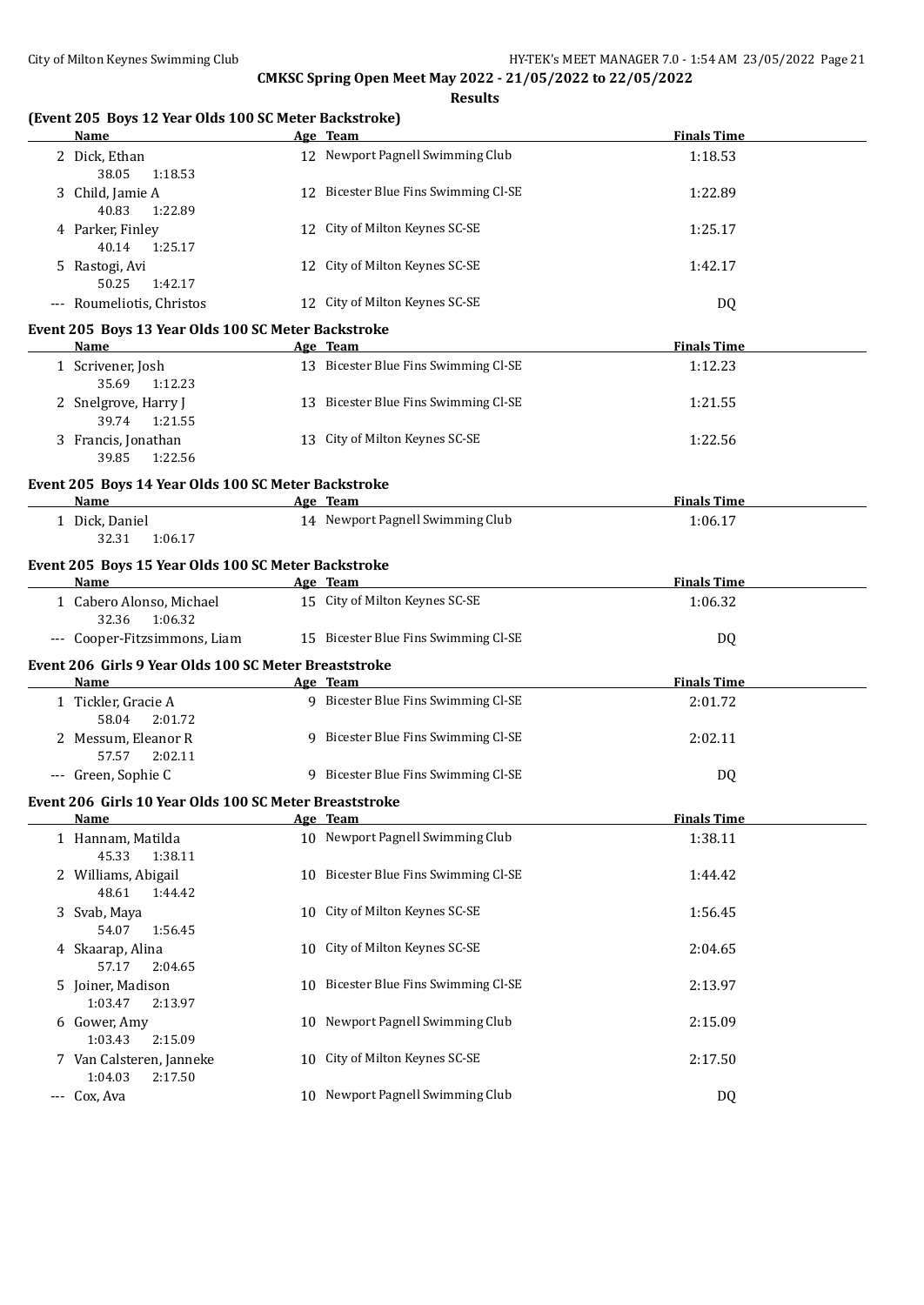**Results**

# **(Event 206 Girls 10 Year Olds 100 SC Meter Breaststroke)**

| Name                                                   |  | Age Team                             | <b>Finals Time</b> |  |
|--------------------------------------------------------|--|--------------------------------------|--------------------|--|
| --- Kawle, Saanvi                                      |  | 10 City of Milton Keynes SC-SE       | DQ                 |  |
| Event 206 Girls 11 Year Olds 100 SC Meter Breaststroke |  |                                      |                    |  |
| Name                                                   |  | Age Team                             | <b>Finals Time</b> |  |
| 1 Baer-Donnolly, Emma<br>45.63<br>1:35.82              |  | 11 City of Milton Keynes SC-SE       | 1:35.82            |  |
| 2 Tooley, Emma J<br>48.76<br>1:41.49                   |  | 11 City of Milton Keynes SC-SE       | 1:41.49            |  |
| 3 Fraszczak, Lena O<br>49.11<br>1:44.10                |  | 11 Bicester Blue Fins Swimming Cl-SE | 1:44.10            |  |
| 4 Gutteridge, Brooke-Lynne<br>1:54.56<br>51.69         |  | 11 City of Milton Keynes SC-SE       | 1:54.56            |  |
| --- Jury, Erin                                         |  | 11 Bicester Blue Fins Swimming Cl-SE | DQ                 |  |
| --- Kemp, Grace                                        |  | 11 Bicester Blue Fins Swimming Cl-SE | DQ                 |  |
| Event 206 Girls 12 Year Olds 100 SC Meter Breaststroke |  |                                      |                    |  |
| Name                                                   |  | Age Team                             | <b>Finals Time</b> |  |
| 1 Cleaver, Elissa L<br>46.19<br>1:38.16                |  | 12 Bicester Blue Fins Swimming Cl-SE | 1:38.16            |  |
| 2 Kusuma-Daly, Amiera<br>45.96<br>1:40.46              |  | 12 City of Milton Keynes SC-SE       | 1:40.46            |  |
| *3 Cain, Amie<br>46.80<br>1:42.01                      |  | 12 Kidlington and Gosford Swim Cl    | 1:42.01            |  |
| *3 Rose, Lottie<br>48.77<br>1:42.01                    |  | 12 City of Milton Keynes SC-SE       | 1:42.01            |  |
| 5 Wenham, Amelia<br>46.76<br>1:42.42                   |  | 12 Newport Pagnell Swimming Club     | 1:42.42            |  |
| 6 O'brien, Grace<br>51.20<br>1:51.24                   |  | 12 City of Milton Keynes SC-SE       | 1:51.24            |  |
| 7 Gusthoff, Sophia<br>1:54.51<br>54.50                 |  | 12 City of Milton Keynes SC-SE       | 1:54.51            |  |
| Event 206 Girls 13 Year Olds 100 SC Meter Breaststroke |  |                                      |                    |  |
| Name                                                   |  | Age Team                             | <b>Finals Time</b> |  |
| 1 Elrick, Heather<br>42.15<br>1:27.62                  |  | 13 Newport Pagnell Swimming Club     | 1:27.62            |  |
| 2 Alder, Alice<br>43.66<br>1:29.87                     |  | 13 Newport Pagnell Swimming Club     | 1:29.87            |  |
| 3 Reece, Amelie<br>47.59<br>1:38.99                    |  | 13 City of Milton Keynes SC-SE       | 1:38.99            |  |
| 4 Carter, Emily<br>48.52<br>1:41.54                    |  | 13 City of Milton Keynes SC-SE       | 1:41.54            |  |
| Event 206 Girls 14 Year Olds 100 SC Meter Breaststroke |  |                                      |                    |  |
| Name                                                   |  | Age Team                             | <b>Finals Time</b> |  |
| 1 Breitigam, Maria<br>39.57<br>1:23.03                 |  | 14 City of Milton Keynes SC-SE       | 1:23.03            |  |

| 39.57<br>1:23.03 |                                  |         |
|------------------|----------------------------------|---------|
| 2 Taylor, Daisy  | 14 City of Milton Keynes SC-SE   | 1:26.97 |
| 41.48<br>1:26.97 |                                  |         |
| 3 Kilby, Louisa  | 14 Newport Pagnell Swimming Club | 1:31.85 |
| 43.42<br>1:31.85 |                                  |         |
| 4 Baker, Lacey   | 14 City of Milton Keynes SC-SE   | 1:37.47 |
| 46.16<br>1:37.47 |                                  |         |
| 5 Kassan, Alisha | 14 City of Milton Keynes SC-SE   | 1:39.67 |
| 1:39.67<br>47.21 |                                  |         |
|                  |                                  |         |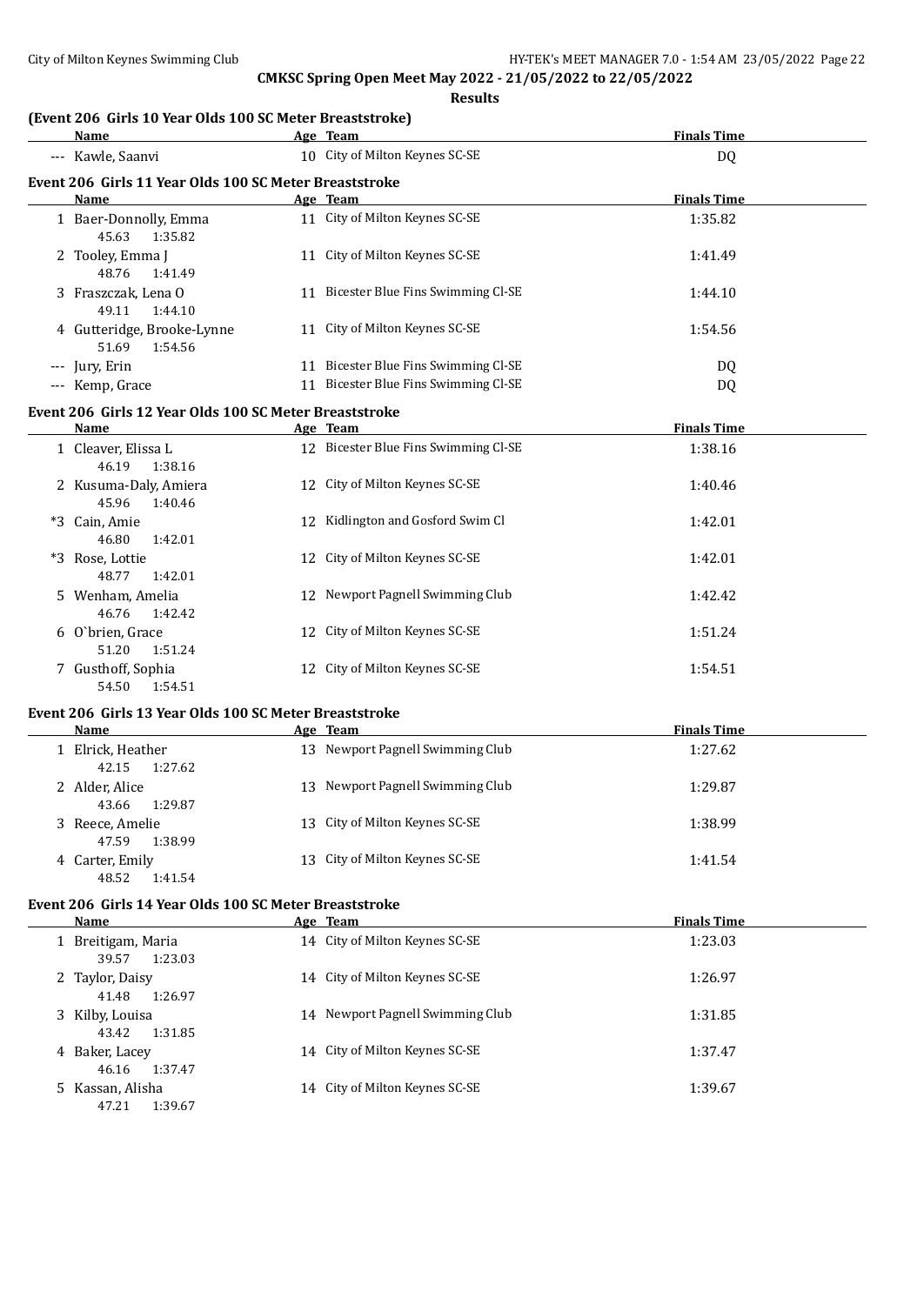| Event 206 Girls 15 Year Olds 100 SC Meter Breaststroke<br>Name | Age Team                                                         | <b>Finals Time</b> |
|----------------------------------------------------------------|------------------------------------------------------------------|--------------------|
| 1 Blowes, Imogen G<br>42.49<br>1:29.60                         | 15 Bicester Blue Fins Swimming Cl-SE                             | 1:29.60            |
| 2 Brown, Lio<br>45.35<br>1:37.16                               | 15 Newport Pagnell Swimming Club                                 | 1:37.16            |
| Event 207 Boys 10 Year Olds 50 SC Meter Backstroke             |                                                                  |                    |
| Name                                                           | Age Team                                                         | <b>Finals Time</b> |
| 1 Zolyan, David                                                | 10 Newport Pagnell Swimming Club                                 | 46.25              |
| 2 Green, Laurie-Joe                                            | 10 City of Milton Keynes SC-SE                                   | 46.42              |
| 3 Blentesi, Cezar                                              | 10 City of Milton Keynes SC-SE                                   | 48.01              |
| 4 Lancaster, Frederick                                         | 10 Newport Pagnell Swimming Club                                 | 48.69              |
| 5 Raikes, Theo                                                 | 10 City of Milton Keynes SC-SE                                   | 59.98              |
| Event 207 Boys 11 Year Olds 50 SC Meter Backstroke             |                                                                  |                    |
| Name                                                           | Age Team                                                         | <b>Finals Time</b> |
| 1 Jolly, Thomas                                                | 11 City of Milton Keynes SC-SE                                   | 44.64              |
| 2 Svajer, Armin                                                | 11 City of Milton Keynes SC-SE                                   | 45.08              |
| 3 Roberts, Gethin                                              | 11 City of Milton Keynes SC-SE                                   | 53.20              |
| Harvey, Zac<br>4                                               | 11 City of Milton Keynes SC-SE                                   | 53.53              |
| 5 Green, Elliott R                                             | 11 Bicester Blue Fins Swimming Cl-SE                             | 53.69              |
| Event 207 Boys 12 Year Olds 50 SC Meter Backstroke<br>Name     | Age Team                                                         | <b>Finals Time</b> |
|                                                                | 12 Newport Pagnell Swimming Club                                 | 36.63              |
| 1 Dick, Ethan<br>2 Child, Jamie A                              | 12 Bicester Blue Fins Swimming Cl-SE                             | 38.92              |
| Roumeliotis, Christos                                          | 12 City of Milton Keynes SC-SE                                   | 39.96              |
| 3                                                              | 12 City of Milton Keynes SC-SE                                   |                    |
| Parker, Finley<br>4                                            |                                                                  | 39.97              |
| Belocerkovskis, Mark<br>5.                                     | 12 City of Milton Keynes SC-SE                                   | 44.93              |
| Rastogi, Avi<br>6                                              | 12 City of Milton Keynes SC-SE                                   | 47.84              |
| Brammer, Charlie<br>7                                          | 12 City of Milton Keynes SC-SE                                   | 55.49              |
| Mileson, Braydon<br>$\cdots$<br>--- Nsubuga, Joshua            | 12 City of Milton Keynes SC-SE<br>12 City of Milton Keynes SC-SE | DQ<br>DQ           |
|                                                                |                                                                  |                    |
| Event 207 Boys 13 Year Olds 50 SC Meter Backstroke<br>Name     | Age Team                                                         | <b>Finals Time</b> |
| 1 Scrivener, Josh                                              | 13 Bicester Blue Fins Swimming Cl-SE                             | 31.74              |
| 2 Tan, Han                                                     | 13 Newport Pagnell Swimming Club                                 | 35.55              |
| 3 Cox, Daniel                                                  | 13 Telford Aqua Swimming Club                                    | 36.55              |
| 4 Snelgrove, Harry J                                           | 13 Bicester Blue Fins Swimming Cl-SE                             | 37.77              |
| 5 Francis, Jonathan                                            | 13 City of Milton Keynes SC-SE                                   | 39.36              |
| Event 207 Boys 14 Year Olds 50 SC Meter Backstroke             |                                                                  |                    |
| Name                                                           | Age Team                                                         | <b>Finals Time</b> |
| 1 Dick, Daniel                                                 | 14 Newport Pagnell Swimming Club                                 | 32.25              |
| 2 Barker, Matthew R                                            | 14 Bicester Blue Fins Swimming Cl-SE                             | 34.36              |
| 3 Brown, Thomas                                                | 14 City of Milton Keynes SC-SE                                   | 36.14              |
| 4 Smith, Ollie B                                               | 14 Bicester Blue Fins Swimming Cl-SE                             | 36.46              |
| Event 207 Boys 15 Year Olds 50 SC Meter Backstroke             |                                                                  |                    |
| Name                                                           | Age Team                                                         | <b>Finals Time</b> |
| 1 Cooper-Fitzsimmons, Liam                                     | 15 Bicester Blue Fins Swimming Cl-SE                             | 37.07              |
| Event 208 Girls 9 Year Olds 50 SC Meter Butterfly              |                                                                  |                    |
| Name                                                           | Age Team                                                         | <b>Finals Time</b> |
| 1 Chettle, Felicity                                            | 9 Bicester Blue Fins Swimming Cl-SE                              | 56.65              |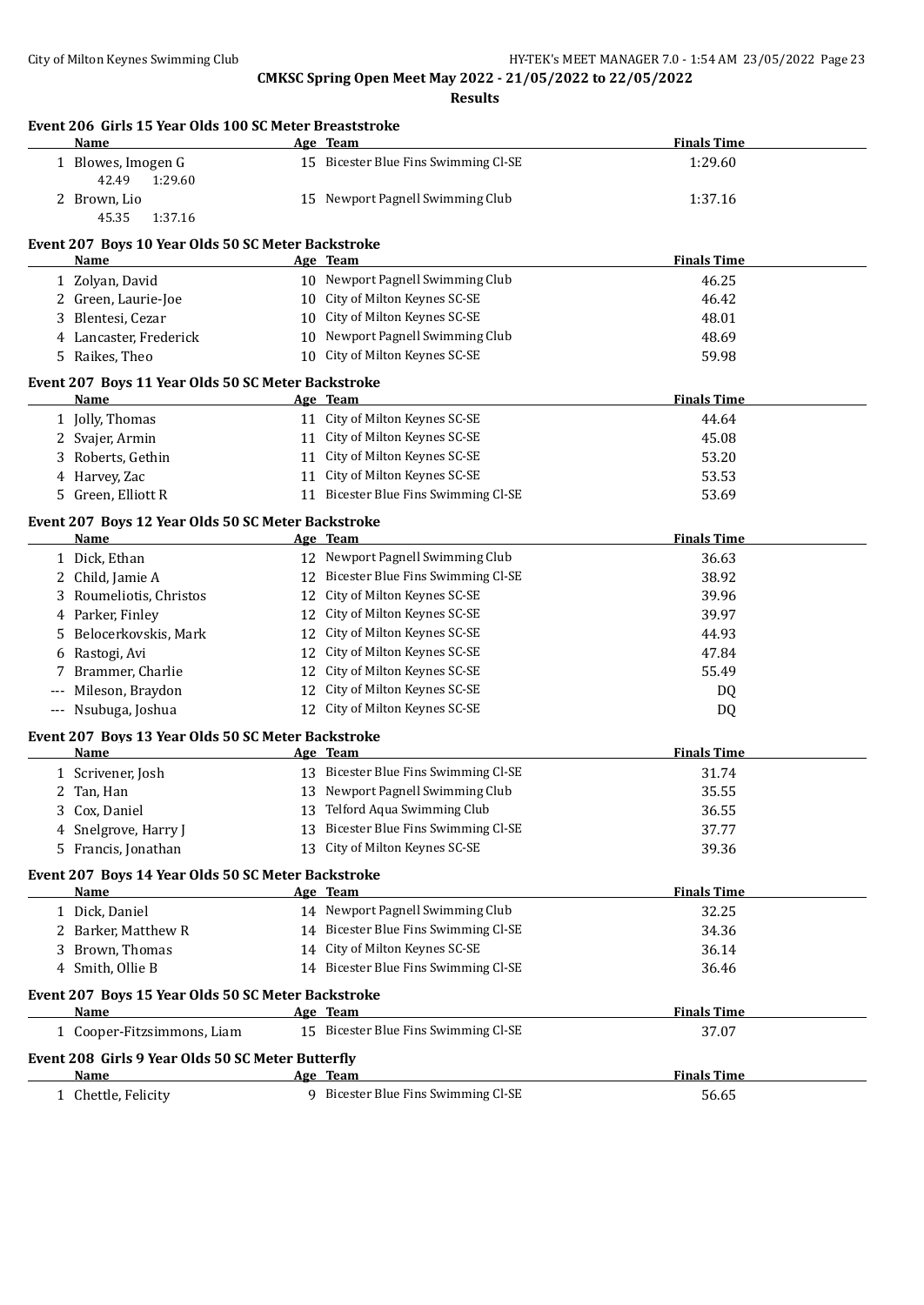**Results**

# **Event 208 Girls 10 Year Olds 50 SC Meter Butterfly**

|     | <b>Name</b>                                                |         | Age Team                                                              | <b>Finals Time</b> |
|-----|------------------------------------------------------------|---------|-----------------------------------------------------------------------|--------------------|
|     | 1 Scrivener, Evie                                          |         | 10 Bicester Blue Fins Swimming Cl-SE                                  | 40.15              |
|     | 2 Robson, Lara                                             |         | 10 City of Milton Keynes SC-SE                                        | 41.56              |
| 3   | Hannam, Matilda                                            |         | 10 Newport Pagnell Swimming Club                                      | 45.05              |
| 4   | Williams, Abigail                                          |         | 10 Bicester Blue Fins Swimming Cl-SE                                  | 47.30              |
| 5   | Svab, Maya                                                 |         | 10 City of Milton Keynes SC-SE                                        | 47.93              |
| 6   | Morris, Poppy                                              |         | 10 City of Milton Keynes SC-SE                                        | 51.21              |
| 7   | Wahren, Aria                                               |         | 10 City of Milton Keynes SC-SE                                        | 52.24              |
| 8   | Van Calsteren, Janneke                                     |         | 10 City of Milton Keynes SC-SE                                        | 1:08.32            |
|     | --- Kawle, Saanvi                                          |         | 10 City of Milton Keynes SC-SE                                        | DQ                 |
|     | Event 208 Girls 11 Year Olds 50 SC Meter Butterfly         |         |                                                                       |                    |
|     | Name                                                       |         | Age Team                                                              | <b>Finals Time</b> |
|     | 1 Baer-Donnolly, Emma                                      |         | 11 City of Milton Keynes SC-SE                                        | 37.06              |
|     | 2 Llewellyn, Florence                                      |         | 11 City of Milton Keynes SC-SE                                        | 37.53              |
|     | 3 Piper, Isla                                              |         | 11 City of Milton Keynes SC-SE                                        | 44.08              |
|     | 4 Jury, Erin                                               |         | 11 Bicester Blue Fins Swimming Cl-SE                                  | 55.19              |
|     | --- Stears, Ella                                           |         | 11 City of Milton Keynes SC-SE                                        | DQ                 |
|     |                                                            |         |                                                                       |                    |
|     | Event 208 Girls 12 Year Olds 50 SC Meter Butterfly<br>Name |         | Age Team                                                              | <b>Finals Time</b> |
|     | 1 Hill, Emily                                              |         | 12 Kidlington and Gosford Swim Cl                                     | 37.08              |
|     | 2 Higgs, Emilie                                            |         | 12 Newport Pagnell Swimming Club                                      | 43.32              |
|     | 3 Wenham, Amelia                                           |         | 12 Newport Pagnell Swimming Club                                      | 50.03              |
|     |                                                            |         |                                                                       |                    |
|     | Event 208 Girls 13 Year Olds 50 SC Meter Butterfly         |         |                                                                       |                    |
|     | Name                                                       |         | Age Team                                                              | <b>Finals Time</b> |
|     | 1 Taylor, Cameron                                          |         | 13 City of Milton Keynes SC-SE                                        | 35.34              |
|     | 2 Robinson, Matilda-May L                                  |         | 13 Bicester Blue Fins Swimming Cl-SE                                  | 35.87              |
| 3   | Alder, Alice                                               |         | 13 Newport Pagnell Swimming Club                                      | 35.88              |
| 4   | Oxley, Molly                                               |         | 13 City of Milton Keynes SC-SE                                        | 37.73              |
| 5   | Henderson, Sophia                                          | 13      | Bicester Blue Fins Swimming Cl-SE<br>13 Newport Pagnell Swimming Club | 41.19              |
| --- | Ward, Lydia                                                |         |                                                                       | DQ                 |
|     | Event 208 Girls 14 Year Olds 50 SC Meter Butterfly         |         |                                                                       |                    |
|     | Name                                                       |         | Age Team                                                              | <b>Finals Time</b> |
|     | 1 Taylor, Daisy                                            |         | 14 City of Milton Keynes SC-SE                                        | 34.74              |
|     | 2 Kilby, Louisa                                            |         | 14 Newport Pagnell Swimming Club                                      | 34.94              |
|     | 3 Hutchinson, Daisy                                        |         | 14 City of Milton Keynes SC-SE                                        | 36.22              |
|     | 4 Baker, Lacey                                             |         | 14 City of Milton Keynes SC-SE                                        | 39.01              |
| 5.  | Kassan, Alisha                                             |         | 14 City of Milton Keynes SC-SE                                        | 40.59              |
| 6   | Butler, Poppy F                                            |         | 14 Bicester Blue Fins Swimming Cl-SE                                  | 46.80              |
|     | Event 208 Girls 15 Year Olds 50 SC Meter Butterfly         |         |                                                                       |                    |
|     | Name                                                       |         | Age Team                                                              | <b>Finals Time</b> |
|     | 1 Carter, Izzie                                            |         | 15 Bicester Blue Fins Swimming Cl-SE                                  | 32.94              |
|     | 2 Correia, Julia                                           |         | 15 City of Milton Keynes SC-SE                                        | 33.81              |
| 3   | Beeney, Megan                                              |         | 15 Bicester Blue Fins Swimming Cl-SE                                  | 34.26              |
|     | 4 Brown, Lio                                               |         | 15 Newport Pagnell Swimming Club                                      | 35.10              |
|     | Event 209 Boys 11 Year Olds 200 SC Meter IM                |         |                                                                       |                    |
|     | <b>Name</b>                                                |         | Age Team                                                              | <b>Finals Time</b> |
|     | 1 Chapman, Joshua                                          |         | 11 City of Milton Keynes SC-SE                                        | 2:58.79            |
|     | 41.46<br>1:26.10<br>2:21.92                                | 2:58.79 |                                                                       |                    |
|     | 2 Gatehouse, Archie                                        |         | 11 Newport Pagnell Swimming Club                                      | 3:24.45            |
|     | 46.97<br>1:39.35<br>2:36.35                                | 3:24.45 |                                                                       |                    |
|     | 3 Gibb, Daniel                                             |         | 11 Newport Pagnell Swimming Club                                      | 3:35.97            |
|     | 1:38.36<br>48.64<br>2:47.16                                | 3:35.97 |                                                                       |                    |
|     |                                                            |         |                                                                       |                    |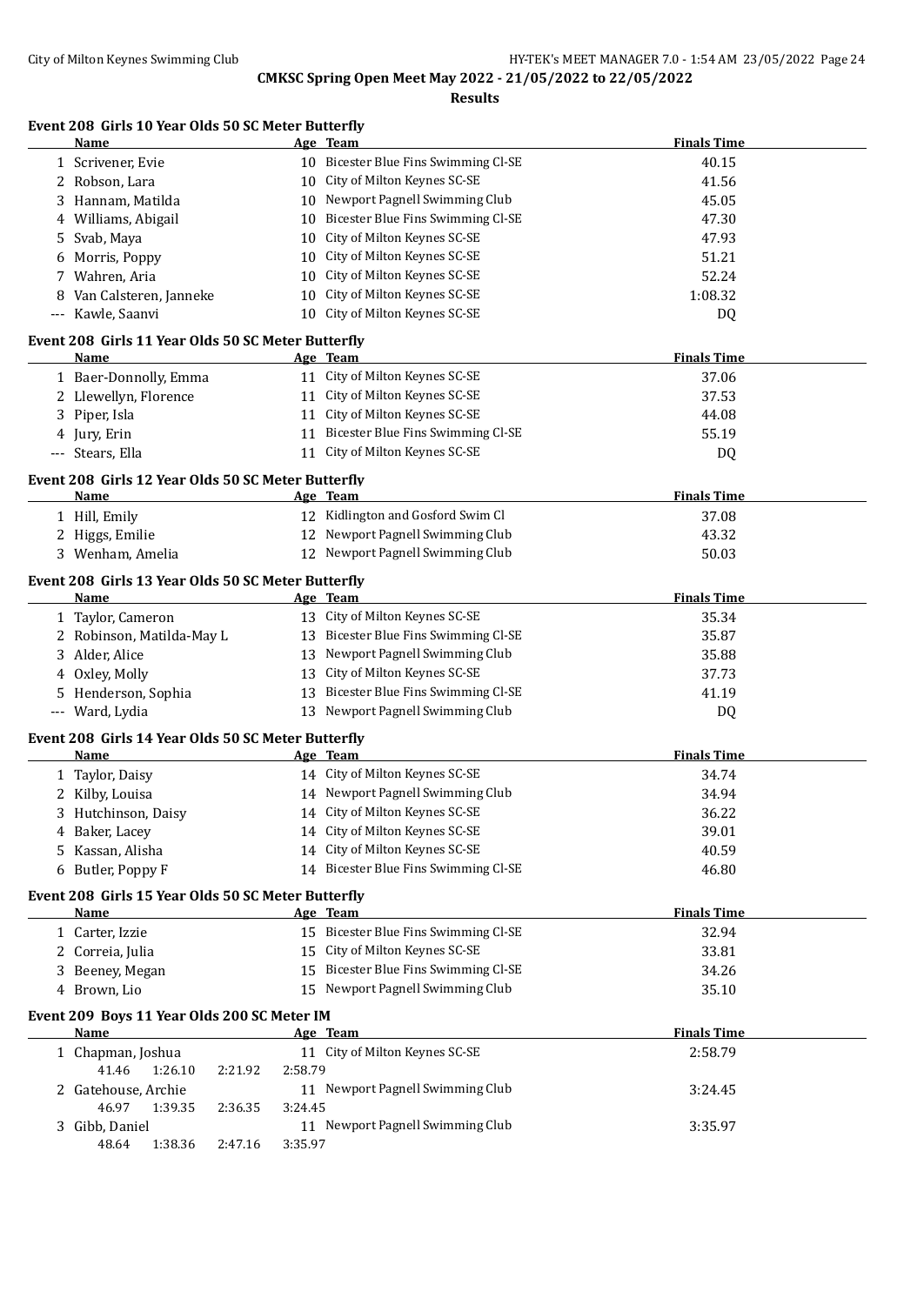| Event 209 Boys 12 Year Olds 200 SC Meter IM<br>Name                                                                                                                                                                                               |         | Age Team                                   |                                      | <b>Finals Time</b> |
|---------------------------------------------------------------------------------------------------------------------------------------------------------------------------------------------------------------------------------------------------|---------|--------------------------------------------|--------------------------------------|--------------------|
|                                                                                                                                                                                                                                                   |         |                                            |                                      |                    |
| 1 Separovic, Joseph<br>57.42<br>1:56.05                                                                                                                                                                                                           |         | 12 City of Milton Keynes SC-SE<br>3:59.58  |                                      | 3:59.58            |
|                                                                                                                                                                                                                                                   | 3:03.48 |                                            |                                      |                    |
| Event 209 Boys 13 Year Olds 200 SC Meter IM                                                                                                                                                                                                       |         |                                            |                                      |                    |
| <b>Name</b><br><b>Example 2018</b> Age Team                                                                                                                                                                                                       |         |                                            |                                      | <b>Finals Time</b> |
| 1 Woods, Harry                                                                                                                                                                                                                                    |         | 13 City of Milton Keynes SC-SE             |                                      | 2:35.56            |
| 33.60<br>1:14.20                                                                                                                                                                                                                                  | 2:00.87 | 2:35.56                                    |                                      |                    |
| 2 Tan, Han                                                                                                                                                                                                                                        |         |                                            | 13 Newport Pagnell Swimming Club     | 2:53.18            |
| 39.62<br>1:26.28                                                                                                                                                                                                                                  | 2:13.93 | 2:53.18                                    |                                      |                    |
| Event 209 Boys 14 Year Olds 200 SC Meter IM                                                                                                                                                                                                       |         |                                            |                                      |                    |
| Name                                                                                                                                                                                                                                              |         | Age Team                                   |                                      | <b>Finals Time</b> |
| 1 Smith, Ollie B                                                                                                                                                                                                                                  |         |                                            | 14 Bicester Blue Fins Swimming Cl-SE | 2:33.64            |
| 34.18<br>1:14.63                                                                                                                                                                                                                                  | 2:01.00 | 2:33.64                                    |                                      |                    |
| 2 Barker, Matthew R                                                                                                                                                                                                                               |         |                                            | 14 Bicester Blue Fins Swimming Cl-SE | 2:44.21            |
| 35.55<br>1:18.21                                                                                                                                                                                                                                  | 2:06.35 | 2:44.21                                    |                                      |                    |
| 3 Van Calsteren, Ruben                                                                                                                                                                                                                            |         | 14 City of Milton Keynes SC-SE             |                                      | 2:54.60            |
| 39.05<br>1:25.80                                                                                                                                                                                                                                  | 2:14.48 | 2:54.60                                    |                                      |                    |
| 4 Brown, Thomas                                                                                                                                                                                                                                   |         | 14 City of Milton Keynes SC-SE             |                                      | 2:56.59            |
| 37.60<br>1:22.21                                                                                                                                                                                                                                  | 2:18.55 | 2:56.59                                    |                                      |                    |
| --- Wood, Michael                                                                                                                                                                                                                                 |         | 14 City of Milton Keynes SC-SE             |                                      | DQ                 |
| Event 209 Boys 15 Year Olds 200 SC Meter IM                                                                                                                                                                                                       |         |                                            |                                      |                    |
| <b>Name</b>                                                                                                                                                                                                                                       |         | <b>Example 2018</b> Age Team               |                                      | <b>Finals Time</b> |
| 1 Cabero Alonso, Michael                                                                                                                                                                                                                          |         | 15 City of Milton Keynes SC-SE             |                                      | 2:31.29            |
| 30.64<br>1:08.08                                                                                                                                                                                                                                  | 1:55.98 | 2:31.29                                    |                                      |                    |
| Event 210 Girls 9 Year Olds 200 SC Meter Freestyle                                                                                                                                                                                                |         |                                            |                                      |                    |
| <b>Example 2</b> and 2 and 2 and 2 and 2 and 2 and 2 and 2 and 2 and 2 and 2 and 2 and 2 and 2 and 2 and 2 and 2 and 2 and 2 and 2 and 2 and 2 and 2 and 2 and 2 and 2 and 2 and 2 and 2 and 2 and 2 and 2 and 2 and 2 and 2 and 2<br><b>Name</b> |         |                                            |                                      | <b>Finals Time</b> |
| 1 Messum, Eleanor R                                                                                                                                                                                                                               |         |                                            | 9 Bicester Blue Fins Swimming Cl-SE  | 3:29.43            |
| 46.60<br>1:41.78                                                                                                                                                                                                                                  | 2:36.97 | 3:29.43                                    |                                      |                    |
| Event 210 Girls 10 Year Olds 200 SC Meter Freestyle                                                                                                                                                                                               |         |                                            |                                      |                    |
| Name                                                                                                                                                                                                                                              |         | Age Team                                   |                                      | <b>Finals Time</b> |
| 1 Hannam, Matilda                                                                                                                                                                                                                                 |         |                                            | 10 Newport Pagnell Swimming Club     | 2:46.66            |
| 39.00<br>1:23.04                                                                                                                                                                                                                                  | 2:07.51 | 2:46.66                                    |                                      |                    |
| 2 Williams, Abigail                                                                                                                                                                                                                               |         |                                            | 10 Bicester Blue Fins Swimming Cl-SE | 3:04.73            |
| 3:04.92                                                                                                                                                                                                                                           |         | 1:29.28<br>2:19.14                         | 3:04.73                              |                    |
| 3 Gower, Amy                                                                                                                                                                                                                                      |         |                                            | 10 Newport Pagnell Swimming Club     | 3:44.97            |
| 50.26<br>1:48.79                                                                                                                                                                                                                                  | 2:48.15 | 3:44.97                                    |                                      |                    |
|                                                                                                                                                                                                                                                   |         |                                            |                                      |                    |
| Event 210 Girls 11 Year Olds 200 SC Meter Freestyle<br><b>Name</b>                                                                                                                                                                                |         |                                            |                                      | <b>Finals Time</b> |
|                                                                                                                                                                                                                                                   |         | Age Team<br>11 City of Milton Keynes SC-SE |                                      | 2:23.55            |
| 1 Manning, Ivy<br>33.06<br>1:09.73                                                                                                                                                                                                                | 1:47.36 | 2:23.55                                    |                                      |                    |
| 2 Ellis, Amalka                                                                                                                                                                                                                                   |         | 11 City of Milton Keynes SC-SE             |                                      |                    |
| 2:47.57                                                                                                                                                                                                                                           |         | 2:05.02<br>1:20.27                         | 2:47.59                              | 2:47.59            |
| 3 Piper, Isla                                                                                                                                                                                                                                     |         | 11 City of Milton Keynes SC-SE             |                                      | 2:49.77            |
| 40.16<br>1:24.65                                                                                                                                                                                                                                  | 2:09.27 | 2:49.77                                    |                                      |                    |
| 4 Tooley, Emma J                                                                                                                                                                                                                                  |         | 11 City of Milton Keynes SC-SE             |                                      | 2:53.12            |
| 39.94<br>1:24.72                                                                                                                                                                                                                                  | 2:09.93 | 2:53.12                                    |                                      |                    |
| 5 Kemp, Grace                                                                                                                                                                                                                                     |         |                                            | 11 Bicester Blue Fins Swimming Cl-SE | 3:11.06            |
| 3:11.06                                                                                                                                                                                                                                           |         | 2:20.80<br>1:30.74                         | 3:11.06                              |                    |
| 6 Gutteridge, Brooke-Lynne                                                                                                                                                                                                                        |         | 11 City of Milton Keynes SC-SE             |                                      | 3:26.48            |
| 44.57<br>1:38.81                                                                                                                                                                                                                                  | 2:36.55 | 3:26.48                                    |                                      |                    |
|                                                                                                                                                                                                                                                   |         |                                            |                                      |                    |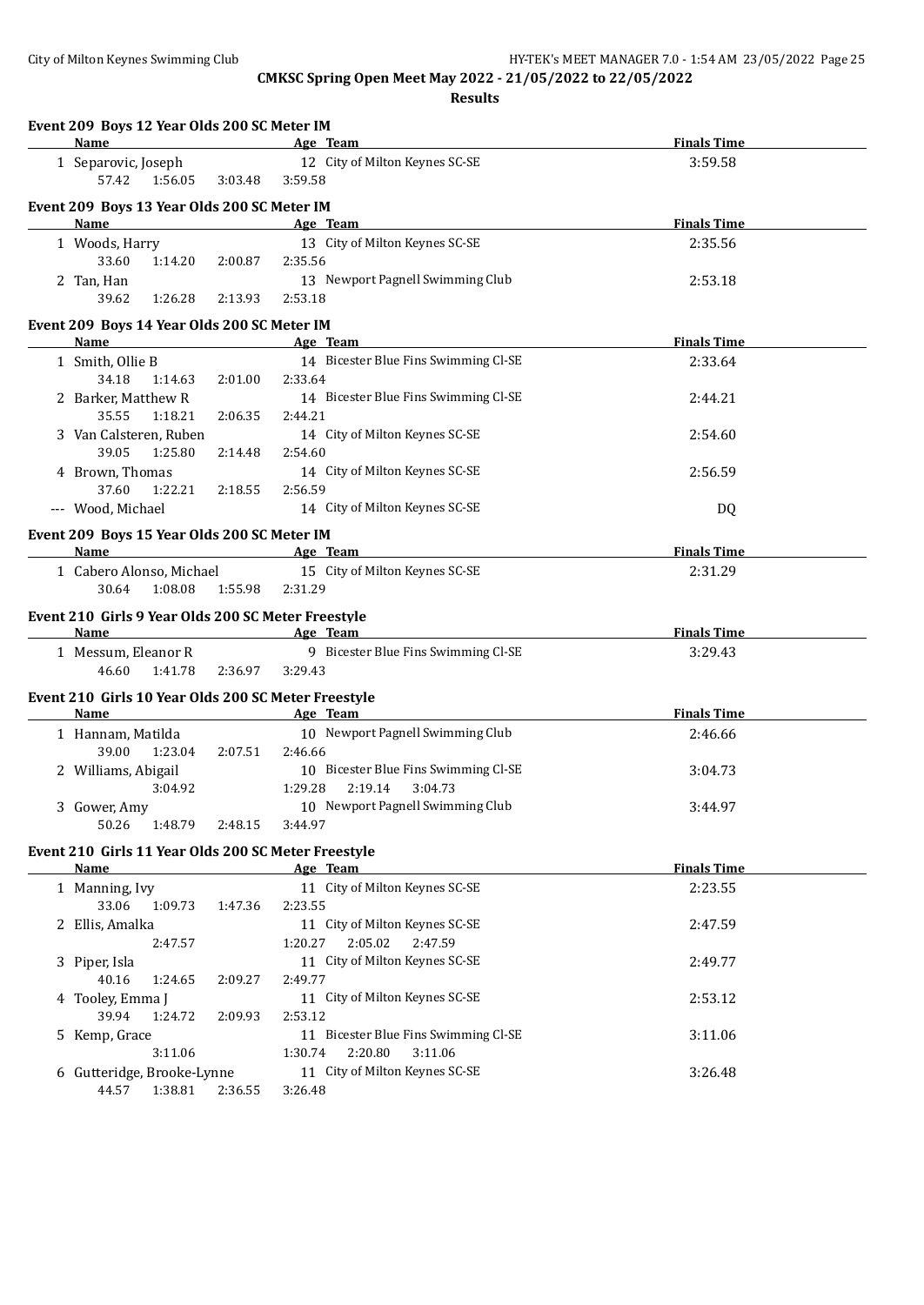**Results**

#### **Event 210 Girls 12 Year Olds 200 SC Meter Freestyle**

|    | Name                |         | Age Team                             | <b>Finals Time</b> |
|----|---------------------|---------|--------------------------------------|--------------------|
|    | 1 Wakefield, Beth J |         | 12 Bicester Blue Fins Swimming Cl-SE | 2:32.93            |
|    | 1:12.69<br>34.36    | 1:53.14 | 2:32.93                              |                    |
|    | 2 Boakes, Lottie    |         | 12 Newport Pagnell Swimming Club     | 2:33.89            |
|    | 35.89<br>1:14.93    | 1:55.45 | 2:33.89                              |                    |
|    | 3 Gusthoff, Sophia  |         | 12 City of Milton Keynes SC-SE       | 2:43.38            |
|    | 37.75<br>1:19.93    | 2:03.19 | 2:43.38                              |                    |
|    | 4 Hill, Emily       |         | Kidlington and Gosford Swim Cl<br>12 | 2:46.68            |
|    | 2:46.68             |         | 1:20.13<br>2:05.74<br>2:46.68        |                    |
|    | 5 Rose, Lottie      |         | 12 City of Milton Keynes SC-SE       | 3:01.34            |
|    | 3:01.44             |         | 2:15.81<br>1:26.76<br>3:01.34        |                    |
| 6. | Shearing, Lara      |         | 12 City of Milton Keynes SC-SE       | 3:01.47            |
|    | 1:27.69<br>41.64    | 2:16.02 | 3:01.47                              |                    |
|    | Higgs, Emilie       |         | 12 Newport Pagnell Swimming Club     | 3:10.44            |
|    | 42.54<br>1:32.20    | 2:23.27 | 3:10.44                              |                    |

# **Event 210 Girls 13 Year Olds 200 SC Meter Freestyle**

 $\frac{1}{2}$ 

| <b>Name</b>                 | Age Team                                | <b>Finals Time</b> |
|-----------------------------|-----------------------------------------|--------------------|
| 1 Elrick, Heather           | Newport Pagnell Swimming Club<br>13     | 2:26.35            |
| 1:12.25<br>34.41<br>1:50.50 | 2:26.35                                 |                    |
| 2 White, Sadie              | City of Milton Keynes SC-SE<br>13       | 2:32.33            |
| 33.78<br>1:12.53<br>1:53.40 | 2:32.33                                 |                    |
| 3 Robinson, Matilda-May L   | Bicester Blue Fins Swimming CI-SE<br>13 | 2:33.82            |
| 1:13.20<br>34.35<br>1:53.67 | 2:33.82                                 |                    |
| 4 Ward, Lydia               | Newport Pagnell Swimming Club<br>13     | 2:39.81            |
| 1:17.17<br>1:59.03<br>37.16 | 2:39.81                                 |                    |
| 5 Henderson, Sophia         | Bicester Blue Fins Swimming Cl-SE<br>13 | 2:44.86            |
| 2:45.02                     | 2:04.50<br>1:19.57<br>2:44.86           |                    |
| 6 Carter, Emily             | City of Milton Keynes SC-SE<br>13       | 3:04.68            |
| 3:04.85                     | 2:18.88<br>1:29.78<br>3:04.68           |                    |

#### **Event 210 Girls 14 Year Olds 200 SC Meter Freestyle**

|   | <b>Name</b>         |         |         | Age Team                                | <b>Finals Time</b> |
|---|---------------------|---------|---------|-----------------------------------------|--------------------|
|   | 1 Lopez, Lucia      |         |         | 14 City of Milton Keynes SC-SE          | 2:10.95            |
|   | 30.31               | 1:03.49 | 1:37.59 | 2:10.95                                 |                    |
|   | 2 Iles, Eleanor K   |         |         | 14 Bicester Blue Fins Swimming Cl-SE    | 2:18.05            |
|   | 31.34               | 1:06.40 | 1:42.37 | 2:18.05                                 |                    |
|   | 3 Sollis, Madelaine |         |         | Bicester Blue Fins Swimming Cl-SE<br>14 | 2:28.01            |
|   | 32.92               | 1:10.00 | 1:48.81 | 2:28.01                                 |                    |
|   | 4 Taylor, Daisy     |         |         | 14 City of Milton Keynes SC-SE          | 2:28.45            |
|   | 34.78               | 1:12.73 | 1:51.18 | 2:28.45                                 |                    |
|   | 5 Kilby, Louisa     |         |         | 14 Newport Pagnell Swimming Club        | 2:31.90            |
|   | 35.04               | 1:13.12 | 1:52.88 | 2:31.90                                 |                    |
| 6 | Harrison, Melissa   |         |         | 14 City of Milton Keynes SC-SE          | 2:35.71            |
|   | 36.13               | 1:16.52 | 1:57.60 | 2:35.71                                 |                    |

# **Event 210 Girls 15 Year Olds 200 SC Meter Freestyle**

| <b>Name</b>       |         | Age Team                             | <b>Finals Time</b> |
|-------------------|---------|--------------------------------------|--------------------|
| Blowes, Imogen G  |         | 15 Bicester Blue Fins Swimming Cl-SE | 2:24.75            |
| 1:09.90<br>33.19  | 1:48.05 | 2:24.75                              |                    |
| 2 Carter, Natasha |         | 15 City of Milton Keynes SC-SE       | 2:35.96            |
| 1:14.70<br>35.73  | 1:55.40 | 2:35.96                              |                    |
|                   |         |                                      |                    |

# **Event 210 Girls 16 & Over 200 SC Meter Freestyle**

| Name         |         |         | Age Team                      | <sup>F</sup> inals Time |
|--------------|---------|---------|-------------------------------|-------------------------|
| Cox, Jessica |         |         | 16 Telford Aqua Swimming Club | 2:22.90                 |
| 31.99        | 1:08.46 | 1:46.44 | 2:22.90                       |                         |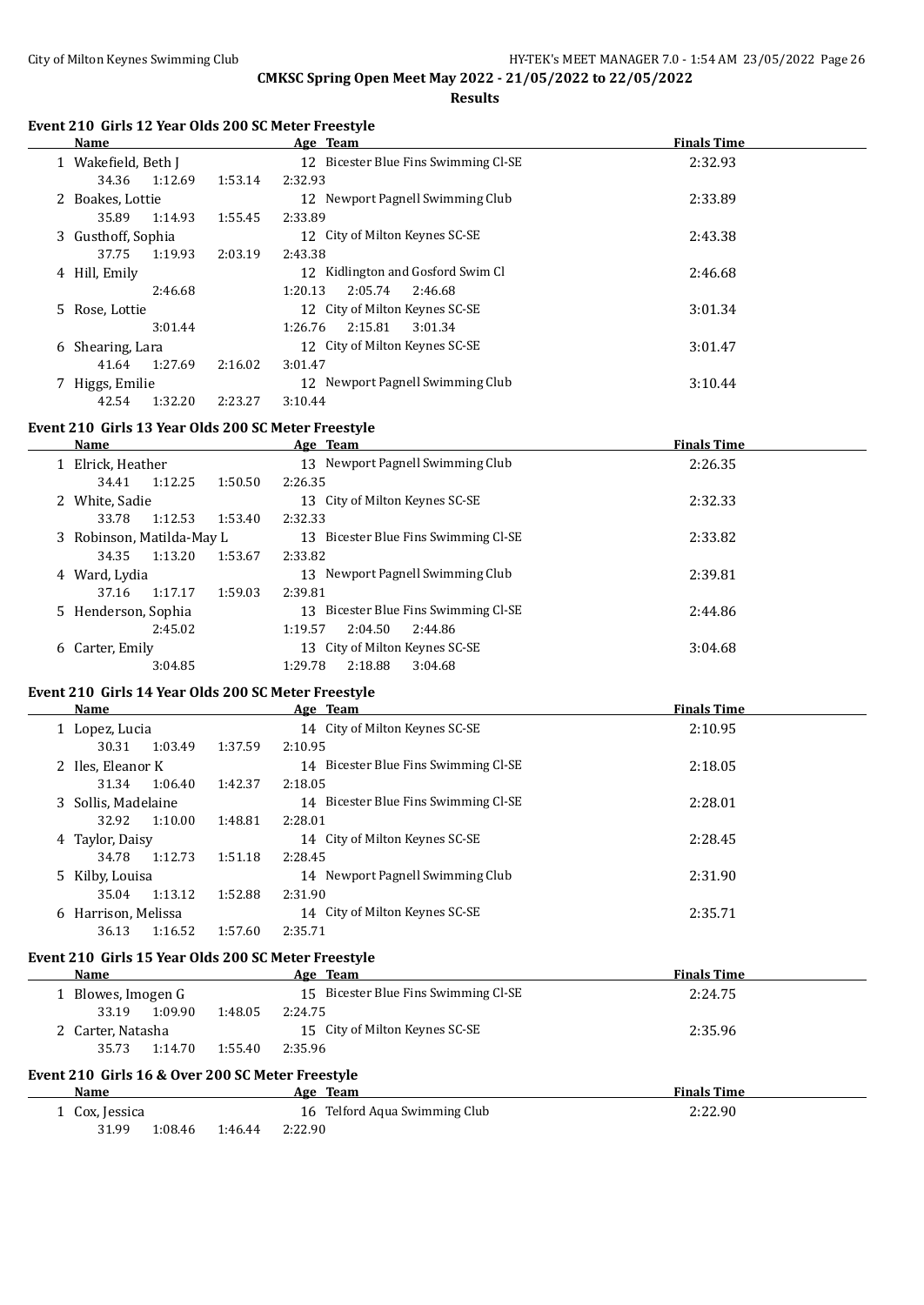**Results**

#### **Event 221 Girls 9 Year Olds 50 SC Meter Freestyle**

| Name                                               |  | Age Team                                                                                                                                                                                                                                                                                                                                                                                            | <b>Finals Time</b> |  |
|----------------------------------------------------|--|-----------------------------------------------------------------------------------------------------------------------------------------------------------------------------------------------------------------------------------------------------------------------------------------------------------------------------------------------------------------------------------------------------|--------------------|--|
| 1 Tickler, Gracie A                                |  | 9 Bicester Blue Fins Swimming Cl-SE                                                                                                                                                                                                                                                                                                                                                                 | 50.31              |  |
| 2 Simmons, Yasmin                                  |  | 9 Newport Pagnell Swimming Club                                                                                                                                                                                                                                                                                                                                                                     | 52.97              |  |
| 3 Sharma, Inika                                    |  | 9 Bletchley & District SC                                                                                                                                                                                                                                                                                                                                                                           | 53.45              |  |
| 4 Chettle, Felicity                                |  | 9 Bicester Blue Fins Swimming Cl-SE                                                                                                                                                                                                                                                                                                                                                                 | 55.04              |  |
| 5 Green, Sophie C                                  |  | 9 Bicester Blue Fins Swimming Cl-SE                                                                                                                                                                                                                                                                                                                                                                 | 57.53              |  |
| 6 Tan, Renee                                       |  | 9 Newport Pagnell Swimming Club                                                                                                                                                                                                                                                                                                                                                                     | 59.89              |  |
| --- Messum, Eleanor R                              |  | 9 Bicester Blue Fins Swimming Cl-SE                                                                                                                                                                                                                                                                                                                                                                 | DQ                 |  |
| Event 221 Girls 10 Year Olds 50 SC Meter Freestyle |  |                                                                                                                                                                                                                                                                                                                                                                                                     |                    |  |
| Name                                               |  | Age Team                                                                                                                                                                                                                                                                                                                                                                                            | <b>Finals Time</b> |  |
| $\sim$ $\sim$ $\sim$ $\sim$ $\sim$ $\sim$<br>.     |  | $\mathbf{u} \cdot \mathbf{v}$<br>$\mathbf{A} \mathbf{A}$ and $\mathbf{A} \mathbf{B}$ and $\mathbf{A} \mathbf{B}$ and $\mathbf{A} \mathbf{B}$ and $\mathbf{A} \mathbf{B}$ and $\mathbf{A} \mathbf{B}$ and $\mathbf{A} \mathbf{B}$ and $\mathbf{A} \mathbf{B}$ and $\mathbf{A} \mathbf{B}$ and $\mathbf{A} \mathbf{B}$ and $\mathbf{A} \mathbf{B}$ and $\mathbf{A} \mathbf{B$<br>$\sim$ $\sim$ $\sim$ | $\sim$ $ \sim$ $-$ |  |

|                                                                                                                                                                                                                                                                                        | 35.05                                                                                                                                                                                                                                                                                                                                                                                                                                                                                                            |
|----------------------------------------------------------------------------------------------------------------------------------------------------------------------------------------------------------------------------------------------------------------------------------------|------------------------------------------------------------------------------------------------------------------------------------------------------------------------------------------------------------------------------------------------------------------------------------------------------------------------------------------------------------------------------------------------------------------------------------------------------------------------------------------------------------------|
|                                                                                                                                                                                                                                                                                        | 36.83                                                                                                                                                                                                                                                                                                                                                                                                                                                                                                            |
|                                                                                                                                                                                                                                                                                        | 38.31                                                                                                                                                                                                                                                                                                                                                                                                                                                                                                            |
|                                                                                                                                                                                                                                                                                        | 38.90                                                                                                                                                                                                                                                                                                                                                                                                                                                                                                            |
|                                                                                                                                                                                                                                                                                        | 41.75                                                                                                                                                                                                                                                                                                                                                                                                                                                                                                            |
|                                                                                                                                                                                                                                                                                        | 42.67                                                                                                                                                                                                                                                                                                                                                                                                                                                                                                            |
|                                                                                                                                                                                                                                                                                        | 44.06                                                                                                                                                                                                                                                                                                                                                                                                                                                                                                            |
|                                                                                                                                                                                                                                                                                        | 44.06                                                                                                                                                                                                                                                                                                                                                                                                                                                                                                            |
|                                                                                                                                                                                                                                                                                        | 44.39                                                                                                                                                                                                                                                                                                                                                                                                                                                                                                            |
|                                                                                                                                                                                                                                                                                        | 50.21                                                                                                                                                                                                                                                                                                                                                                                                                                                                                                            |
|                                                                                                                                                                                                                                                                                        | 51.02                                                                                                                                                                                                                                                                                                                                                                                                                                                                                                            |
|                                                                                                                                                                                                                                                                                        | 53.04                                                                                                                                                                                                                                                                                                                                                                                                                                                                                                            |
|                                                                                                                                                                                                                                                                                        | 53.81                                                                                                                                                                                                                                                                                                                                                                                                                                                                                                            |
|                                                                                                                                                                                                                                                                                        | 54.42                                                                                                                                                                                                                                                                                                                                                                                                                                                                                                            |
| 1 Hannam, Matilda<br>2 Williams, Abigail<br>3 Scrivener, Evie<br>4 Robson, Lara<br>5 Morris, Poppy<br>6 Svab, Maya<br>Gower, Amy<br>Skaarap, Alina<br>9 Kawle, Saanvi<br>10 Slade-Carter, Isabel<br>11 Joiner, Madison<br>12 Van Calsteren, Janneke<br>13 Lalani, Mayah<br>14 Cox, Ava | 10 Newport Pagnell Swimming Club<br>10 Bicester Blue Fins Swimming Cl-SE<br>10 Bicester Blue Fins Swimming Cl-SE<br>10 City of Milton Keynes SC-SE<br>10 City of Milton Keynes SC-SE<br>10 City of Milton Keynes SC-SE<br>10 Newport Pagnell Swimming Club<br>10 City of Milton Keynes SC-SE<br>10 City of Milton Keynes SC-SE<br>10 City of Milton Keynes SC-SE<br>10 Bicester Blue Fins Swimming Cl-SE<br>10 City of Milton Keynes SC-SE<br>10 City of Milton Keynes SC-SE<br>10 Newport Pagnell Swimming Club |

#### **Event 221 Girls 11 Year Olds 50 SC Meter Freestyle**

|    | Name                       |    | Age Team                             | <b>Finals Time</b> |
|----|----------------------------|----|--------------------------------------|--------------------|
|    | 1 Baer-Donnolly, Emma      |    | 11 City of Milton Keynes SC-SE       | 33.01              |
|    | 2 Llewellyn, Florence      |    | 11 City of Milton Keynes SC-SE       | 33.46              |
|    | 3 Piper, Isla              |    | 11 City of Milton Keynes SC-SE       | 34.96              |
|    | 4 Fraszczak, Lena O        |    | 11 Bicester Blue Fins Swimming Cl-SE | 36.00              |
|    | 5 Tooley, Emma J           |    | 11 City of Milton Keynes SC-SE       | 36.48              |
|    | 6 Kemp, Grace              |    | 11 Bicester Blue Fins Swimming Cl-SE | 39.84              |
|    | 7 Morton, Abbie            | 11 | Kidlington and Gosford Swim Cl       | 40.26              |
|    | 8 Gutteridge, Brooke-Lynne |    | 11 City of Milton Keynes SC-SE       | 40.75              |
| 9. | Amin, Ksenia               |    | 11 City of Milton Keynes SC-SE       | 40.89              |
|    | 10 Stears, Ella            |    | 11 City of Milton Keynes SC-SE       | 46.69              |
|    | 11 Jury, Erin              | 11 | Bicester Blue Fins Swimming Cl-SE    | 47.37              |

### **Event 221 Girls 12 Year Olds 50 SC Meter Freestyle**

| Name                                               |    | Age Team                          | <b>Finals Time</b> |  |
|----------------------------------------------------|----|-----------------------------------|--------------------|--|
| 1 Wakefield, Beth J                                | 12 | Bicester Blue Fins Swimming Cl-SE | 32.33              |  |
| 2 Hill, Emily                                      | 12 | Kidlington and Gosford Swim Cl    | 34.23              |  |
| 3 Rose, Lottie                                     | 12 | City of Milton Keynes SC-SE       | 36.53              |  |
| 4 Wenham, Amelia                                   |    | 12 Newport Pagnell Swimming Club  | 36.95              |  |
| 5 Shearing, Lara                                   |    | 12 City of Milton Keynes SC-SE    | 37.05              |  |
| 6 Higgs, Emilie                                    |    | 12 Newport Pagnell Swimming Club  | 37.29              |  |
| 7 Cleaver, Elissa L                                | 12 | Bicester Blue Fins Swimming Cl-SE | 37.94              |  |
| 8 O'brien, Grace                                   |    | 12 City of Milton Keynes SC-SE    | 38.14              |  |
| Event 221 Girls 13 Year Olds 50 SC Meter Freestyle |    |                                   |                    |  |
| Name                                               |    | Age Team                          | <b>Finals Time</b> |  |
| 1 Taylor, Cameron                                  |    | 13 City of Milton Keynes SC-SE    | 31.25              |  |
| 2 Slade-Carter, Lydia                              |    | 13 City of Milton Keynes SC-SE    | 31.95              |  |
| 3 Alder, Alice                                     |    | 13 Newport Pagnell Swimming Club  | 32.14              |  |
| 4 Elrick, Heather                                  |    | 13 Newport Pagnell Swimming Club  | 32.23              |  |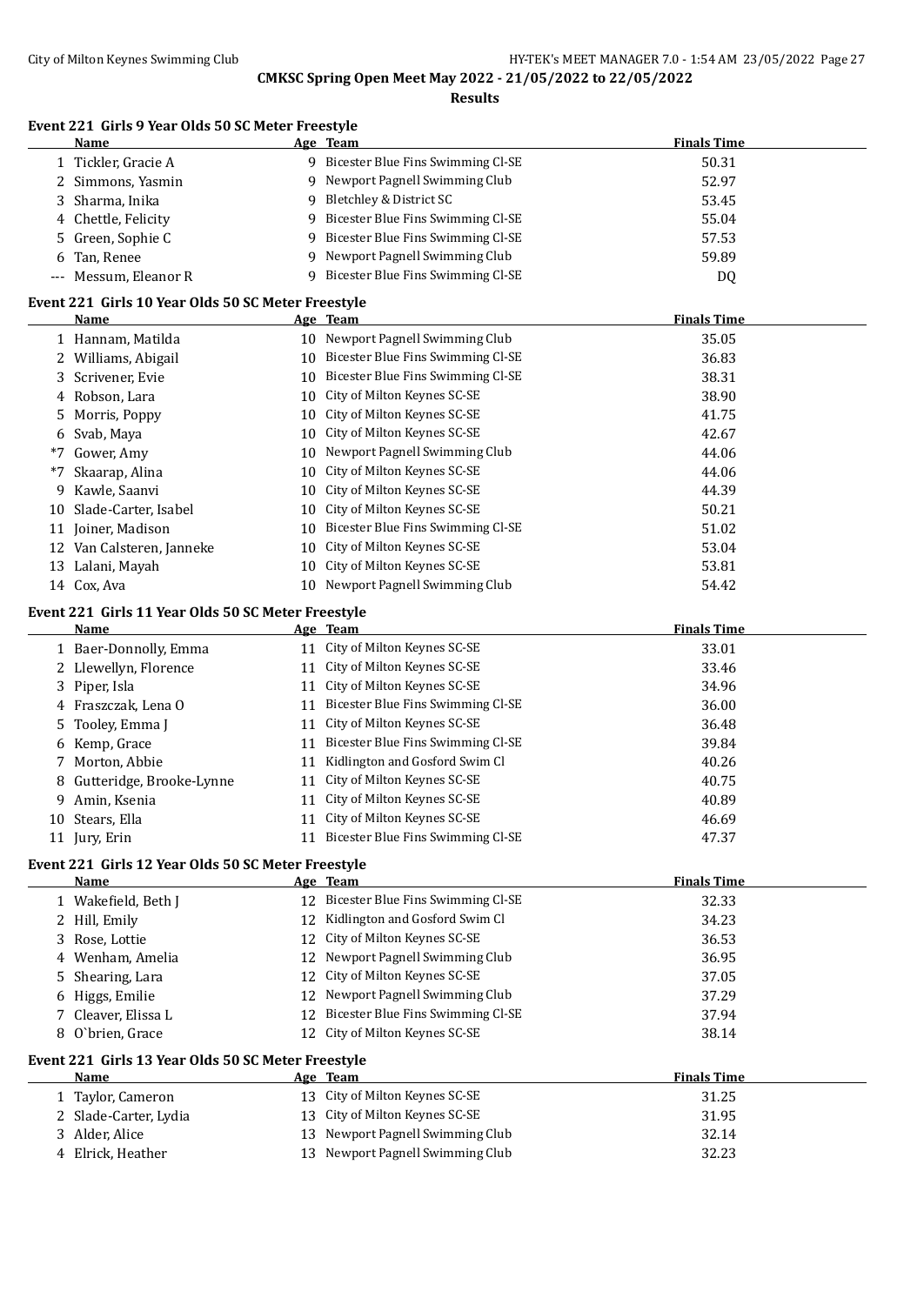**(Event 221 Girls 13 Year Olds 50 SC Meter Freestyle)**

|     | Name                                                 |    | Age Team                                                           | <b>Finals Time</b> |
|-----|------------------------------------------------------|----|--------------------------------------------------------------------|--------------------|
|     | 5 Robinson, Matilda-May L                            |    | 13 Bicester Blue Fins Swimming Cl-SE                               | 32.64              |
|     | 6 Henderson, Sophia                                  |    | 13 Bicester Blue Fins Swimming Cl-SE                               | 35.14              |
|     | Carter, Emily                                        |    | 13 City of Milton Keynes SC-SE                                     | 39.94              |
|     | --- Ward, Lydia                                      |    | 13 Newport Pagnell Swimming Club                                   | DQ                 |
|     | Event 221 Girls 14 Year Olds 50 SC Meter Freestyle   |    |                                                                    |                    |
|     | Name                                                 |    | Age Team                                                           | <b>Finals Time</b> |
|     | 1 Lopez, Lucia                                       |    | 14 City of Milton Keynes SC-SE                                     | 29.22              |
|     | 2 Iles, Eleanor K                                    |    | 14 Bicester Blue Fins Swimming Cl-SE                               | 29.60              |
| 3   | Breitigam, Maria                                     |    | 14 City of Milton Keynes SC-SE                                     | 30.41              |
| 4   | Taylor, Daisy                                        |    | 14 City of Milton Keynes SC-SE                                     | 31.43              |
| 5   | Hutchinson, Daisy                                    |    | 14 City of Milton Keynes SC-SE                                     | 32.55              |
| 6   | Harrison, Melissa                                    |    | 14 City of Milton Keynes SC-SE                                     | 32.61              |
| 7   | Kilby, Louisa                                        |    | 14 Newport Pagnell Swimming Club                                   | 33.40              |
| 8   | Baker, Lacey                                         |    | 14 City of Milton Keynes SC-SE                                     | 34.10              |
| 9   | Wiegleb, Olivia                                      |    | 14 City of Milton Keynes SC-SE                                     | 36.20              |
|     | 10 Butler, Poppy F                                   |    | 14 Bicester Blue Fins Swimming Cl-SE                               | 36.36              |
|     |                                                      |    |                                                                    |                    |
|     | Event 221 Girls 15 Year Olds 50 SC Meter Freestyle   |    |                                                                    |                    |
|     | Name                                                 |    | Age Team                                                           | <b>Finals Time</b> |
|     | 1 Carter, Izzie                                      |    | 15 Bicester Blue Fins Swimming Cl-SE                               | 31.09              |
| 2   | Blowes, Imogen G                                     |    | 15 Bicester Blue Fins Swimming Cl-SE                               | 31.25              |
| 3   | Correia, Julia                                       |    | 15 City of Milton Keynes SC-SE<br>15 Newport Pagnell Swimming Club | 31.39              |
|     | 4 Brown, Lio                                         |    |                                                                    | 32.21              |
|     | Event 222 Boys 10 Year Olds 50 SC Meter Breaststroke |    |                                                                    |                    |
|     | Name                                                 |    | Age Team                                                           | <b>Finals Time</b> |
|     | 1 Lancaster, Frederick                               |    | 10 Newport Pagnell Swimming Club                                   | 51.01              |
| 2   | Cleaver, William M                                   |    | 10 Bicester Blue Fins Swimming Cl-SE                               | 51.62              |
| 3   | Zolyan, David                                        | 10 | Newport Pagnell Swimming Club                                      | 51.89              |
| 4   | Blentesi, Cezar                                      |    | 10 City of Milton Keynes SC-SE                                     | 57.19              |
|     | Nenadovic, Zakary                                    |    | 10 Newport Pagnell Swimming Club                                   | 1:02.25            |
| 6   | Raikes, Theo                                         |    | 10 City of Milton Keynes SC-SE                                     | 1:12.64            |
| --- | Green, Laurie-Joe                                    |    | 10 City of Milton Keynes SC-SE                                     | DQ                 |
|     | Event 222 Boys 11 Year Olds 50 SC Meter Breaststroke |    |                                                                    |                    |
|     | <u>Name</u>                                          |    | <u>Age Team</u>                                                    | <b>Finals Time</b> |
|     | 1 Snelgrove, Ollie P                                 |    | 11 Bicester Blue Fins Swimming Cl-SE                               | 45.16              |
|     | 2 Chapman, Joshua                                    |    | 11 City of Milton Keynes SC-SE                                     | 46.13              |
| 3   | Gatehouse, Archie                                    |    | 11 Newport Pagnell Swimming Club                                   | 48.20              |
| 4   | Jolly, Thomas                                        | 11 | City of Milton Keynes SC-SE                                        | 49.38              |
| 5.  | Svajer, Armin                                        |    | 11 City of Milton Keynes SC-SE                                     | 51.42              |
|     | Event 222 Boys 12 Year Olds 50 SC Meter Breaststroke |    |                                                                    |                    |
|     | Name                                                 |    | Age Team                                                           | <b>Finals Time</b> |
|     | 1 Child, Jamie A                                     |    | 12 Bicester Blue Fins Swimming Cl-SE                               | 42.17              |
| 2   | Nsubuga, Joshua                                      |    | 12 City of Milton Keynes SC-SE                                     | 43.45              |
| 3   | Jones, Luke                                          | 12 | Daventry Dolphins SC                                               | 44.95              |
| 4   | Dick, Ethan                                          | 12 | Newport Pagnell Swimming Club                                      | 48.57              |
| 5   | Mileson, Braydon                                     | 12 | City of Milton Keynes SC-SE                                        | 49.12              |
| 6   | Rastogi, Avi                                         | 12 | City of Milton Keynes SC-SE                                        | 50.72              |
| 7   | Belocerkovskis, Mark                                 | 12 | City of Milton Keynes SC-SE                                        | 51.92              |
| 8   | Choughule, Ishaan                                    | 12 | City of Milton Keynes SC-SE                                        | 52.82              |
| 9   | Separovic, Joseph                                    |    | 12 City of Milton Keynes SC-SE                                     | 53.31              |
|     |                                                      |    |                                                                    |                    |
|     |                                                      |    |                                                                    |                    |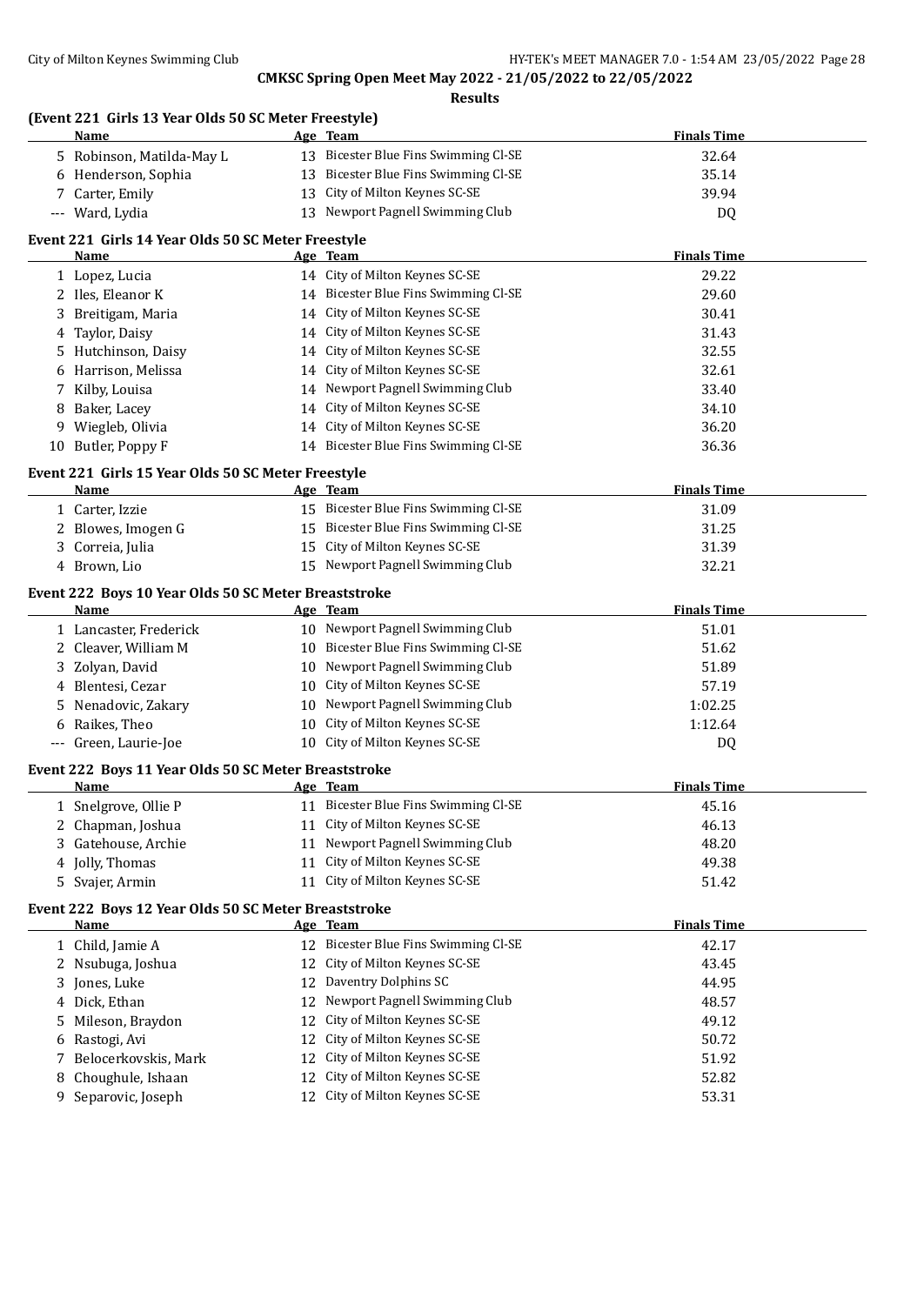| Event 222 Boys 13 Year Olds 50 SC Meter Breaststroke<br>Name | Age Team                             | <b>Finals Time</b> |
|--------------------------------------------------------------|--------------------------------------|--------------------|
| 1 Cox, Daniel                                                | 13 Telford Aqua Swimming Club        | 36.38              |
| 2 Tan, Han                                                   | 13 Newport Pagnell Swimming Club     | 36.60              |
| 3 Scrivener, Josh                                            | 13 Bicester Blue Fins Swimming Cl-SE | 40.41              |
| 4 Guesmi, Rayan                                              | 13 Bicester Blue Fins Swimming Cl-SE | 41.26              |
| 5 Francis, Jonathan                                          | 13 City of Milton Keynes SC-SE       | 42.83              |
|                                                              |                                      |                    |
| Event 222 Boys 14 Year Olds 50 SC Meter Breaststroke<br>Name | Age Team                             | <b>Finals Time</b> |
| 1 Nichols, Leo                                               | 14 Bracknell and Wokingham SC        | 35.16              |
| 2 Smith, Ollie B                                             | 14 Bicester Blue Fins Swimming Cl-SE | 37.03              |
| 3 Barker, Matthew R                                          | 14 Bicester Blue Fins Swimming Cl-SE | 40.15              |
| 4 Van Calsteren, Ruben                                       | 14 City of Milton Keynes SC-SE       | 40.46              |
| 5 Dick, Daniel                                               | 14 Newport Pagnell Swimming Club     | 41.66              |
| Event 222 Boys 15 Year Olds 50 SC Meter Breaststroke         |                                      |                    |
| Name                                                         | Age Team                             | <b>Finals Time</b> |
| 1 Cooper-Fitzsimmons, Liam                                   | 15 Bicester Blue Fins Swimming Cl-SE | 44.70              |
| Event 223 Girls 10 Year Olds 200 SC Meter Backstroke         |                                      |                    |
| Name                                                         | Age Team                             | <b>Finals Time</b> |
| 1 Svab, Maya                                                 | 10 City of Milton Keynes SC-SE       | 3:21.28            |
| 47.52<br>1:38.52<br>2:30.25                                  | 3:21.28                              |                    |
| 2 Skaarap, Alina                                             | 10 City of Milton Keynes SC-SE       | 3:41.15            |
|                                                              |                                      |                    |
| Event 223 Girls 11 Year Olds 200 SC Meter Backstroke<br>Name | Age Team                             | <b>Finals Time</b> |
| 1 Piper, Isla                                                | 11 City of Milton Keynes SC-SE       | 3:03.60            |
| 44.33<br>1:30.97<br>2:18.35                                  | 3:03.60                              |                    |
| 2 Ellis, Amalka                                              | 11 City of Milton Keynes SC-SE       | 3:06.50            |
| 44.71<br>1:32.42<br>2:21.46                                  | 3:06.50                              |                    |
| 3 Kemp, Grace                                                | 11 Bicester Blue Fins Swimming Cl-SE | 3:26.87            |
| 1:42.24<br>50.03<br>2:35.00                                  | 3:26.87                              |                    |
| 4 Gutteridge, Brooke-Lynne                                   | 11 City of Milton Keynes SC-SE       | 3:33.17            |
| 50.23<br>1:45.18<br>2:41.77                                  | 3:33.17                              |                    |
| Event 223 Girls 12 Year Olds 200 SC Meter Backstroke         |                                      |                    |
| Name                                                         | Age Team                             | <b>Finals Time</b> |
| 1 Wakefield, Beth J                                          | 12 Bicester Blue Fins Swimming Cl-SE | 2:44.84            |
| 38.70   1:20.25   2:03.57   2:44.84                          |                                      |                    |
| 2 Gibb, Emma                                                 | 12 Newport Pagnell Swimming Club     | 2:55.64            |
| 42.26<br>1:27.87<br>2:13.28                                  | 2:55.64                              |                    |
| 3 Cain, Amie                                                 | 12 Kidlington and Gosford Swim Cl    | 3:03.51            |
| 43.71<br>1:30.83<br>2:19.41                                  | 3:03.51                              |                    |
| 4 Rose, Lottie                                               | 12 City of Milton Keynes SC-SE       | 3:17.10            |
| 45.90<br>1:36.04<br>2:27.59                                  | 3:17.10                              |                    |
| 5 Higgs, Emilie                                              | 12 Newport Pagnell Swimming Club     | 3:23.95            |
| 49.03<br>1:41.30<br>2:33.87                                  | 3:23.95                              |                    |
| 6 Shearing, Lara                                             | 12 City of Milton Keynes SC-SE       | 3:41.58            |
| 52.68<br>1:48.67<br>2:45.30                                  | 3:41.58                              |                    |
| Event 223 Girls 13 Year Olds 200 SC Meter Backstroke         |                                      |                    |
| Name                                                         | Age Team                             | <b>Finals Time</b> |
| 1 Taylor, Cameron                                            | 13 City of Milton Keynes SC-SE       | 2:42.03            |
| 39.77<br>1:21.47<br>2:02.64                                  | 2:42.03                              |                    |
| 2 Alder, Alice                                               | 13 Newport Pagnell Swimming Club     | 2:44.08            |
| 37.91<br>1:21.03<br>2:04.01                                  | 2:44.08                              |                    |
| 3 Robinson, Matilda-May L                                    | 13 Bicester Blue Fins Swimming Cl-SE | 2:55.32            |
| 2:12.69<br>41.88<br>1:27.16                                  | 2:55.32                              |                    |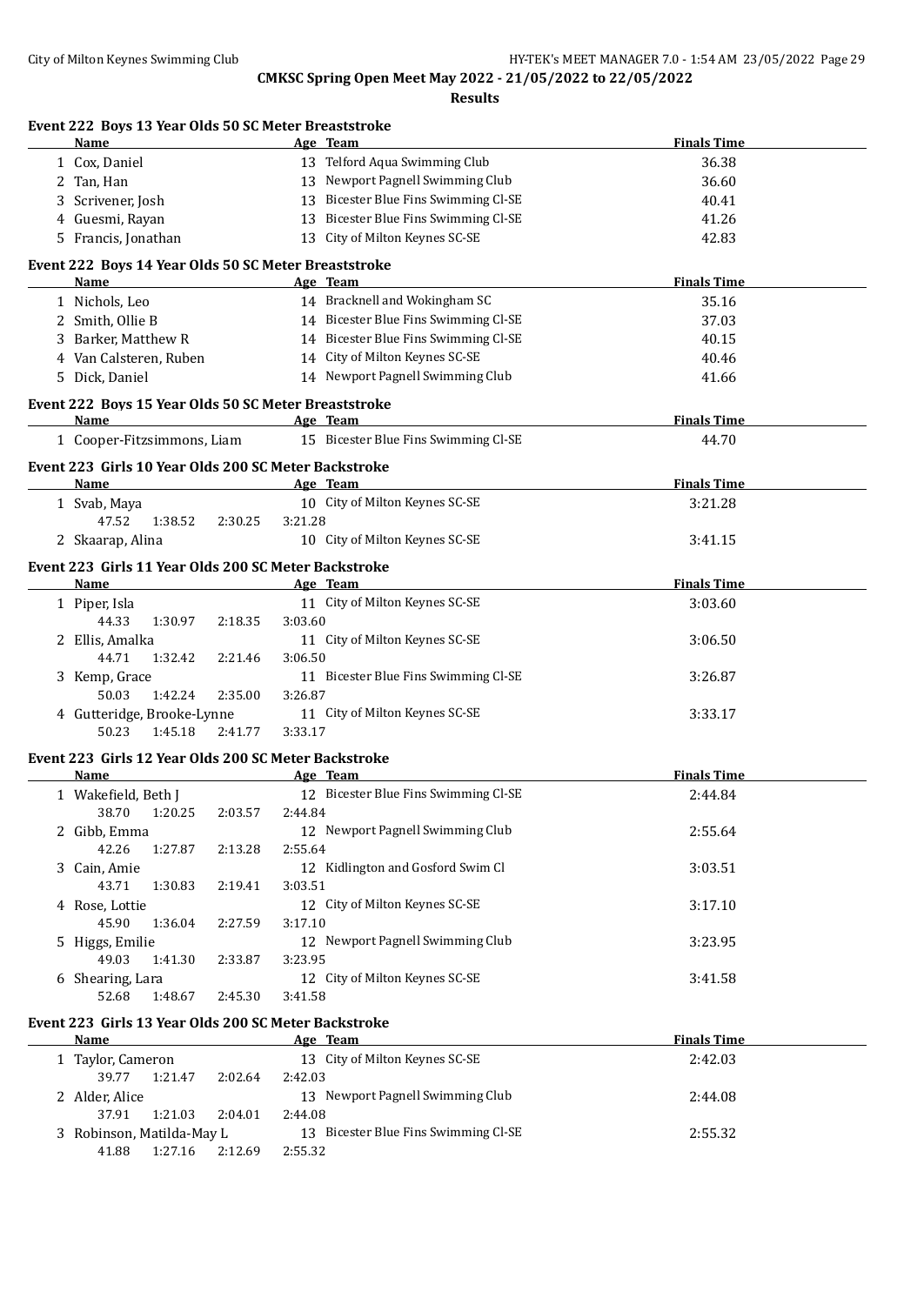36.28 1:19.80

**CMKSC Spring Open Meet May 2022 - 21/05/2022 to 22/05/2022**

**Results**

| (Event 223 Girls 13 Year Olds 200 SC Meter Backstroke)<br><b>Name</b> |                    | Age Team                             | <b>Finals Time</b> |
|-----------------------------------------------------------------------|--------------------|--------------------------------------|--------------------|
| 4 Reece, Amelie                                                       |                    | 13 City of Milton Keynes SC-SE       | 2:56.62            |
| 42.63<br>1:28.19                                                      | 2:56.62<br>2:13.73 |                                      |                    |
| 5 Henderson, Sophia                                                   |                    | 13 Bicester Blue Fins Swimming Cl-SE | 3:11.60            |
| 46.03<br>1:36.23                                                      | 2:24.65<br>3:11.60 |                                      |                    |
| --- Carter, Emily                                                     |                    | 13 City of Milton Keynes SC-SE       | DQ                 |
| Event 223 Girls 14 Year Olds 200 SC Meter Backstroke                  |                    |                                      |                    |
| Name                                                                  |                    | Age Team                             | <b>Finals Time</b> |
| 1 Kilby, Louisa                                                       |                    | 14 Newport Pagnell Swimming Club     | 2:44.46            |
| 38.56<br>1:19.63                                                      | 2:44.46<br>2:02.58 |                                      |                    |
| 2 Kassan, Alisha                                                      |                    | 14 City of Milton Keynes SC-SE       | 2:53.80            |
| 1:26.28<br>42.09                                                      | 2:10.40<br>2:53.80 |                                      |                    |
| Event 224 Boys 10 Year Olds 100 SC Meter Freestyle                    |                    |                                      |                    |
| <b>Name</b>                                                           |                    | Age Team                             | <b>Finals Time</b> |
| 1 Cleaver, William M<br>41.25<br>1:25.84                              |                    | 10 Bicester Blue Fins Swimming Cl-SE | 1:25.84            |
| 2 Selivanov, Ilya                                                     |                    | 10 Newport Pagnell Swimming Club     | 1:27.72            |
| 41.45<br>1:27.72                                                      |                    |                                      |                    |
| 3 Zolyan, David                                                       |                    | 10 Newport Pagnell Swimming Club     | 1:29.50            |
| 44.22<br>1:29.50                                                      |                    |                                      |                    |
| 4 Lancaster, Frederick<br>1:33.03<br>44.16                            |                    | 10 Newport Pagnell Swimming Club     | 1:33.03            |
| 5 Nenadovic, Zakary                                                   |                    | 10 Newport Pagnell Swimming Club     | 1:55.10            |
| 50.78<br>1:55.10                                                      |                    |                                      |                    |
|                                                                       |                    |                                      |                    |
| Event 224 Boys 11 Year Olds 100 SC Meter Freestyle<br><b>Name</b>     |                    | Age Team                             | <b>Finals Time</b> |
| 1 Chapman, Joshua                                                     |                    | 11 City of Milton Keynes SC-SE       | 1:13.12            |
| 34.39<br>1:13.12                                                      |                    |                                      |                    |
| 2 Snelgrove, Ollie P                                                  |                    | 11 Bicester Blue Fins Swimming Cl-SE | 1:19.19            |
| 38.07<br>1:19.19                                                      |                    |                                      |                    |
| 3 Gatehouse, Archie                                                   |                    | 11 Newport Pagnell Swimming Club     | 1:23.38            |
| 39.22<br>1:23.38                                                      |                    |                                      |                    |
| 4 Gibb, Daniel                                                        |                    | 11 Newport Pagnell Swimming Club     | 1:25.00            |
| 40.13<br>1:25.00                                                      |                    |                                      |                    |
| 5 Jolly, Thomas<br>1:26.90                                            |                    | 11 City of Milton Keynes SC-SE       | 1:26.90            |
| 42.88<br>6 Svajer, Armin                                              |                    | 11 City of Milton Keynes SC-SE       | 1:28.48            |
| 41.20<br>1:28.48                                                      |                    |                                      |                    |
| 7 Harvey, Zac                                                         |                    | 11 City of Milton Keynes SC-SE       | 1:46.61            |
| 49.75<br>1:46.61                                                      |                    |                                      |                    |
| 8 Green, Elliott R                                                    |                    | 11 Bicester Blue Fins Swimming Cl-SE | 1:55.64            |
| 51.52<br>1:55.64                                                      |                    |                                      |                    |
| Event 224 Boys 12 Year Olds 100 SC Meter Freestyle                    |                    |                                      |                    |
| <b>Name</b>                                                           |                    | Age Team                             | <b>Finals Time</b> |
| 1 Child, Jamie A                                                      |                    | 12 Bicester Blue Fins Swimming Cl-SE | 1:10.80            |
| 34.52<br>1:10.80                                                      |                    |                                      |                    |
|                                                                       |                    | 12 City of Milton Keynes SC-SE       | 1:12.59            |
| 2 Parker, Finley                                                      |                    |                                      |                    |
| 34.71<br>1:12.59                                                      |                    |                                      |                    |
| 3 Dick, Ethan                                                         |                    | 12 Newport Pagnell Swimming Club     | 1:13.19            |
| 35.10<br>1:13.19<br>4 Roumeliotis, Christos                           |                    | 12 City of Milton Keynes SC-SE       | 1:18.59            |

5 Nsubuga, Joshua 12 City of Milton Keynes SC-SE 1:19.80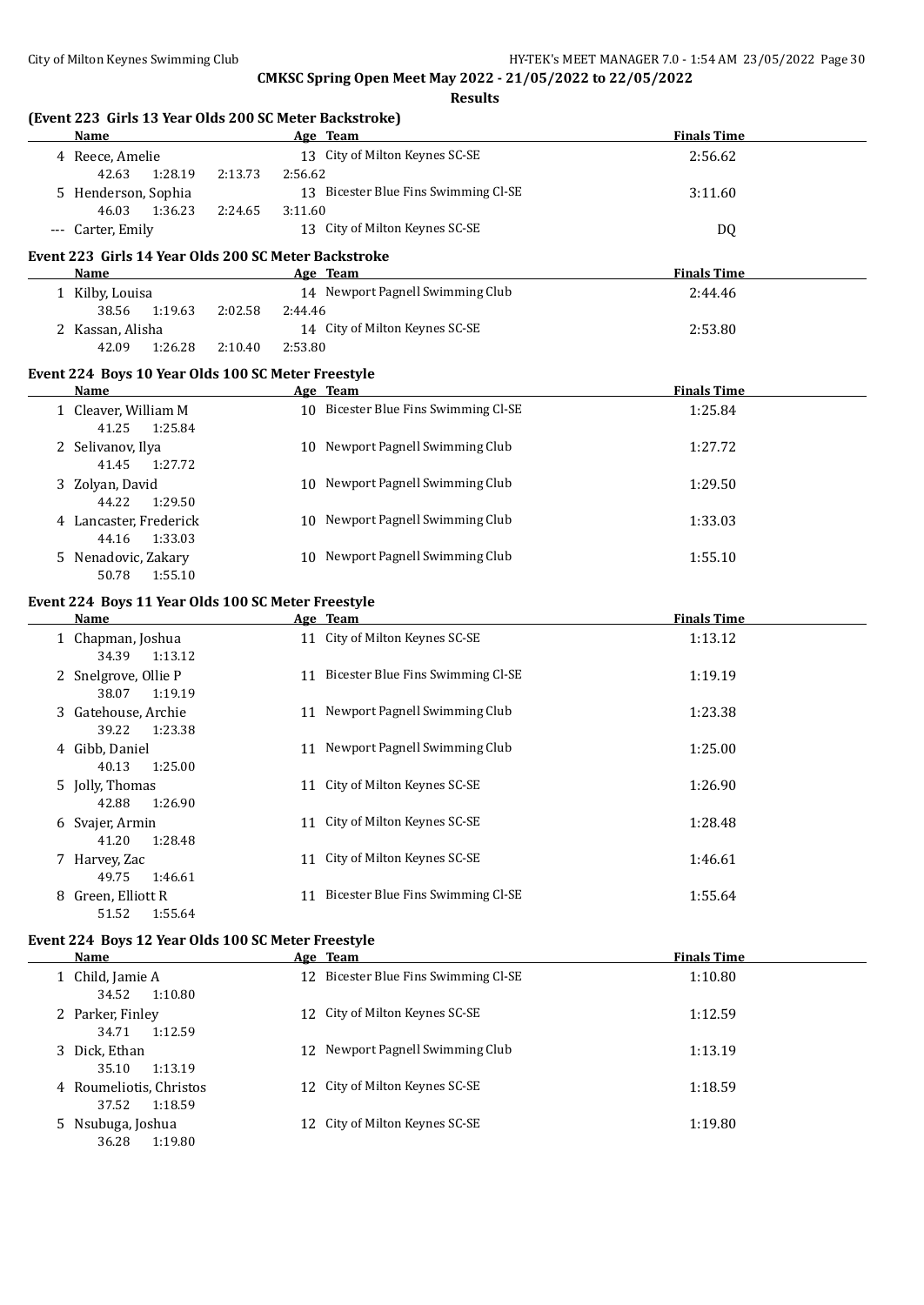#### **Results**

# **(Event 224 Boys 12 Year Olds 100 SC Meter Freestyle)**

| Name                                       | Age Team                       | <b>Finals Time</b> |
|--------------------------------------------|--------------------------------|--------------------|
| 6 Mileson, Braydon<br>1:23.77<br>40.25     | 12 City of Milton Keynes SC-SE | 1:23.77            |
| 7 Belocerkovskis, Mark<br>1:25.59<br>39.55 | 12 City of Milton Keynes SC-SE | 1:25.59            |
| Rastogi, Avi<br>8.<br>1:33.67<br>43.42     | 12 City of Milton Keynes SC-SE | 1:33.67            |
| 9 Choughule, Ishaan<br>1:38.89<br>47.32    | 12 City of Milton Keynes SC-SE | 1:38.89            |
| Brammer, Charlie<br>10<br>1:39.86<br>47.08 | 12 City of Milton Keynes SC-SE | 1:39.86            |

#### **Event 224 Boys 13 Year Olds 100 SC Meter Freestyle**

| Name                                  | Age Team                                 | <b>Finals Time</b> |
|---------------------------------------|------------------------------------------|--------------------|
| 1 Scrivener, Josh<br>1:02.73<br>30.73 | 13 Bicester Blue Fins Swimming Cl-SE     | 1:02.73            |
| 2 Guesmi, Rayan<br>1:08.97<br>33.11   | Bicester Blue Fins Swimming CI-SE<br>13. | 1:08.97            |
| 3 Cox, Daniel<br>33.24<br>1:10.15     | Telford Aqua Swimming Club<br>13 -       | 1:10.15            |
| 4 Tan, Han<br>34.57<br>1:10.80        | 13 Newport Pagnell Swimming Club         | 1:10.80            |

#### **Event 224 Boys 14 Year Olds 100 SC Meter Freestyle**

| <b>Name</b>     |         | Age Team                         | <b>Finals Time</b> |
|-----------------|---------|----------------------------------|--------------------|
| Dick, Daniel    |         | 14 Newport Pagnell Swimming Club | 1:03.59            |
| 30.93           | 1:03.59 |                                  |                    |
| 2 Brown, Thomas |         | 14 City of Milton Keynes SC-SE   | 1:11.03            |
| 33.94           | 1:11.03 |                                  |                    |
| 3 Wood, Michael |         | 14 City of Milton Keynes SC-SE   | 1:12.42            |
| 34.60           | 1:12.42 |                                  |                    |

#### **Event 224 Boys 15 Year Olds 100 SC Meter Freestyle**

| <b>Name</b>                                    | Age Team                             | <b>Finals Time</b> |  |  |
|------------------------------------------------|--------------------------------------|--------------------|--|--|
| l - Cabero Alonso, Michael<br>1:00.18<br>29.22 | 15 City of Milton Keynes SC-SE       | 1:00.18            |  |  |
| 2 Cooper-Fitzsimmons, Liam<br>1:10.10<br>33.36 | 15 Bicester Blue Fins Swimming Cl-SE | 1:10.10            |  |  |

#### **Event 225 Girls 10 Year Olds 100 SC Meter Butterfly**

| <b>Name</b>       | Team<br>Age                          | <b>Finals Time</b> |
|-------------------|--------------------------------------|--------------------|
| 1 Robson, Lara    | 10 City of Milton Keynes SC-SE       | 1:39.19            |
| 1:39.19<br>45.65  |                                      |                    |
| 2 Scrivener, Evie | 10 Bicester Blue Fins Swimming Cl-SE | 1:44.65            |
| 47.18<br>1:44.65  |                                      |                    |

#### **Event 225 Girls 11 Year Olds 100 SC Meter Butterfly**

| Name                                      |                                                     | Age Team                         | <b>Finals Time</b> |
|-------------------------------------------|-----------------------------------------------------|----------------------------------|--------------------|
| 1 Llewellyn, Florence<br>1:28.79<br>39.02 |                                                     | 11 City of Milton Keynes SC-SE   | 1:28.79            |
| 2 Baer-Donnolly, Emma<br>1:29.20<br>39.56 |                                                     | 11 City of Milton Keynes SC-SE   | 1:29.20            |
| 3 Selivanova, Lada<br>50.86               | 1:50.27                                             | 11 Newport Pagnell Swimming Club | 1:50.27            |
|                                           | Event 225 Girls 12 Year Olds 100 SC Meter Butterfly |                                  |                    |
| Name                                      |                                                     | Age Team                         | <b>Finals Time</b> |

| Boakes, Lottie | 12 Newport Pagnell Swimming Club | 1:24.72 |
|----------------|----------------------------------|---------|

38.89 1:24.72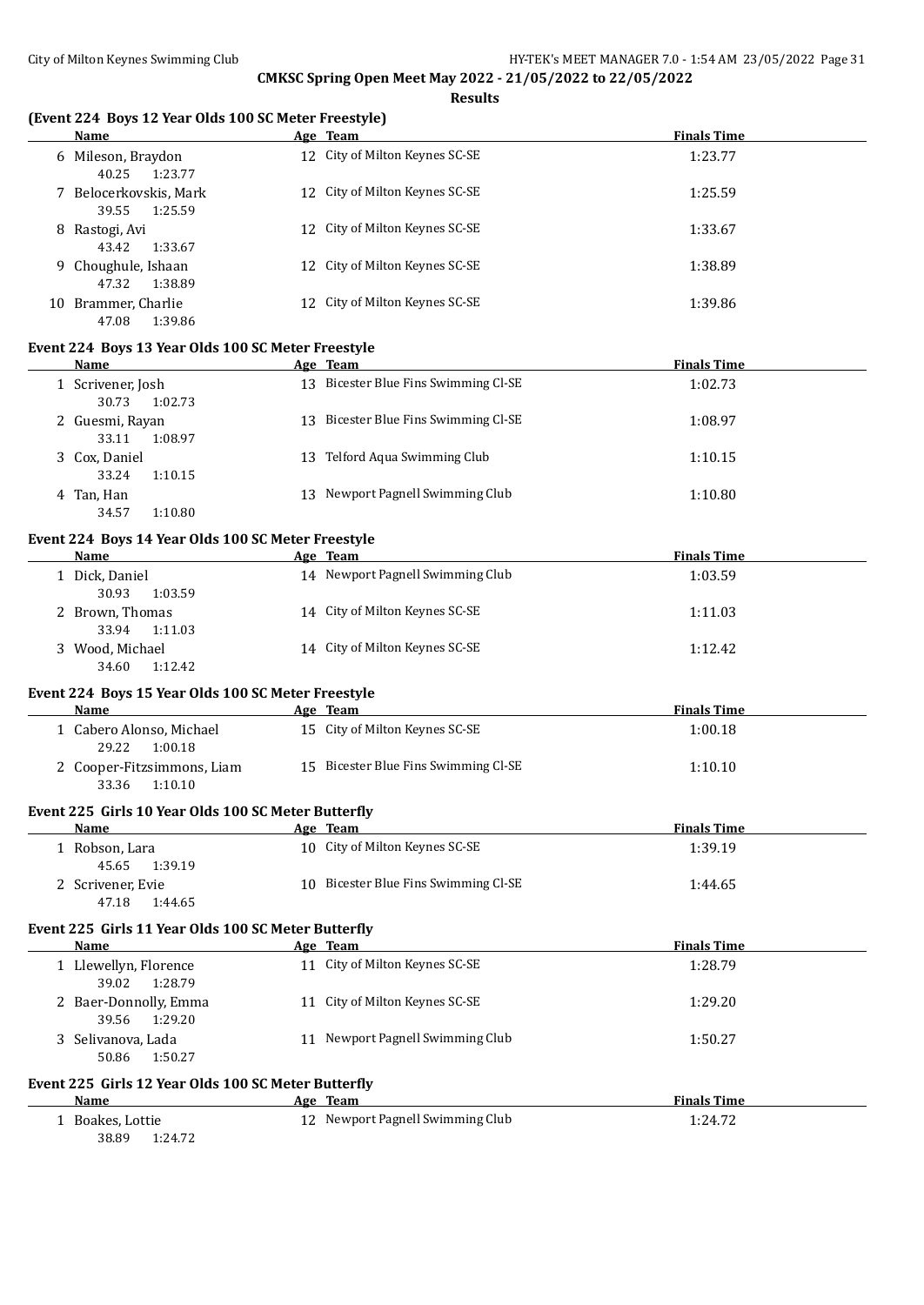**Results (Event 225 Girls 12 Year Olds 100 SC Meter Butterfly) Name Age Team Finals Time** 2 Hill, Emily 12 Kidlington and Gosford Swim Cl 1:28.27 39.71 1:28.27 **Event 225 Girls 13 Year Olds 100 SC Meter Butterfly Age Team Age Team Finals Time** 1 White, Sadie 13 City of Milton Keynes SC-SE 1:22.45 36.75 1:22.45 2 Alder, Alice 13 Newport Pagnell Swimming Club 1:26.38 39.01 1:26.38 3 Elrick, Heather 13 Newport Pagnell Swimming Club 1:29.96 41.51 1:29.96 4 Henderson, Sophia 13 Bicester Blue Fins Swimming Cl-SE 1:37.17 43.48 1:37.17 5 Ward, Lydia 13 Newport Pagnell Swimming Club 1:38.47 45.65 1:38.47 **Event 225 Girls 14 Year Olds 100 SC Meter Butterfly Name Age Team Finals Time** 1 Breitigam, Maria 14 City of Milton Keynes SC-SE 1:13.97 34.41 1:13.97 2 Kilby, Louisa 14 Newport Pagnell Swimming Club 1:21.26 37.59 1:21.26 3 Baker, Lacey 14 City of Milton Keynes SC-SE 1:32.46 41.39 1:32.46 --- Butler, Poppy F 14 Bicester Blue Fins Swimming Cl-SE DQ **Event 225 Girls 15 Year Olds 100 SC Meter Butterfly Name Age Team Finals Time** 1 Quinn, Annabelle 15 City of Milton Keynes SC-SE 1:08.53 31.66 1:08.53 2 Correia, Julia 15 City of Milton Keynes SC-SE 1:21.33 36.97 1:21.33 **Event 226 Girls 11 Year Olds 800 SC Meter Freestyle Name Age Team Finals Time** 1 Manning, Ivy 11 City of Milton Keynes SC-SE 10:23.44 35.79 1:14.54 1:53.95 2:33.99 3:13.60 3:53.42 4:32.95 5:12.64 5:52.68 6:32.62 7:12.36 7:52.18 8:31.60 9:10.21 9:48.58 10:23.44 2 Harrison, Ella 12:00.62 40.19 1:24.62 2:10.22 2:56.07 3:42.30 4:28.74 5:14.60 6:00.22 6:46.48 7:32.64 8:19.07 9:05.65 9:50.55 10:35.75 11:19.73 12:00.62

# **Event 226 Girls 12 Year Olds 800 SC Meter Freestyle**

| Name              |         |         | Age Team |                                  |                                  |          |          | <b>Finals Time</b> |
|-------------------|---------|---------|----------|----------------------------------|----------------------------------|----------|----------|--------------------|
| 1 Webster, Kessie |         |         |          | 12 Repton Swim                   |                                  | 10:33.69 |          |                    |
| 34.81             | 1:13.41 | 1:52.60 | 2:32.32  | 3:12.15                          | 3:52.69                          | 4:32.85  | 5:13.35  |                    |
| 5:53.35           | 6:34.01 | 7:14.63 | 7:54.89  | 8:34.93                          | 9:15.37                          | 9:55.22  | 10:33.69 |                    |
| 2 Boakes, Lottie  |         |         |          |                                  | 12 Newport Pagnell Swimming Club |          |          | 11:09.36           |
| 37.16             | 1:17.12 | 1:58.74 | 2:41.02  | 3:22.96                          | 4:04.77                          | 4:46.71  | 5:29.38  |                    |
| 6:11.97           | 6:54.34 | 7:37.48 | 8:20.96  | 9:04.16                          | 9:47.09                          | 10:29.64 | 11:09.36 |                    |
| 3 Gibb, Emma      |         |         |          | 12 Newport Pagnell Swimming Club | 12:09.98                         |          |          |                    |
| 40.03             | 1:24.59 | 2:10.65 | 2:56.99  | 3:43.82                          | 4:30.55                          | 5:17.74  | 6:05.00  |                    |
| 6:51.38           | 7:38.95 | 8:25.99 | 9:12.66  | 9:58.82                          | 10:43.88                         | 11:29.46 | 12:09.98 |                    |
|                   |         |         |          |                                  |                                  |          |          |                    |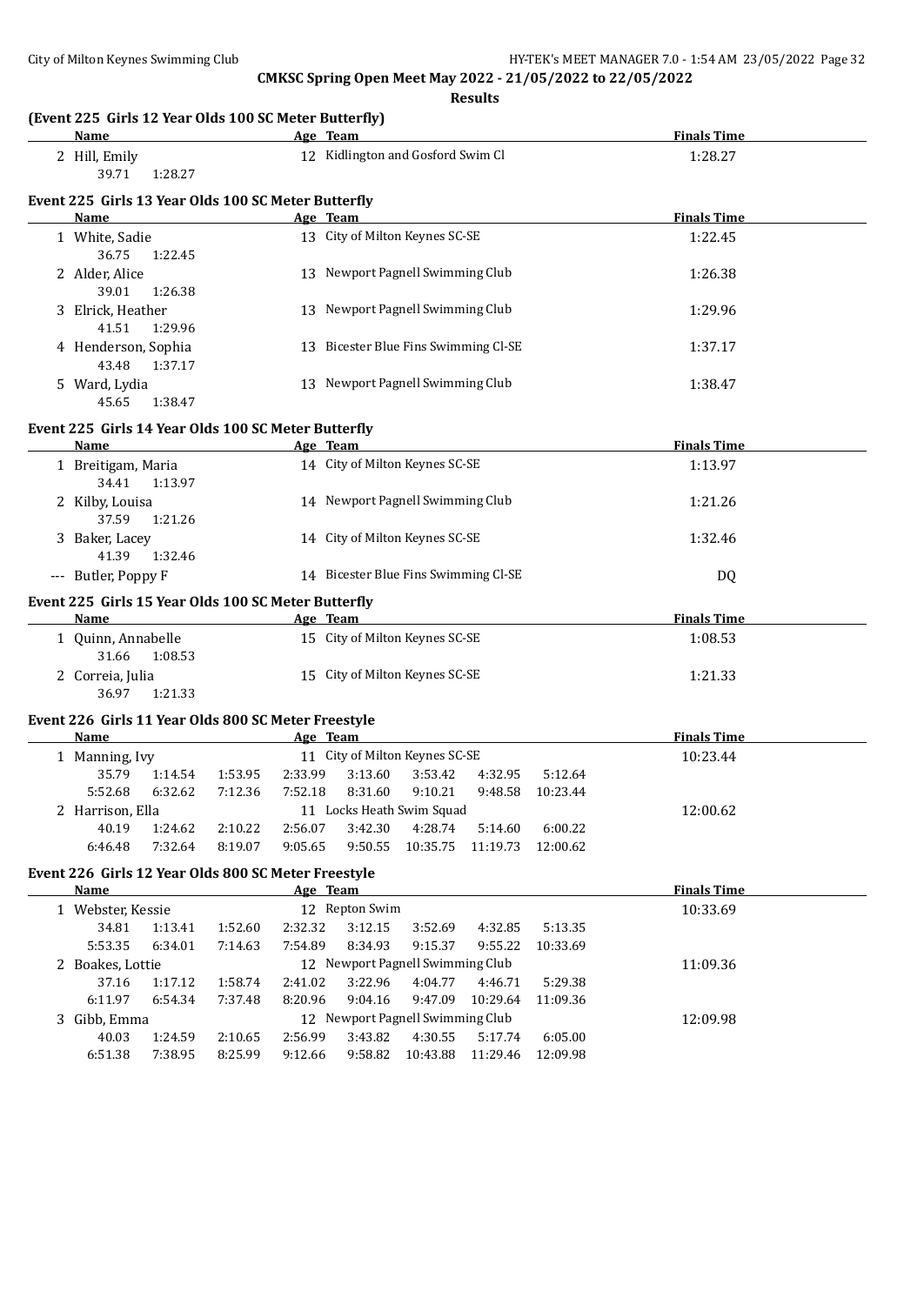**Results**

#### **Event 226 Girls 13 Year Olds 800 SC Meter Freestyle**

| Name             |                                |         | Age Team |                               |          |          |          | <b>Finals Time</b> |
|------------------|--------------------------------|---------|----------|-------------------------------|----------|----------|----------|--------------------|
| Minehan, Hayden  |                                |         |          | 13 Bracknell and Wokingham SC |          |          |          | 10:26.19           |
| 36.13            | 1:15.53                        | 1:54.94 | 2:34.25  | 3:13.87                       | 3:53.62  | 4:33.78  | 5:14.20  |                    |
| 5:54.56          | 6:34.85                        | 7:14.74 | 7:53.20  | 8:33.59                       | 9:11.80  | 9:50.35  | 10:26.19 |                    |
| 2 Oxley, Molly   | 13 City of Milton Keynes SC-SE |         |          |                               |          |          |          | 11:12.02           |
| 36.58            | 1:18.62                        | 2:02.03 | 2:44.19  | 3:26.31                       | 4:09.43  | 4:51.96  | 5:35.05  |                    |
| 6:18.15          | 7:01.95                        | 7:45.12 | 8:27.48  | 9:10.25                       | 9:52.76  | 10:34.01 | 11:12.02 |                    |
| 3 Russell, Emily |                                |         |          | 13 Locks Heath Swim Squad     |          |          |          | 12:59.23           |
| 41.25            | 1:27.65                        | 2:14.94 | 3:03.63  | 3:52.40                       | 4:41.40  | 5:31.46  | 6:21.84  |                    |
| 7:13.41          | 8:04.50                        | 8:55.03 | 9:45.80  | 10:36.11                      | 11:27.09 | 12:13.77 | 12:59.23 |                    |
|                  |                                |         |          |                               |          |          |          |                    |

# **Event 226 Girls 14 Year Olds 800 SC Meter Freestyle**

| Name         |         |         | Age     | Team                           |         |         |         | <b>Finals Time</b> |  |
|--------------|---------|---------|---------|--------------------------------|---------|---------|---------|--------------------|--|
| Lopez, Lucia |         |         |         | 14 City of Milton Keynes SC-SE | 9:23.49 |         |         |                    |  |
| 31.79        | 1:06.67 | 1:42.59 | 2:18.43 | 2:54.66 3:30.18                |         | 4:05.91 | 4:41.75 |                    |  |
| 5:17.37      | 5:53.02 | 6:28.81 | 7:04.39 | 7:39.78                        | 8:14.75 | 8:50.28 | 9:23.49 |                    |  |

### **Event 226 Women 15 Year Olds 800 SC Meter Freestyle**

| <b>Name</b>     |         |         | Age Team |         |                                |          |          | <b>Finals Time</b> |
|-----------------|---------|---------|----------|---------|--------------------------------|----------|----------|--------------------|
| Thorpe, Issy    |         |         |          |         | 15 Bracknell and Wokingham SC  |          |          | 9:48.48            |
| 32.57           | 1:08.86 | 1:45.91 | 2:23.18  | 3:00.23 | 3:37.57                        | 4:14.76  | 4:52.15  |                    |
| 5:29.55         | 6:06.96 | 6:44.32 | 7:21.95  | 7:59.28 | 8:36.22                        | 9:13.13  | 9:48.48  |                    |
| Carter, Natasha |         |         |          |         | 15 City of Milton Keynes SC-SE |          |          | 11:34.12           |
| 37.84           | 1:20.50 | 2:04.46 | 2:48.55  | 3:32.99 | 4:17.85                        | 5:03.64  | 5:48.24  |                    |
| 6:34.25         | 7:19.63 | 8:03.82 | 8:48.84  | 9:33.40 | 10:15.31                       | 10:55.81 | 11:34.12 |                    |
|                 |         |         |          |         |                                |          |          |                    |

### **Event 226 Boys 11 Year Olds 800 SC Meter Freestyle**

| Name         |         |         | Age Team |                                  |                   |                   |         | <b>Finals Time</b> |
|--------------|---------|---------|----------|----------------------------------|-------------------|-------------------|---------|--------------------|
| Gibb, Daniel |         |         |          | 11 Newport Pagnell Swimming Club | 13:04.99          |                   |         |                    |
| 44.14        | 1:32.94 | 2:23.28 | 3:13.89  | 4:04.92                          | 4:55.95           | 5:45.97           | 6:37.61 |                    |
| 7:27.11      | 8:17.35 | 9:07.82 | 9:55.90  |                                  | 10:45.26 11:32.99 | 12:20.43 13:04.99 |         |                    |

# **Event 226 Boys 12 Year Olds 800 SC Meter Freestyle**

 $\overline{a}$ 

| Name             |                        |         | Age Team |                                  |          | <b>Finals Time</b> |          |          |  |
|------------------|------------------------|---------|----------|----------------------------------|----------|--------------------|----------|----------|--|
| Jones, Luke      |                        |         |          | 12 Daventry Dolphins SC          |          |                    | 10:59.20 |          |  |
| 37.76            | 1:19.72                | 2:02.61 | 2:45.09  | 3:27.38                          | 4:09.99  | 4:52.09            | 5:33.23  |          |  |
| 6:14.77          | 6:57.65                | 7:39.49 | 8:21.22  | 9:03.14                          | 9:43.73  | 10:22.87           | 10:59.20 |          |  |
| 2 Talbot, Daniel | 12 Leighton Buzzard SC |         |          |                                  |          |                    |          | 11:11.89 |  |
| 38.09            | 1:19.98                | 2:03.45 | 2:45.75  | 3:28.76                          | 4:11.56  | 4:55.17            | 5:36.97  |          |  |
| 6:19.53          | 7:02.49                | 7:45.34 | 8:27.86  | 9:10.64                          | 9:51.95  | 10:33.62           | 11:11.89 |          |  |
| Zolyan, Mika     |                        |         |          | 12 Newport Pagnell Swimming Club |          | 11:22.84           |          |          |  |
| 36.69            | 1:18.35                | 2:00.84 | 2:43.44  | 3:26.45                          | 4:10.14  | 4:54.09            | 5:38.17  |          |  |
| 6:21.93          | 7:05.81                | 7:49.75 | 8:33.70  | 9:17.16                          | 10:00.05 | 10:42.44           | 11:22.84 |          |  |

#### **Event 226 Boys 13 Year Olds 800 SC Meter Freestyle**

| <b>Name</b>                       |         |         | Age Team |                                |         |          |          | <b>Finals Time</b> |
|-----------------------------------|---------|---------|----------|--------------------------------|---------|----------|----------|--------------------|
| 13 Repton Swim<br>Jamieson, Dylan |         |         |          |                                |         |          |          | 9:31.37            |
| 32.37                             | 1:07.93 | 1:43.82 | 2:20.03  | 2:55.91                        | 3:32.31 | 4:09.28  | 4:45.39  |                    |
| 5:20.90                           | 5:57.85 | 6:34.84 | 7:10.38  | 7:46.52                        | 8:22.36 | 8:58.36  | 9:31.37  |                    |
| 2 Francis, Jonathan               |         |         |          | 13 City of Milton Keynes SC-SE |         |          |          | 11:03.87           |
| 36.32                             | 1:18.31 | 2:00.36 | 2:43.03  | 3:25.77                        | 4:08.30 | 4:49.86  | 5:31.63  |                    |
| 6:14.01                           | 6:55.50 | 7:40.03 | 8:21.91  | 9:03.85                        | 9:44.54 | 10:25.52 | 11:03.87 |                    |
| 3 Snelgrove, Harry J              |         |         | 11:11.91 |                                |         |          |          |                    |
| 37.55                             | 1:19.81 | 2:02.93 | 2:45.18  | 3:28.22                        | 4:09.98 | 4:52.95  | 5:35.57  |                    |
| 6:18.17                           | 7:00.97 | 7:43.66 | 8:26.75  | 9:09.62                        | 9:52.10 | 10:33.65 | 11:11.91 |                    |
|                                   |         |         |          |                                |         |          |          |                    |